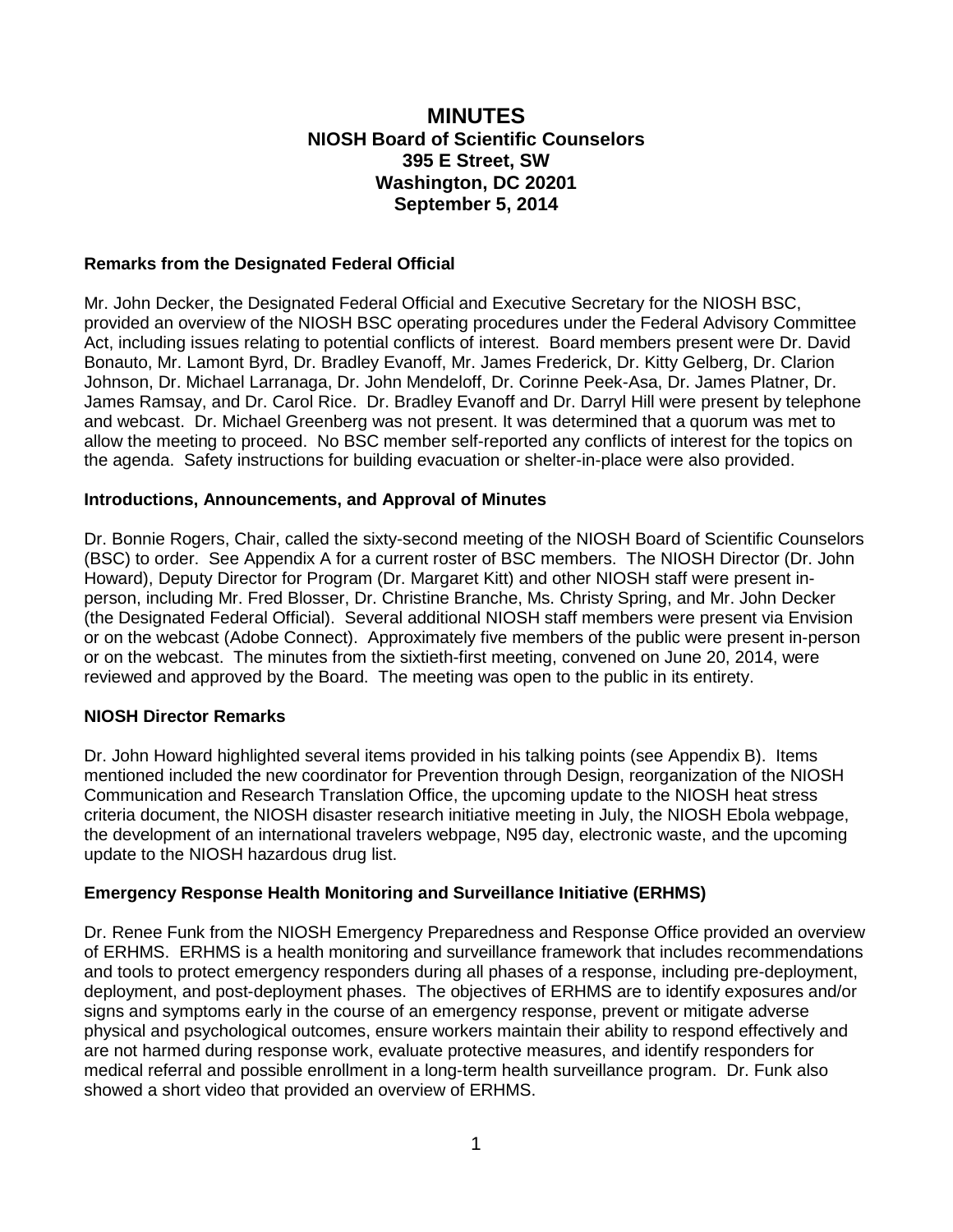Following Dr. Funk's presentation, a board member asked if the roster system accommodates predisaster rostering of secondary responders, such as electrical crews. Dr. Funk indicated that the ERHMS system seeks to include these initial response worker groups, including construction crews. Another question posed was in regard to FEMA's response to including ERHMS as part of the response framework. Dr. Funk indicated NIOSH has been part of the integration group at FEMA, but there is no direct way to get ERHMS into the National Incident Management System. Another Board member commented that it was a challenge to define who is defined as a responder.

### **Implementation of the National Academies' Recommendations: Overview and Charge to BSC**

Ms. Elizabeth Hofer, NIOSH Office of Planning and Performance, presented a slide set describing the charge to the BSC and a description of the process for scoring NIOSH programs. The BSC will be assessing the continued progress on select recommendations for six NIOSH programs that were reviewed previously by the BSC in 2011/2012. At this meeting, the BSC will receive progress reports from the following three programs: Respiratory Disease, Construction, and Traumatic Injuries research programs.

Ms. Hofer indicated the BSC work groups have reached agreement on scores for previously presented programs (Personal Protective Technologies, Health Hazard Evaluations, and Hearing Loss Prevention research program), which will be discussed and voted on today. The remaining programs will be voted on at the November 7, 2014 meeting. All work group members consisted of BSC members (that is, there are no non-BSC individuals participating on the work groups).

### **National Academies Implementation: NIOSH Construction Research Program**

Dr. Christine Branche from the NIOSH Construction Research Program provided an overview of progress on the five selected National Academies' recommendations to be reviewed. Dr. Branche described the program structure and focus areas, including Research to Practice (r2p) initiatives. She also provided an overview of impacts made since 2012, including discussion of the nail gun safety initiative, a publication titled "Simple Solutions for Home Building Workers," the ladder safety application for smart phones, the Construction Safety Culture and Safety Climate workshop on June 11-12, 2013, the Buy Quiet initiative, the masonry r2p partnership, the Construction Fall Prevention Campaign, and the national safety stand-down on June 2-6, 2014.

Following Dr. Branche's presentation, Board members had several comments and questions. A Board member asked how NIOSH reaches workers in the home building sector. Dr. Branch indicated the program uses a number of methods, including blast emails, particularly through OSHA. Many workers stay connected to information sources from OSHA, and OSHA has been using NIOSH information and including it in their newsletters. These newsletters are also distributed to construction-related news media. Another question was asked about whether manufacturers are participating in the "Buy Quiet" program. Dr. Greg Lotz (present via Envision) answered this question. He indicated there has not been a strong movement from the construction equipment industry to participate in the program. However, NIOSH is working with the Center for Construction Research and Training (CPWR) to expand that effort. Dr. Lotz noted a lack of a regulatory requirement or driver for noise protection in the construction sector. Some international manufacturers have greater interest and participation in it, but for now there is no U.S. requirement to label noise reduction on equipment. Another Board member expressed concern about a need to take a macro look at construction deaths. For instance, the U.K. construction worker fatality rate is much lower than in the U.S. The Board member asked why there was such a large interest, and whether it should be researched. This difference in fatality rates raises questions about how the U.K. approaches safety resulting in much better outcomes. Questions posed included "Is it a regulatory difference?" and "Are the factors deep seated and cultural?" Dr. Branche indicated that the program is certainly aware of this issue. The program's prevention through design efforts have examined this issue. OSHA and CPWR have a lot of information and data to explore and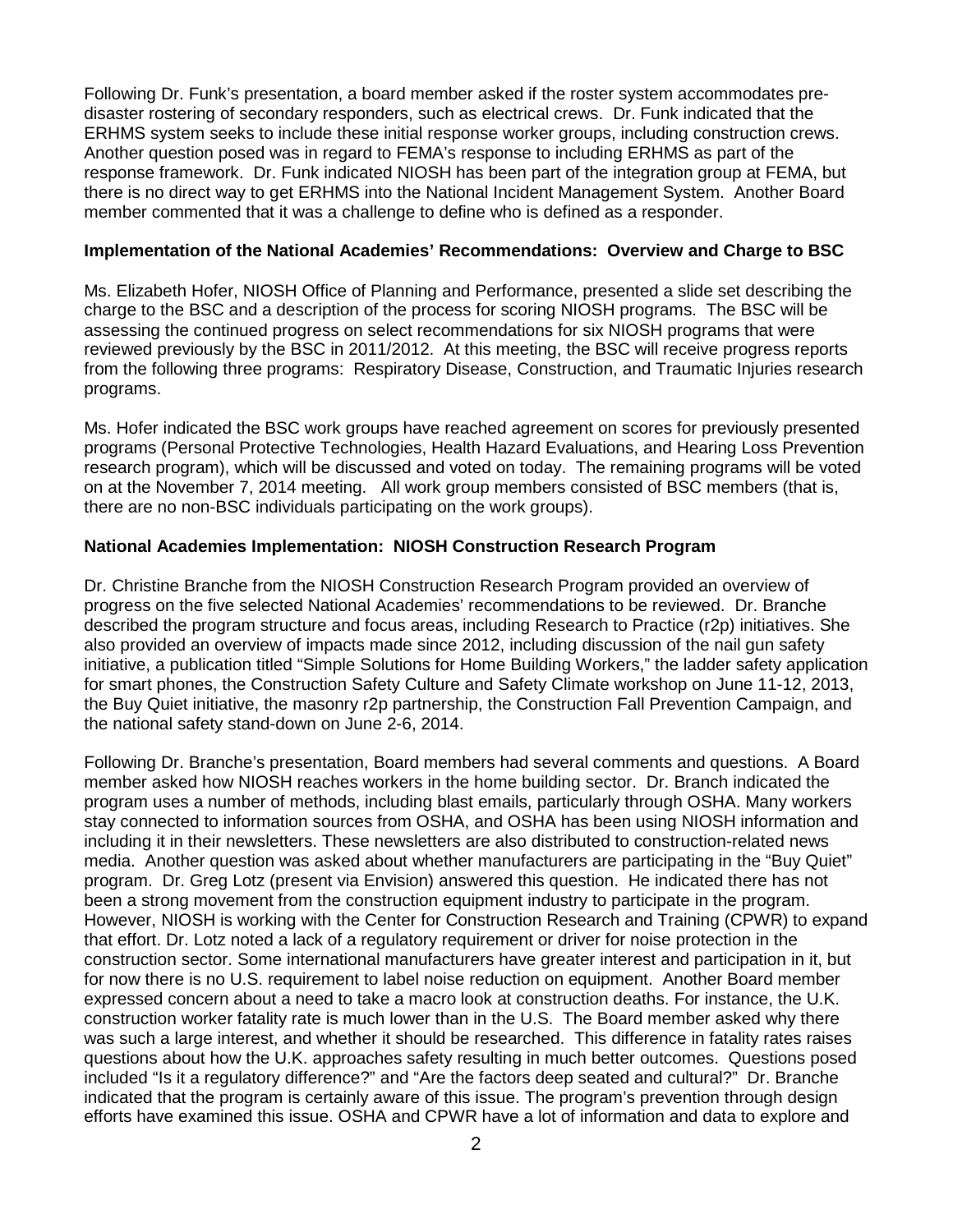analyze. Culture certainly explains a large part of the difference. Another question posed was about leveraging the experience of the Construction Program with the Ladder Safety App to help develop a noise level measuring app? Dr. Lotz indicated that NIOSH is working on a noise measuring app, but of those already available, none are technologically sufficient for worksite monitoring. The program is continuing to work on the issue, but it is not a simple process and the final product is not near. A Board member posed a question about the BSC's feedback from the last review, specifically if there is a research-to-practice (r2p) strategic plan roadmap. In particular, the Board member asked if there has been prioritization of the goals and if there is a timetable for future plans. Dr. Branche indicated the topic is addressed further in the report. A timetable is difficult to set, because of so many external concerns. However, the construction program is in a place now where they can focus on better establishing timetables in the future. A Board member asked about difficulties the construction program may be have in working with OSHA and the program's future collaborations with OSHA. Dr. Branche indicated that NIOSH has a great collaboration with OSHA. Currently NIOSH has a great relationship with the OSHA construction contact (Mr. Maddox – present in the room). The program has a friendly, productive, and reliable relationship with OSHA, and NIOSH and OSHA coordinate closely with each other. The working environment between NIOSH and OSHA is very different now compared to when the National Academies' recommendation was originally made. A Board member commented about environmental noise issues emanating from vehicles on site, and noting that this is an important consideration for worker noise exposure. A Board member indicated a nail gun research presentation with data and horrific pictures of the types of injuries sustained while using certain nail guns. The Board member asked why these more dangerous nail guns continue to be used when safer options cost the same. Dr. Branche indicated the American National Standards Institute (ANSI) is working with the program to fix this and establish a standard. However, there is no clear consensus among industry participants on how to handle this issue, and it is an ongoing concern at ANSI.

A break was held from 10:00 am to 10:15 am; at the conclusion of the break Dr. Brad Evanoff was present, but Dr. Darryl Hill had to break away for another commitment. A quorum was determined to be present.

### **National Academies Implementation: Respiratory Disease Research Program**

Dr. David Weissman from the NIOSH Division of Respiratory Disease Studies provided an overview of progress in meeting National Academies' recommendations for the Respiratory Disease Research Program. Dr. Weissman discussed the importance of work-related respiratory diseases, provided an overview of the program, and described examples of impacts in response to National Academies' priority recommendations. These examples included reviews of occupational respiratory disease surveillance projects, progress in digital chest imaging, projects on flavorings-related lung disease, and wide-ranging efforts on work-related asthma. Dr. Weissman noted that approximately 15% of asthma is attributable to work.

Following Dr. Weissman's presentation, the Board members posed several questions. The first question focused on how the program is grappling with emerging issues, in particular the balancing of emerging issues in relationship to ongoing program activities. Dr. Weissman indicated that an annual, formal review of the program activities allows for refocusing as necessary. This approach has been useful in that it allows the program to quickly mobilize intramurally to respond to emerging issues. Dr. Weissman noted that the term "program" is interpreted broadly, so it includes intramural as well as extramural researchers when discussing "program staff." Another Board member asked where asbestos fits into the program strategy. Dr. Weissman indicated the report provided to the BSC is constrained by the template and is not a comprehensive look at the program's activities; it covers only topics in relation to the specific, priority National Academies' recommendations selected for tracking. So, one of the strategic goals not presented today is for lung diseases that includes asbestos. Another Board member commented on the inadequacy of healthcare for work-related occupational respiratory disease. Dr. Weissman responded that this issue is specifically addressed by a Healthy People 2020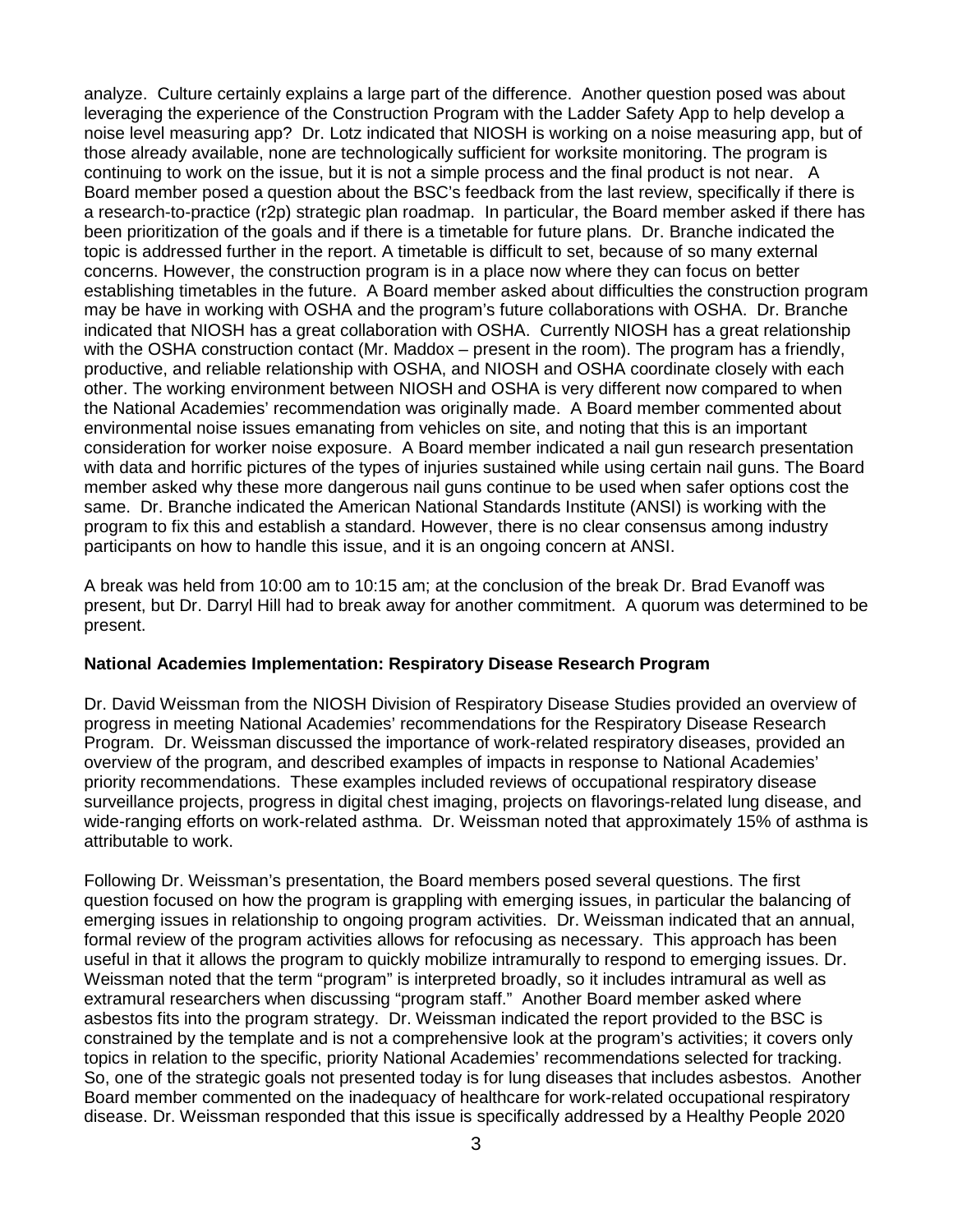goal to incorporate asking adults with asthma about their work-related hazards during healthcare visits. Another Board member asked Dr. Weissman to provide perspective on program plans to move forward without these National Academies' regular reviews. Dr. Weissman indicated that these National Academies progress reviews have fostered a culture of review, including annual program review. The program now has the awareness of how helpful these regular reviews are allowing for mid-course changes on program goals. Even without formal review by the BSC, this self-evaluation will continue.

### **National Academies Implementation: Traumatic Injury Program**

Ms. Dawn Castillo, Manager of the NIOSH Traumatic Injury Program and NIOSH Division Director for the Division of Safety Research, reported on the five tracked National Academies' recommendations. Ms. Castillo described the strategic goal revision process, and then provided an overview of the program by subgoals, highlighting illustrative achievements. These included work with other federal agencies, collaboration among NIOSH-funded researchers, and issues surrounding the changing workplace. Following the presentation, Board members asked several questions. One question was about the most reported category of violence, with mention of injuries and bullying. Ms. Castillo indicated physical injuries are most reported, as captured in surveillance data. She commented that most bullying goes underreported. Some workers in certain industries view injury as a common, unescapable part of their jobs (i.e. healthcare workers). Cyber bullying and bullying is generally not captured in surveillance data. Another Board member asked how the program incorporates public sector data into surveillance system reporting. Ms. Castillo indicated that the Board of Labor Statistics (BLS) has incorporated state/local government data into their statistics. Also, there is a NIOSH surveillance system that operates from Emergency Departments that captures data across all industries. Coding by industry in this system is difficult, however. A Board member asked if the program has plans to address cyber bullying. Ms. Castillo indicated surveys collected through a higher education setting will inform the program on how to structure their future plans to address cyber bullying. NIOSH, jointly with the Bureau of Labor Statistics and Federal Register Notices are working to obtain public comments on proposed survey amendments related to bullying. Another Board member asked about the concept of occupational stress as foundational or relational to the occurrence of injuries. Is there any work being done on this topic, or with the Total Worker Health Program? Ms. Castillo indicated the program has increased their coordination with work organization and stress programs and will be increasing the depth of their involvement on this issue. Another Board member asked about the progress with ambulance design (retrofitting, etc.). Ms. Castillo indicated that no federal standards for ambulances exist, but the program is working with manufacturers, government agencies and workforce members to establish a standard. The program has noted improvements before the standards are finalized on the part of manufacturers. Ms. Castillo noted that retrofitting existing ambulances is very difficult. Another Board member asked whether the program has been assessing issues related to temporary workers. Ms. Castillo noted that the program has been using information from field investigations to inform their work related to temporary workers. An OSHA/NIOSH workgroup has been established to explore this issue. Finally, a Board member noted that the Department of Homeland Security has a publication on ambulance design in-progress. Ms. Castillo noted that NIOSH is involved.

### **Structuring Labor-Management Participation in Research Partnerships**

Dr. Margaret Kitt, NIOSH Deputy Director for Program, provided an update on progress responding to the BSC report ["Structuring Labor-Management Participation in Research Partnerships,](http://www.cdc.gov/niosh/BSC/pdfs/WorkGroupReport09182013FINAL.pdf)" delivered to the NIOSH Director in September 2013. In response to this report, the NIOSH Director appointed a NIOSH work group to address the BSC recommendations.

The following summary provides an update according to numerical recommendations in the BSC report. Recommendation #1: *NIOSH researchers involved in the Toyota study should conduct a "follow-back" survey of workers at the completion of the project to obtain feedback on the issues of*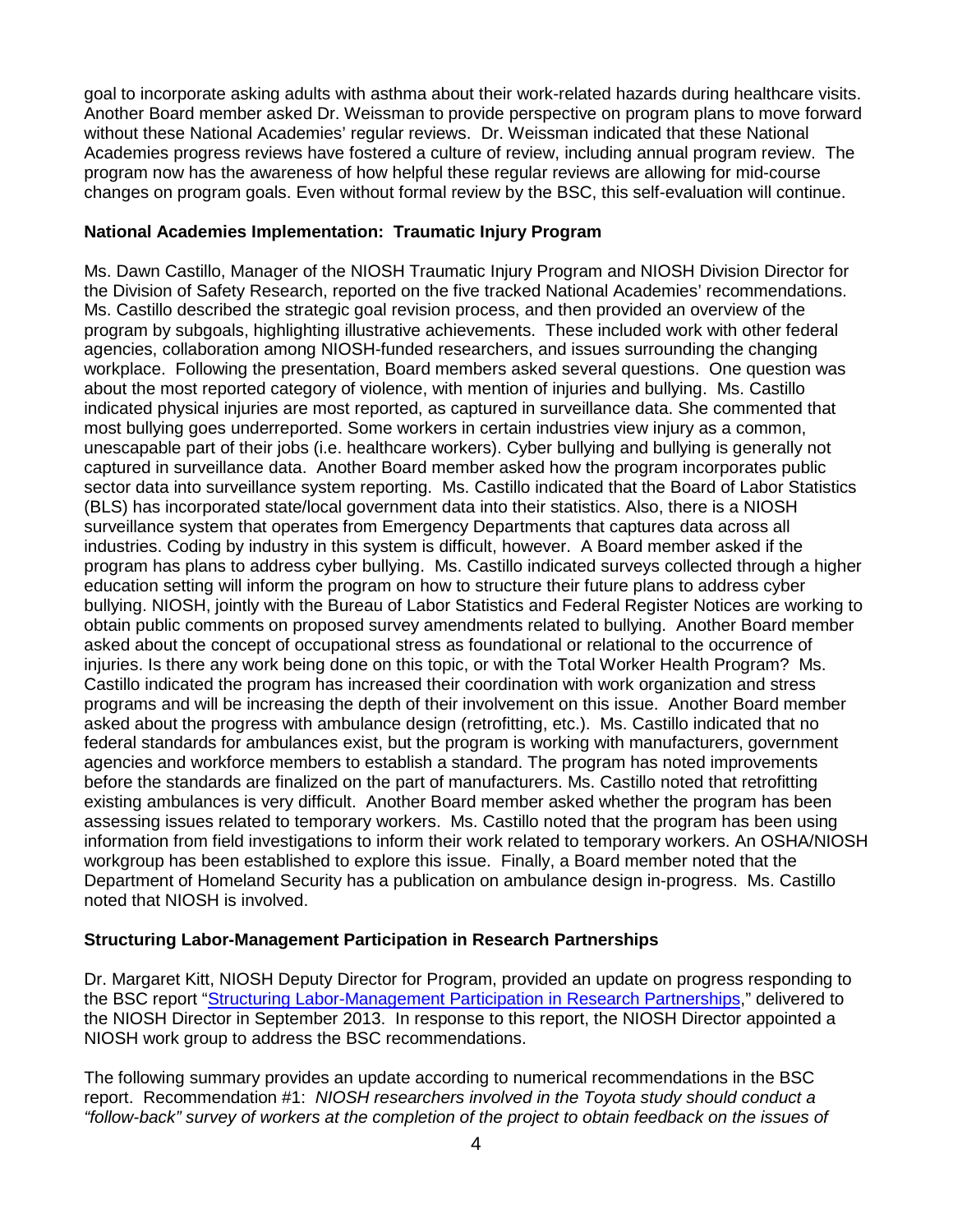*barriers to participation and communication of findings.* Dr. Kitt commented that the Office of Management and Budget (OMB) approval for such a survey would take a minimum of 6-9 months, so this recommendation is not an option for this study. Recommendation #2: *NIOSH should conduct follow-back surveys in selected union and non-union field/intervention studies to collect information on the views of workers, and union representatives in workplaces where employees are represented….NIOSH policies should be developed to address identified problems and successes.* Dr. Kitt indicated that the work group conducted an analysis of what is being done, and that it is not being done in a systematic way. Researchers are in the process of developing survey templates. The work group is grappling with how to survey individuals who have chosen not to participate. Recommendation #3: *In circumstances where NIOSH researchers believe it appropriate, they should use worker-guided or worker-participatory research methods….* Dr. Kitt indicated that the work group felt that the topic of participatory research needed further investigation by NIOSH. This was a topic at a September 4, 2014 NIOSH Science Forum, where one of the speakers was Dr. Corinne Peek-Asa. Recommendation #4: *The NIOSH IRB is encouraged to continue, and strengthen its evaluation of the potential economic and social consequences that may be connected to research proposals it reviews. Particular focus should include examination of barriers to participation...and ensuring confidentiality is upheld…IRB should secure expertise it needs to accomplish this objective.* Dr. Kitt indicated that our IRB will be taking up the topic for further discussion. The work group felt the IRB currently placed emphasis on this topic, but additional examination was necessary, through our Science Leadership Team. Recommendation #5: *Where employee participation is sought, NIOSH researchers should be made aware of and receive education on the provisions of the National Labor Relations Act (NLRA) that govern labor-management relationships, including Section 8(a)(2) that prohibits an employer from dominating or interfering with the formation or administration of a labor organization.* Dr. Kitt noted that Mr. William Kojola (former BSC member) presented more information to NIOSH on this topic. The basic concern was that NIOSH staff needed to be cognizant of the issue, as this is an area where our researchers do not necessarily have knowledge of the specific legal issue. NIOSH is discussing the issue as a future topic for our legal seminar series. Recommendation #6: *For intervention studies…NIOSH researchers should consider mechanisms to monitor progress of the study, including outside monitoring experts or a safety committee.* Dr. Kitt commented that NIOSH has only a very limited number of studies that would fall into the category of needing special monitoring, but there could be instances where it may be appropriate. This topic was discussed at the NIOSH Science Leadership Team, and NIOSH will look at previous and current studies where it may be appropriate. NIOSH is also looking into a protocol to ask the question and will be consulting the internal work group on the issue. Recommendation #7: *NIOSH should develop a new policy or guideline document that addresses the communication of results of all studies where the research was conducted….should include dissemination approaches.* Dr. Kitt commented that this involves communicating better with stakeholders and workers. NIOSH has set up a Communications Leadership Team, and the work group has made a recommendation to refer this issue to that Team. Dr. Kitt noted that this topic dovetails with current work and referred to a Science/Information Dissemination Continuum slide. Recommendation #8: *NIOSH should consider developing some general criteria or guidelines for minimum elements that must be contained in a letter of agreement beyond that of an employer demonstrating its good intention to participate in the study.* The letter might contain elements such as stating that employee participation is voluntary, employees can withdraw from participation at any time, and confidentiality will be maintained. Dr. Kitt noted that NIOSH indeed has Letters of Agreements that follow various formats for industry partnerships among the various NIOSH Division, Laboratories, and Offices. Dr. Kitt indicated that she intended to present to the NIOSH Leadership Team a more standardized process to incorporate this recommendation. Following the presentation, a Board member indicated that in regards to the follow-up survey, it need not be an actual survey. For instance, the follow-up could be a focus group or some other format. Another Board member asked about the composition of the IRB and how the IRB works. Dr. John Piacentino (NIOSH Associate Director for Science) stated that that the IRB is drawn from experts across the institute, in addition to several external members who sit on the NIOSH IRB. In addition, depending on the protocol, the IRB may invite an expert to also help examine a particular protocol. The IRB generally meets monthly where they review the submitted work. They review intramural work only;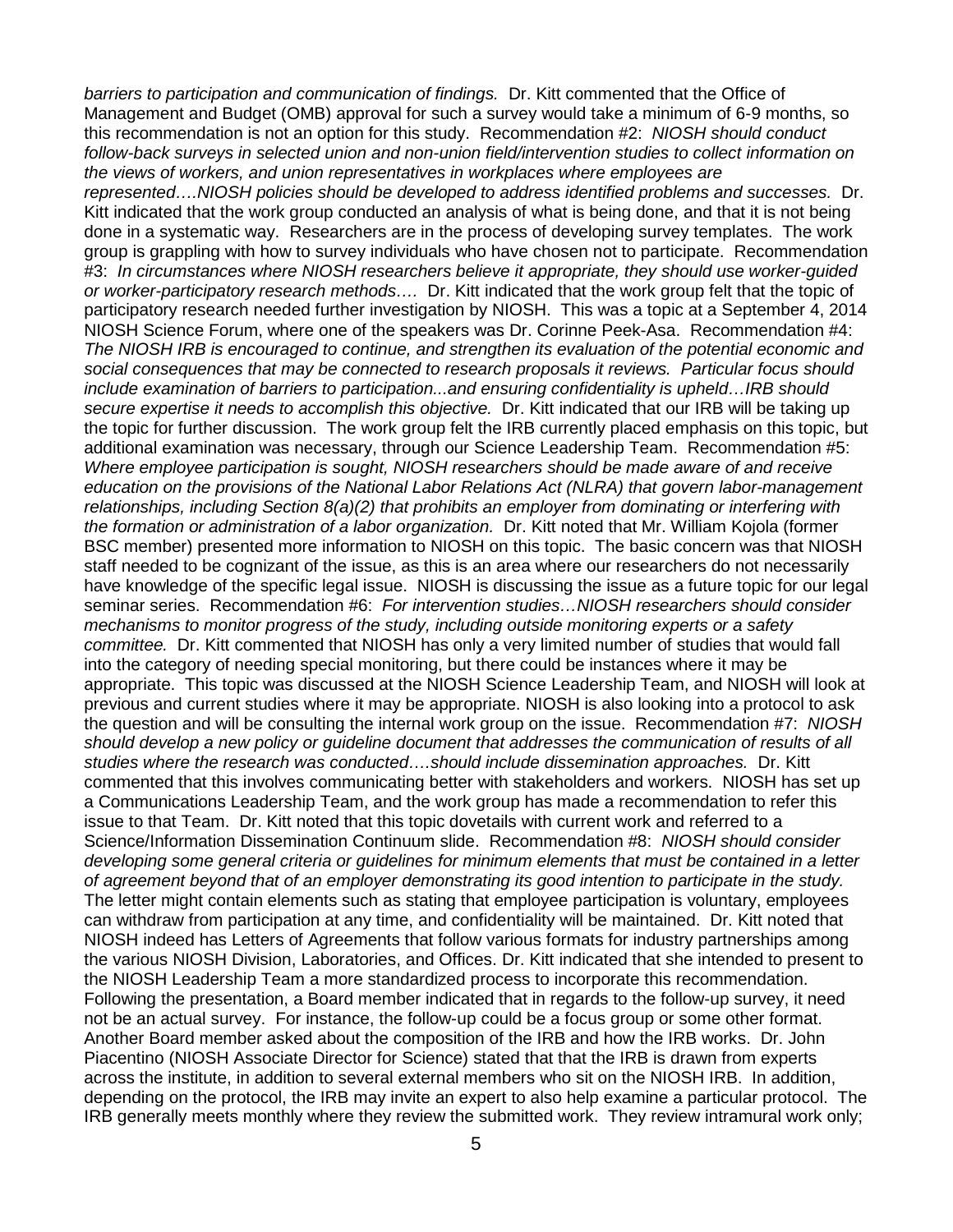extramural work is deferred to the external organization conducting the work. The IRB has primary and secondary or alternate members. Dr. Piacentino also noted that the NIOSH IRB would be recruiting for a non-affiliated NIOSH IRB member, which could include potentially include BSC members who have expiring terms.

The BSC adjourned for lunch at 12:00 pm and resumed at 1:00 pm; at the conclusion of the break Dr. Brad Evanoff and Dr. Darryl Hill were identified as present. A quorum was present to continue the meeting.

### Hearing Loss Research Workgroup Score Presentation, Discussion, and Vote

Dr. Michael Larranaga presented an update on the work group conclusions to the full BSC on behalf of the workgroup. The work group also included Dr. Clarion Johnson, Dr. James Ramsay, and Mr. James Frederick. See Appendix C (work group Minutes and work group report) for a summary of the final assessment of the work group. Following the presentation, a Board member asked about the grading standards or criteria for scoring these recommendations, particularly for the impact score. A concern was expressed that if the impacts of the program's efforts are not yet realized, then how could a program be scored as having, for example, high impact. A Board member commented that the scores should reflect success or achievement as well as an indication of endorsement of the work. The workgroup members explained they decided to score on the basis that the fact that the program could not have done much more practically to achieve impact. The work group felt certain there would be impact, but that it is currently too early to see the impact of their efforts. Ms. Elizabeth Hofer pointed out the scoring rubric for impact scores can relate to external impact on health or other agencies, or impact on the program's efficiency and effectiveness. A full vote of the BSC was held to accept the work group's recommendation and scores. There were no amendments to the report, and the vote was approved in favor of the work group's report and scores by all BSC members present.

### NIOSH Total Worker Health Program

Dr. Anita Schill and Dr. Casey Chosewood presented an overview of the NIOSH Total Worker Health™  $(TWH^{TM})$  program. It was also noted that  $TWH^{TM}$  eNews quarterly letter has more than 60,000 subscribers along with large followings on Twitter and LinkedIn.

Dr. Schill noted that TWH<sup>™</sup> is built of the premise of integration of several related components (group health, compensation programs, disability/workers' compensation, health promotion, etc.) with occupational safety and health as the center piece. It was noted that TWH™ is a strategy integrating occupational safety and health protection with health promotion to prevent worker injury and illness and to advance health and well-being. Dr. Schill reviewed several selected TWH™ program accomplishments and reviewed the TWH™ Centers for Excellence and Affiliate Programs.

The national expert colloquium, held annually since 2011, was described. The goals are to create a forum for discussion of current research and practice issues and to discuss emerging and priority issues related to occupational safety and health protection, health promotion, and well-being for the American workforce.

The NIOSH TWH™ office was created in 2014, with four areas of focus: 1) Research program development and collaboration, 2) Communication and research translation, 3) Partnership and new opportunity development, and 4) Total Worker Health for NIOSH employees. In terms of future directions, NIOSH sponsored a workshop at the Institute of Medicine on May 22, 2014 to identify best or promising practices, discuss barriers and ideas to overcome barriers, and explore measures to evaluate effectiveness. Nine benchmarks for program success from 2011 to present were described, and benchmarks for the 2015-2018 periods and 2018-2023 were described as well.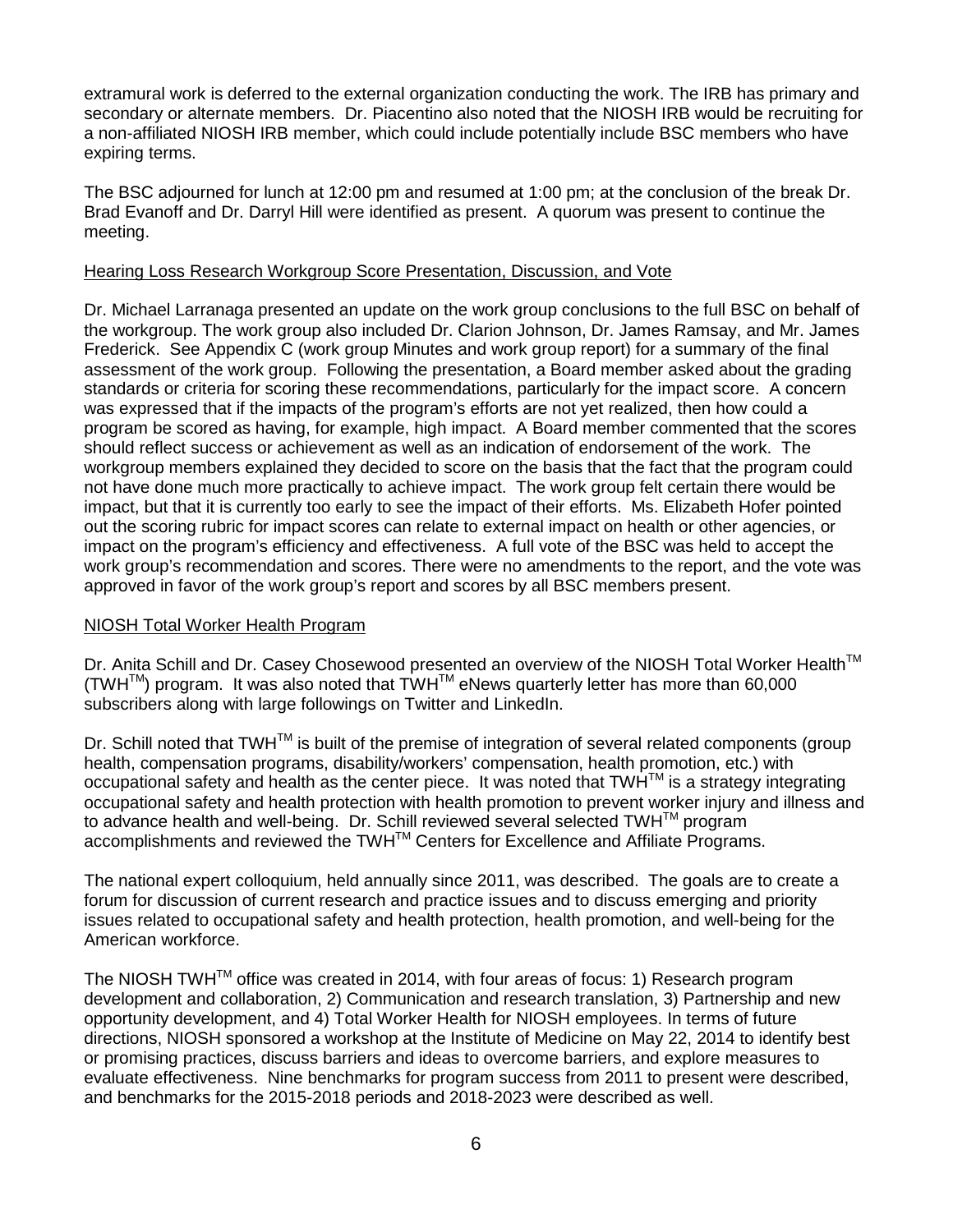Following the presentation Board members posed several questions to Dr. Schill and Dr. Chosewood. A Board member noted that NIOSH support for academic  $TWH^{TM}$  programs has been through small grants, which lacks a practitioner development focus. Examples mentioned included what it means to run a program, demonstrate business case/cost effectiveness, and how to build an academic architecture. Dr. Schill indicated that these issues are on the radar screen, and the program has developed a draft paper to begin the process to address these issues. Another Board member expressed concern that employers are taking resources away from traditional worker safety and health programs, and many employers implement TWH™ programs in a way that have a negative context, that is, the workers are required to do something or they'll lose something. The Board member further expressed concern about unintended consequences, for instance in small business, where worker safety and health programs are often under-resourced. Another Board member indicated that from a construction sector standpoint, the issue is fatigue, where workers may work six ten-hour days or seven 12-hour days. These schedules affect sleep and diet. At one nuclear power plant construction site in Georgia, two fatalities occurred on the road to work (commuting). It was stated that the construction sector has high suicide rates. Dr. Chosewood indicated that these were a few prime candidates where a TWH $^{TM}$  solution might be optimal, almost demanded. Another Board member asked about future Center grants. Dr. Chosewood indicated that the Centers are up for re-competition in 2017, and the program continues to believe that high quality NIOSH funded research is essential.

### Personal Protective Technologies Workgroup Score Presentation, Discussion, and Vote

Dr. Corinne Peek-Asa presented slides to the full BSC on behalf of the workgroup. The work group also included Dr. Carol Rice and Dr. Bonnie Rogers. See Appendix D (work group Minutes and work group report) for a summary of the final assessment of the work group. It noted that the program has done outstanding work responding to the program's challenges, and there was a notable improvement since the last review. A full vote of the BSC was held to accept the work group's recommendation and scores without amendments. The vote was approved in favor of accepting the work group's report and scores by all BSC members at the meeting.

### Health Hazard Evaluation Program Workgroup Score Presentation, Discussion, and Vote

Dr. Clarion Johnson presented slides on the work group's assessment to the full BSC on behalf of the workgroup. Other members of the work group included Dr. Kitty Gelberg, Dr. David Bonauto, and Dr. James Ramsay. See Appendix E (work group Minutes and work group report) for a summary of the final assessment of the work group. The work group was impressed with the program's sense of prioritization, future directions, and the recognized need to adapt and stay relevant. A full vote of the BSC was held to accept the work group's recommendation and scores without amendments. The vote was approved in favor of the work group's report and scores by all BSC members present.

### Future Topics and Wrap-up

A brief discussion on future BSC topics included updates on building a new institute (long-range), ways to demonstrate overall impact and metrics on occupational safety and health issues (including identifying and measuring economic impact), issues surrounding return-to-work, predictors of long-term disability and methods to get people back to work. The meeting adjourned at 3:00 pm.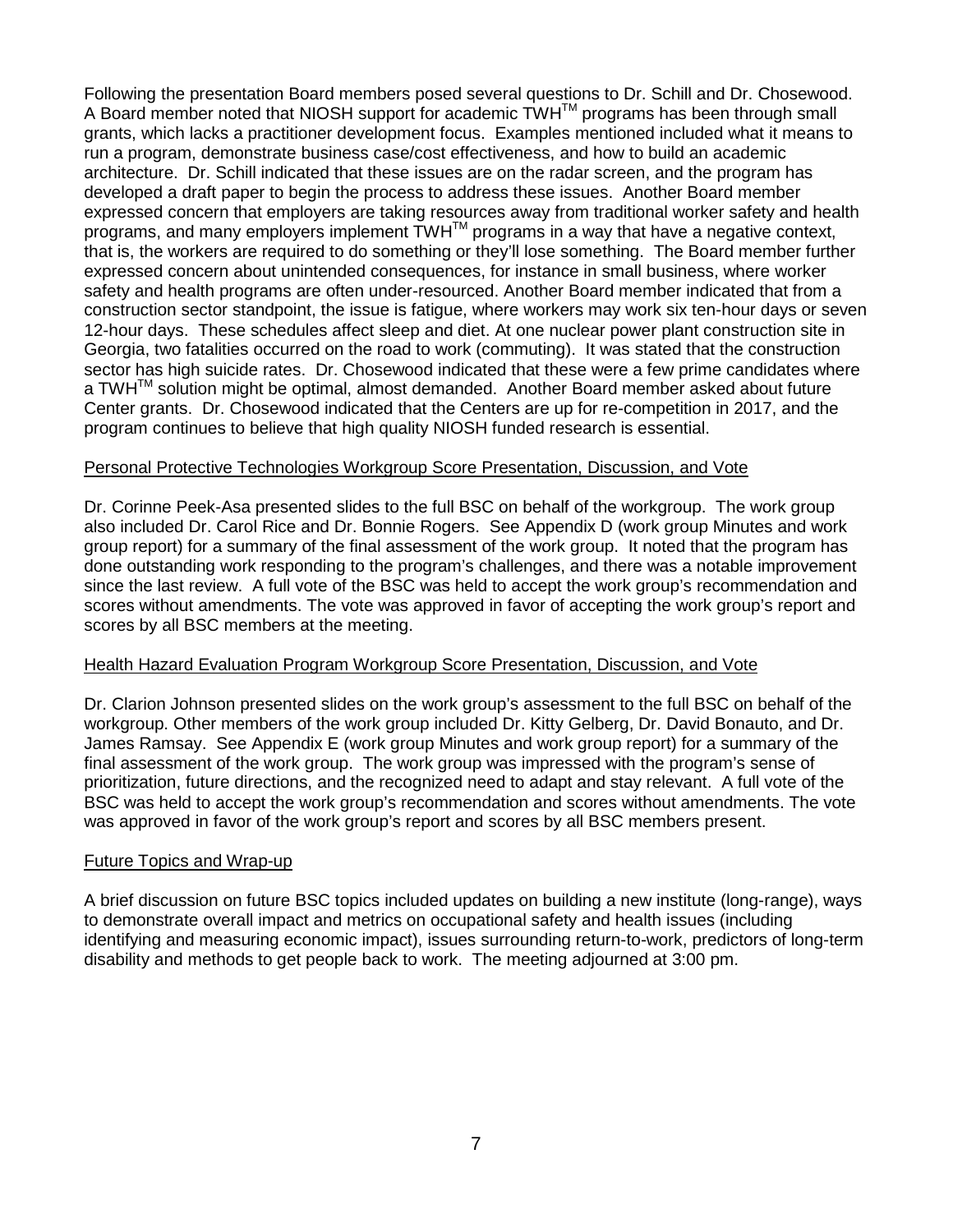**Appendix A – Roster of NIOSH Board of Scientific Counselors Members**

### **Department of Health and Human Services Centers for Disease Control and Prevention National Institute for Occupational Safety and Health Board of Scientific Counselors September 2014**

### **EXECUTIVE SECRETARY**

**Decker, John A., C.I.H., R.Ph. Senior Scientist** National Institute for Occupational Safety and Health Centers for Disease Control and Prevention 1600 Clifton Road, NW Mailstop – E20 Atlanta, Georgia 30329 Phone: (404) 498-2582 Fax: (404) 498-2526 Email: [jad4@cdc.gov](mailto:jad4@cdc.gov)

### **CHAIR**

### **Rogers, M.E. Bonnie, B.S.N., M.P.H., Dr.P.H.**

Professor and Director of Occupational Safety and Health University of North Carolina School of Public Health CB 7502 1700 Airport Road, Room 343 Chapel Hill, North Carolina 27599 Term: 01/28/11-12/31/14

### **MEMBERS**

### **Bonauto, David K., M.D., M.P.H.**

Associate Medical Director Safety and Health Assessment & Research Prevention Program Washington State Department of Labor and Industries 7273 Linderson Avenue, S.W., P.O. Box 44330 Olympia, Washington 98504-4330 Term: 04/18/12-12/31/15

### **Byrd, Lamont, B.S., M.S.**

Director of Safety and Health International Brotherhood of Teamsters 25 Louisiana Avenue, N.W. Washington, DC 20001 Term: 01/17/14-12/31/17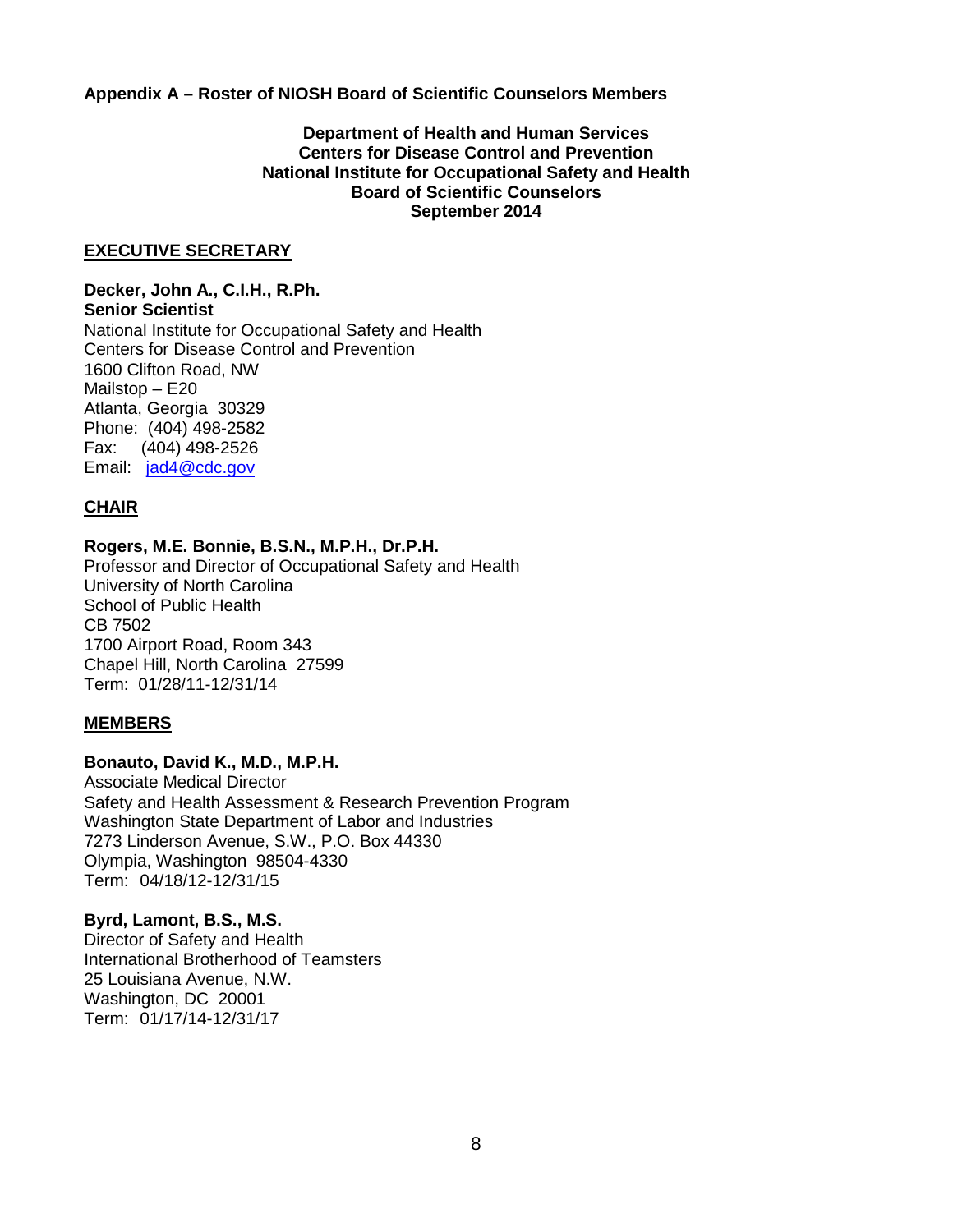### **Evanoff, Bradley, M.D., M.P.H.**

Professor of Occupational, Industrial, and Environmental Medicine Division of General Medical Sciences Washington University School of Medicine 660 South Euclid Avenue, Campus Box 8005 St. Louis, Missouri 63110 Term: 01/22/14-12/31/16

### **Frederick, James S., M.S.**

Assistant Director Health, Safety and Environmental Department United Steelworkers Five Gateway Center, Room 902 Pittsburgh, Pennsylvania 15222 Term: 01/23/14-12/31/16

### **Gelberg, Kitty H. Ph.D., MPH**

**Director** New York State Department of Health Bureau of Occupational Health and Injury Prevention Empire State Plaza Corning Tower, Room 1325 Albany, New York 12237 Term: 01/26/11-12/31/14

### **Greenberg, Michael I., M.D.**

Chief, Division of Medical Toxicology Professor of Emergency Medicine Department of Emergency Medicine Drexel University College of Medicine 245 North 15<sup>th</sup> Street, MS 1011 Philadelphia, Pennsylvania 19102 Term: 01/27/14-12/31/15

### **Hill, Darryl C., Ph.D., C.S.P.**

Executive Director, Health & Safety Global Employee Relations Johnson Controls, Inc. 5757 North Green Bay Ave. Milwaukee, WI 53209 Term: 03/01/12-12/31/15

### **Johnson, Clarion E., M.D.**

5504 Dorset Avenue Chevy Chase, Maryland 20815-6626 Term: 01/25/11-12/31/14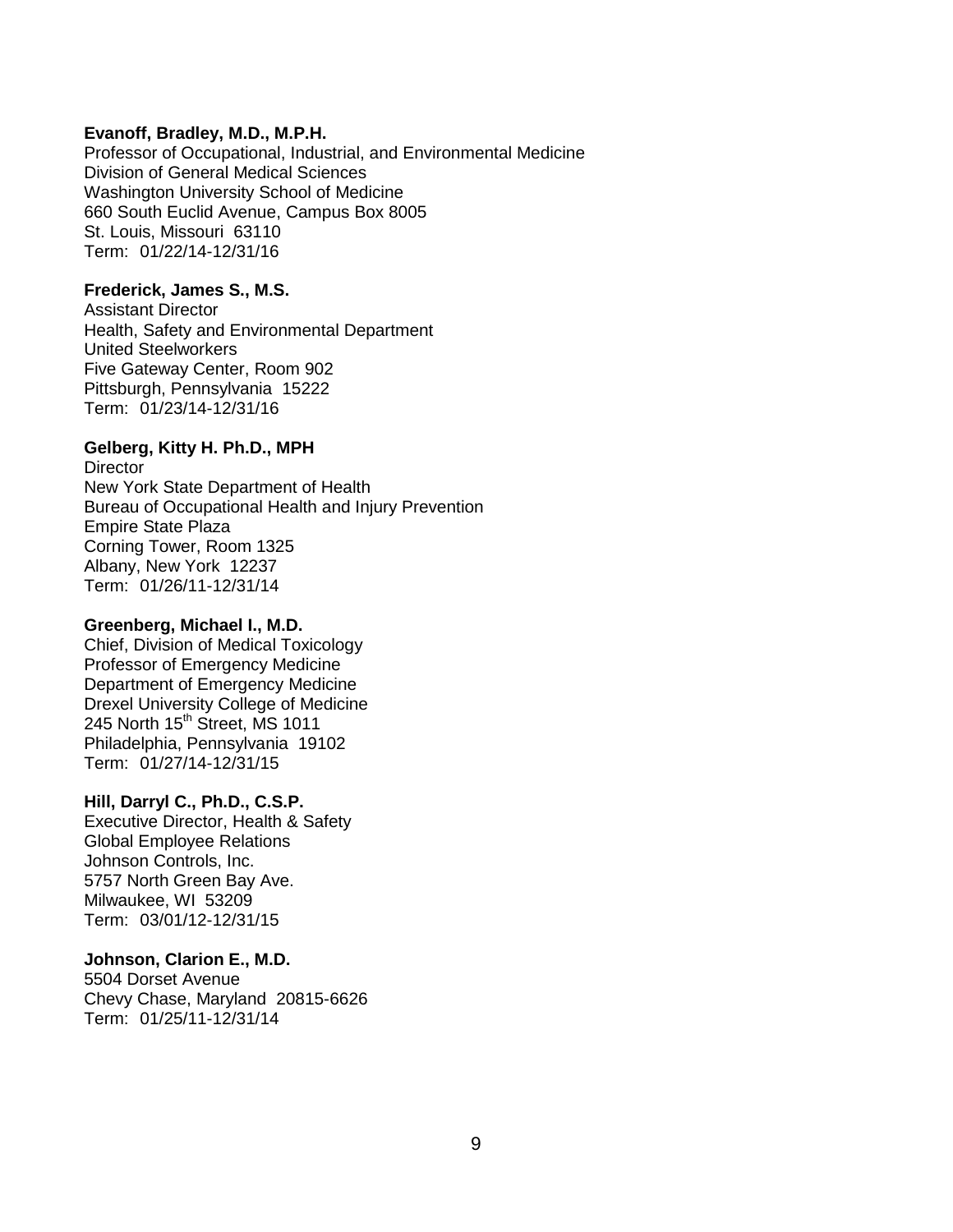### **Larranaga, Michael, C.I.H., C.S.P., P.E., Ph.D.**

Professor and Department Head School of Fire Protection and Safety Oklahoma State University 499 Cordell South Stillwater, Oklahoma 74078 Term: 02/28/12-12/31/15

### **Mendeloff, John, Ph.D.**

Professor Graduate School of Public and International Affairs University of Pittsburgh 3619 Posvar Hall, 230 South Bouquet Street Pittsburgh, Pennsylvania 15260 Term: 02/29/12-12/31/15

## **Peek-Asa, Corinne, M.P.H., Ph.D.**

Professor Departments of Occupational and Environmental Health and Epidemiology University of Iowa 100 Oakdale Boulevard, #114 IREH Iowa city, Iowa 52242 Term: 03/01/12-12/31/15

### **Platner, James W., Ph.D., C.I.H.**

Associate Director for Science and Technology Center to Protect Workers' Rights: The Center for Construction Research and Training 8484 Georgia Avenue, Suite 1000 Silver Spring, Maryland 20910 Term: 02/27/12-12/31/15

## **Ramsay, James D., Ph.D., M.A., C.S.P.**

Professor of Homeland Security Department of Security Studies and International Affairs Embry-Riddle Aeronautical University 600 South Clyde Morris Boulevard, Room 128.3 College of Arts and Sciences Daytona Beach, Florida 32114 Term: 01/31/11-12/31/14

## **Rice, Carol, Ph.D., C.I.H., M.S.**

Professor Emerita Department of Environmental Health, Kettering Laboratory University of Cincinnati 119 Cottage Street South Paris, Maine 04281 Term: 01/29/11-12/31/14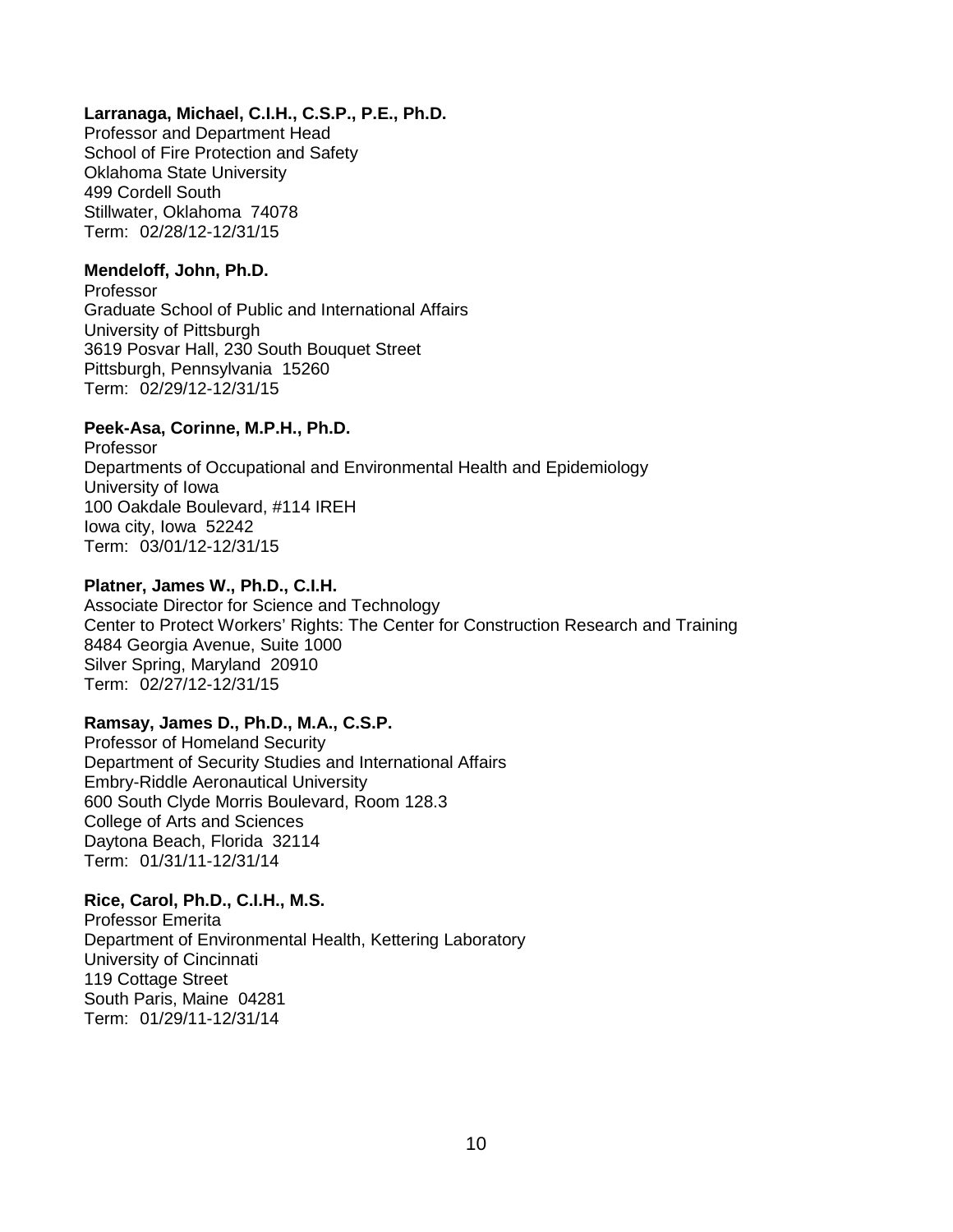## **Appendix B – Director's Talking Points**

## **Board of Scientific Counselors 395 Patriots Plaza, SW Washington, DC 20201 September 5, 2014**

## **Personnel and Organizational Announcements**

• New coordinator for Prevention through Design (PtD): To further the continuation and advancement of the PtD initiative, NIOSH is pleased to announce the appointment of Jonathan Bach, CSP, CIH, PE, as the new coordinator of PtD. Mr. Bach comes to NIOSH from the U.S. Army Corps of Engineers, where he served as the occupational safety and health manager for Europe. Mr. Bach has an extensive background in industrial hygiene and designing for safety and was responsible for managing safety and occupational health programs for construction projects in Europe, Israel, Turkey, and former Soviet nations.

## **Budget**

• NIOSH expects to be operating under one or more continuing resolutions into the 2015 fiscal year, beginning October 1, 2014.

## **Currently Available for Public Review and Comment**

- The NIOSH Fire Fighter Fatality Program is currently seeking stakeholder input on the progress and future directions of the program. NIOSH periodically seeks input on this program to ensure that it is meeting the needs and expectations of the U.S. fire service, and to identify ways in which the program can be improved to increase its impact on the safety and health of fire fighters across the United States. Comments are being accepted through October 20. For more information, see<http://www.cdc.gov/niosh/fire/>
- NIOSH, in accordance with a final rule recently published by the Department of Labor's Mine Safety and Health Administration (MSHA), is amending its regulations to establish standards for the approval of facilities that conduct spirometry examinations and to require that all coal mine operators submit a plan for the provision of spirometry and X-ray examinations to all surface and underground coal miners. Comments are being accepted through October 3, 2014. For more information, see <http://www.cdc.gov/niosh/docket/review/docket276/default.html>
- The National Institute for Occupational Safety and Health (NIOSH) is seeking public comment on a draft Current Intelligence Bulletin (CIB), *Promoting Health and Preventing Disease and Injury through Workplace Tobacco Policies*. The public comment period is open for 30 days, closing on September 15, 2014. Occupational safety and health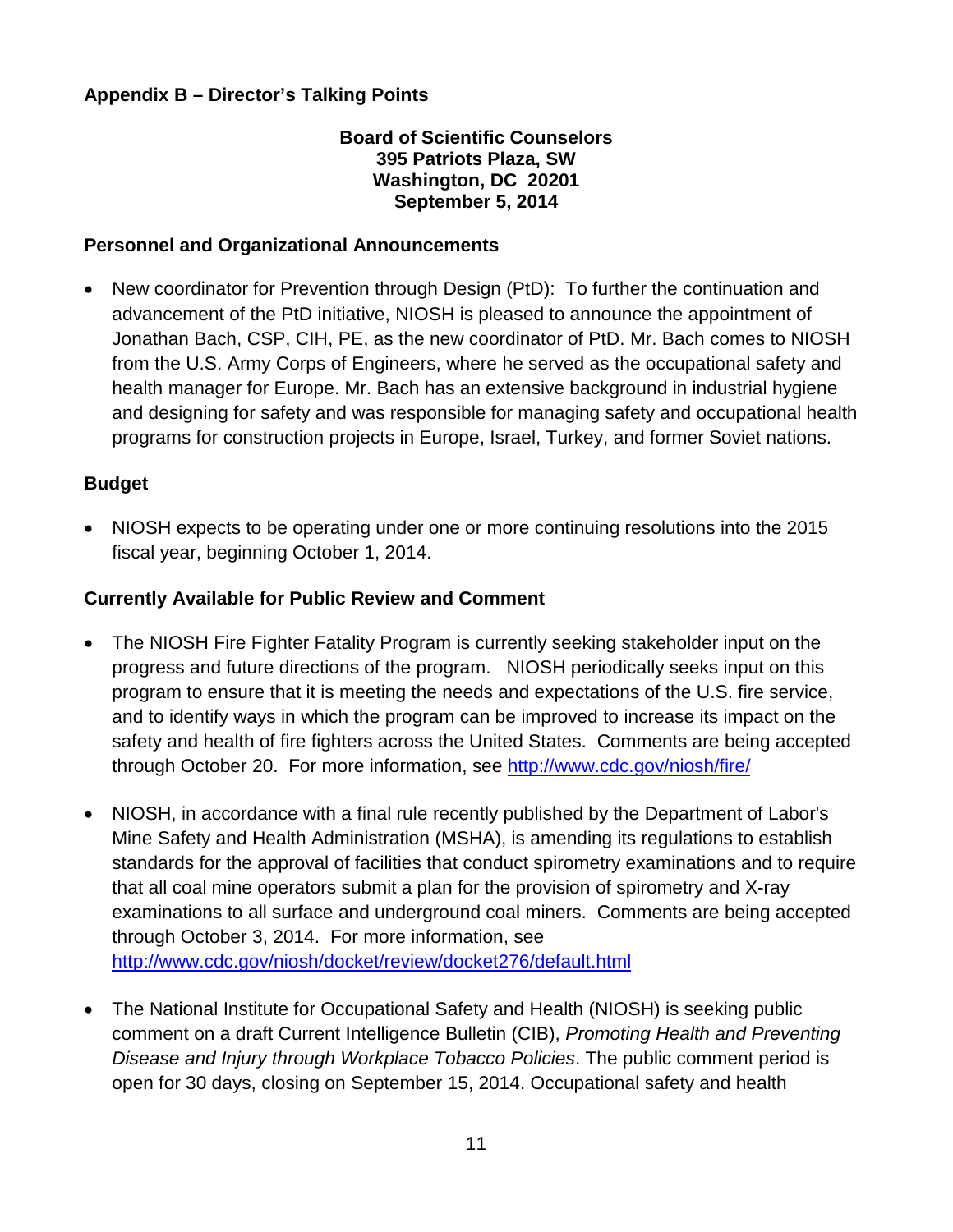practitioners, healthcare professionals and the general public are encouraged to review the document and provide comments by visiting [https://federalregister.gov/a/2014-19384.](https://federalregister.gov/a/2014-19384)

# **New Programs and Initiatives**

# *Expansion of the Coal Workers' Health Surveillance Program*

- The National Institute for Occupational Safety and Health (NIOSH) is taking an important step in expanding the Coal Workers' Health Surveillance Program with the August 4, 2014 publication of an interim final rule in the Federal Register [\(https://federalregister.gov/a/2014-18336\)](https://federalregister.gov/a/2014-18336).
- This Interim Final Rule, "Specifications for Medical Examinations of Coal Miners", provides a national program of medical surveillance to surface coal miners and adds spirometry and respiratory symptom assessment to the current x-ray surveillance program that was formerly available only to underground coal miners.
- The action to expand the program is in response to new requirements for health surveillance in the Mine Safety and Health Administration (MSHA) final rule for controlling coal mine dust exposure.
- Miners will now be provided with spirometry and chest x-ray testing when they first enter into mining and then periodically after that. The health surveillance program is a longstanding NIOSH responsibility under the Federal Mine Safety and Health Act. Miners who have evidence of coal workers' pneumoconiosis can request special measures to decrease their future dust exposure.

# *Heat Stress*

- NIOSH has been instrumental in many activities complementing OSHA's *Campaign to Prevent Heat Illness in Outdoor Workers*. This year's efforts focused on the importance of acclimatization (getting the body accustomed to heat). A *Morbidity and Mortality Weekly Report (MMWR)* coauthored by NIOSH and OSHA, [Heat Illness and Death Among](http://www.cdc.gov/mmwr/preview/mmwrhtml/mm6331a1.htm?s_cid=mm6331a1_e)  Workers — [United States, 2012–2013](http://www.cdc.gov/mmwr/preview/mmwrhtml/mm6331a1.htm?s_cid=mm6331a1_e) was published on August 8th. The article describes the results from OSHA's review of heat illness and fatality cases over a recent 2-year period, finding that the "employers' failure to support acclimatization appears to be the most common deficiency and the factor most clearly associated with death". The publication resulted in news articles, LinkedIn discussions, and blog postings.
- NIOSH led a social media messaging campaign the first two weeks of July that included Facebook and Twitter messages targeting heat stress, heat-related illnesses, prevention, and acclimatization. A NIOSH Science Blog, [Adjusting to Work in the Heat: Why](http://blogs.cdc.gov/niosh-science-blog/2014/07/14/acclimatization/)  [Acclimatization Matters,](http://blogs.cdc.gov/niosh-science-blog/2014/07/14/acclimatization/) stressed the importance of acclimatization, rest and fluids. A new infographic. [Protect Your Workers from Heat Stress,](http://www.cdc.gov/niosh/topics/heatstress/infographic.html) was shared via social media, the NIOSH Science blog, and the web topic page.
- The NIOSH criteria document, *Criteria for a Recommended Standard: Occupational Exposure to Heat and Hot Environments* document, is being revised to address final external reviewer comments. The document is expected to be published at the end of calendar year 2014.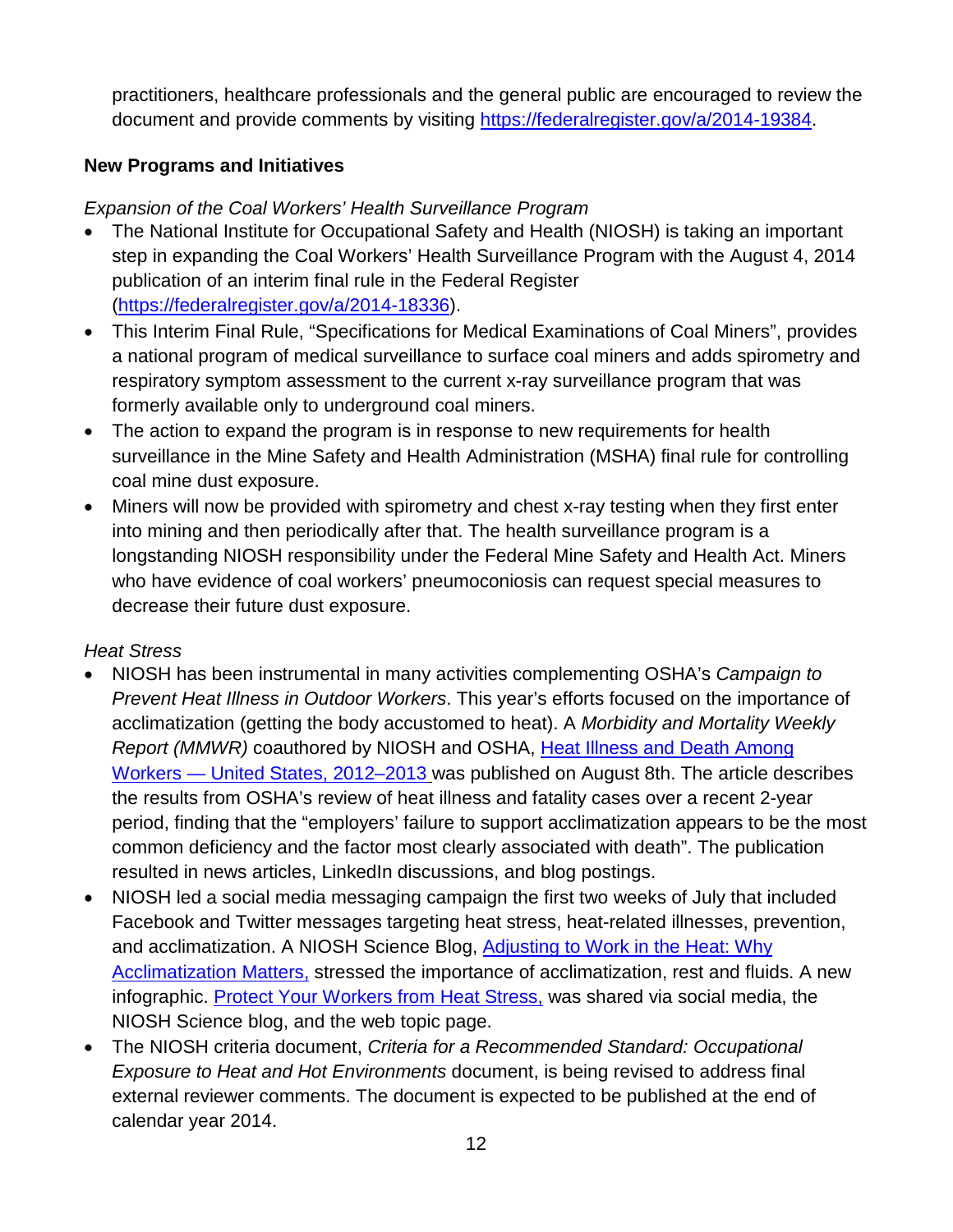# *NIOSH Safe-Skilled-Ready Workforce Initiative (SSRWI):*  (Introduced at the September 18, 2013 BSC meeting)

- NIOSH has published the new and updated NIOSH *Youth@Work-Talking Safety* curriculum that teaches foundational workplace safety and health skills to young people before they enter the workforce. The curriculum is free of charge, available for download from the NIOSH website, and will be customized for all U.S. states and territories. New versions are being posted to the NIOSH website as they are completed. A Spanish language version is also being created. For more information, see <http://www.cdc.gov/niosh/talkingsafety/>
- An online assessment tool has been completed to measure student knowledge/skills acquisition under the new *Talking Safety* curriculum. The SSRWI team traveled to Ada, Oklahoma at the end of August to pilot the assessment with 200 high school students.
- NIOSH collaborated with the American Federation of teachers (AFT) on a three-day trainthe-trainer program for the *Talking Safety* curriculum, held July 23-26 in New Brunswick, N.J. AFT trained approximately 20 school staff (teachers and/or school-related personnel) and community members who each commit to training at least 30 young workers in two short workshops in 2014. AFT has also posted the curriculum to their Share My Lesson website, the largest resource of its kind for teachers across the country. The site has more than 500,000 registered users; 5.5 million downloads, with an average 10,000 each day; and includes 300,500 total resources, of which 31,000 are aligned with the Common Core State Standards, including *Talking Safety*.

# *Disaster Science Research Initiative (DSRI):*

(Introduced at the June 5, 2014 BSC meeting)

- NIOSH held a workshop on July  $10<sup>th</sup>$  regarding disaster research, focusing on the types of research that are most needed and feasible. As part of the discussions, the appropriate roles for NIOSH and the extramural community were discussed.
- The DSRI will focus on conducting timely, scalable, scientifically sound research for the safety and health of responders. One of the goals is to develop a framework that allows for research to be started quickly in the time before, during, and after response to a large scale disaster.
- Participants were supportive of the overall initiative and offered suggestions for moving forward.
- RAND is developing a paper summarizing the major trends and themes that emerged during the meeting. This paper will be available by the end of the year.

# *Ebola Response*

- The NIOSH Emergency Preparedness and Response Office is participating in the CDC response to Ebola.
- NIOSH has been providing input on worker-related infection control guidance and disinfection guidance being prepared by CDC.
- A new topic page on the NIOSH web, "Ebola and Other Emerging Infectious Diseases," provides a concise, well-organized portal to the relevant NIOSH resources, saving readers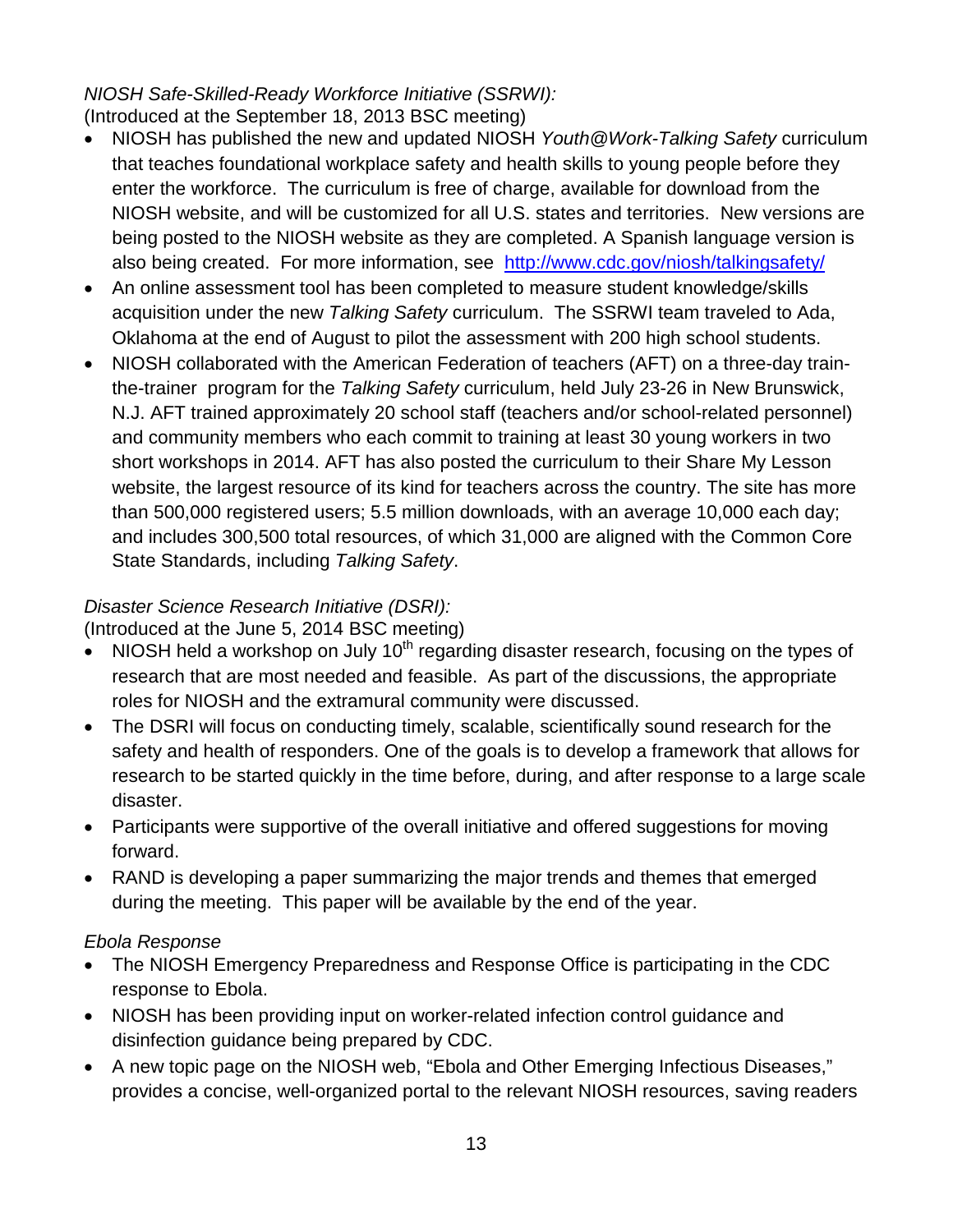time and effort in finding needed information and guidance. For more information, see <http://www.cdc.gov/niosh/topics/EmergInfectDiseases/>

# *On-line Training for Emergency Responders*

- FREE ONLINE TRAINING for the Emergency Responder Health Monitoring and Surveillance (ERHMS) System is now available and offers continuing education credits. For more information, please go to the NIOSH ERHMS web page at [www.cdc.gov/niosh/topics/erhms.](http://www.cdc.gov/niosh/topics/erhms)
- ERHMS is a health monitoring and surveillance framework that includes recommendations and tools specific to protect emergency responders during all phases of a response, including pre-deployment, deployment, and post-deployment phases.
- ERHMS is intended to address all aspects of protecting emergency responders and is applicable over the full range of emergency types and settings.

# *Institute of Medicine (IOM) Meeting on Powered Air Purifying Respirators*

• NIOSH's National Personal Protective Technology Laboratory (NPPTL) is exploring performance requirements for powered air-purifying respirators (PAPRs) for healthcare workers to determine how these requirements may impact future standards. See the following for more information:

<http://www.cdc.gov/niosh/docket/review/docket129A/>

- To obtain stakeholder input, NIOSH supported the Institute of Medicine's public workshop on PAPRs held August 8 and 9. Panel discussion topics included Employee/Worker Experience in Using Powered Air Purifying Respirators in Health Care Settings, Use of PAPRs in Emergency Preparedness Planning and Response, Improving PAPRs for Use in Health Care Settings, and How Can NIOSH's PAPR Standards Evolve to Meet the Needs of the Health Care Workforce. See the following for more information: <http://www.iom.edu/Activities/PublicHealth/PPEinWorkplace/2014-AUG-07.aspx>
- The results of this workshop will enable NIOSH to effectively identify requirements as the PAPR standards module is further developed.

## *Memorandum of Understanding (MOU) with the United States Forest Service*

• The U.S. Forest Service Technology and Development Centers signed an MOU with NIOSH to coordinate, communicate, and consult effectively and efficiently to advance worker safety and health among wildland fire fighters. NIOSH also has a data use agreement with the USFS and are working with the agency on a number of projects involving wildland fire fighters. For more information, see <http://www.cdc.gov/niosh/topics/firefighting/>

# *Updated Reproductive Health and the Workplace topic page*

• The NIOSH internet Reproductive Health web pages have been updated in conjunction with release of the CDC's National Action Plan on Fertility in July 2014. See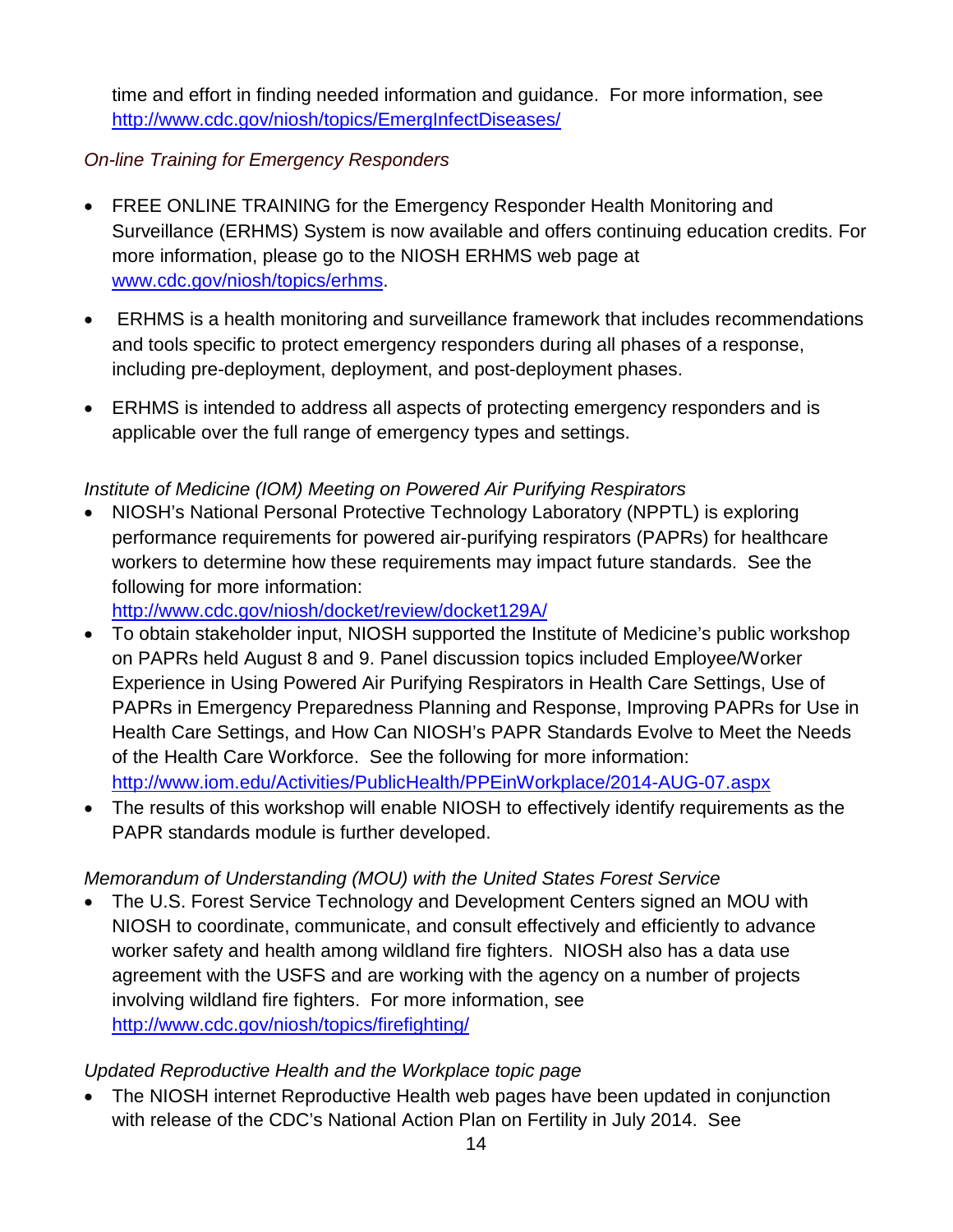[http://www.cdc.gov/niosh/topics/repro/.](http://www.cdc.gov/niosh/topics/repro/) The plan was created in consultation with many governmental and nongovernmental partners.

• NIOSH contributed to this Action Plan, specifically related to reducing exposures to occupational agents that can harm reproductive health and fertility in women and men. The release was supported by a NIOSH Science Blog: [Workplace Exposures and the National](http://blogs.cdc.gov/niosh-science-blog/2014/07/16/infertility/)  [Action Plan for Infertility.](http://blogs.cdc.gov/niosh-science-blog/2014/07/16/infertility/)

## *N95 Day*

- Today, September 5, 2014, NIOSH observes its third annual N95 Day campaign. N95 Day recognizes the importance of respiratory protection in the workplace and seeks to familiarize employers and workers with the resources available to help them make informed decisions when selecting and wearing a respirator.
- As part of the N95 Day activities, NIOSH NPPTL today offered a webinar on *Respirator Preparedness in Healthcare: Where Technology Meets Good Practices*. For more information about this webinar please see: <http://www.cdc.gov/niosh/npptl/resources/pressrel/letters/lttr-09052014.html>For more

information about upcoming N95 Day activities, including the general industry Twitter Chat (#N95Chat), please see the N95 Day web page: <http://is.gd/N95Day2014>

# *Shrimp Boat Winch Guards*

The NIOSH Alaska Pacific Office engineering team has installed a prototype shrimp winch guard on a test vessel in the Gulf of Mexico. The shrimpers will test the winch guard at sea during fishing operations. Additional guards will soon be installed on several additional vessels. Feedback will be used to produce the final version of the winch guard, which will then be made available for manufacturers to produce.

# *Buy Quiet*

NIOSH recommends preventing hazardous noise through controls for noise exposure and encourages business owners to create *Buy Quiet* programs as a first step. Buy Quiet is a prevention initiative, which encourages companies to purchase or rent quieter machinery and tools to reduce worker noise exposure. The initiative provides information on equipment noise levels, so companies can buy quieter products that make the workplace safer; and encourages manufacturers to design quieter equipment by creating a demand for quieter products. The Buy Quiet initiative was supported by a NIOSH Science Blog: [http://blogs.cdc.gov/niosh](http://blogs.cdc.gov/niosh-science-blog/category/hearing-loss/)[science-blog/category/hearing-loss/.](http://blogs.cdc.gov/niosh-science-blog/category/hearing-loss/)

## **Social Presence Statistics**

NIOSH continues to expand its presence on social networks.

- **eNews** subscribers: 51,087 as of 7/31/14.
- **Total Worker Health** newsletter subscribers: 54,813 as of 7/31/14.
- **Science Blog**: 1,188,786 cumulative views since the introduction of the blog in November 2006.
- **Facebook Postings:** 1456 times (since July 2011); 45,880 "likes" for our organizational page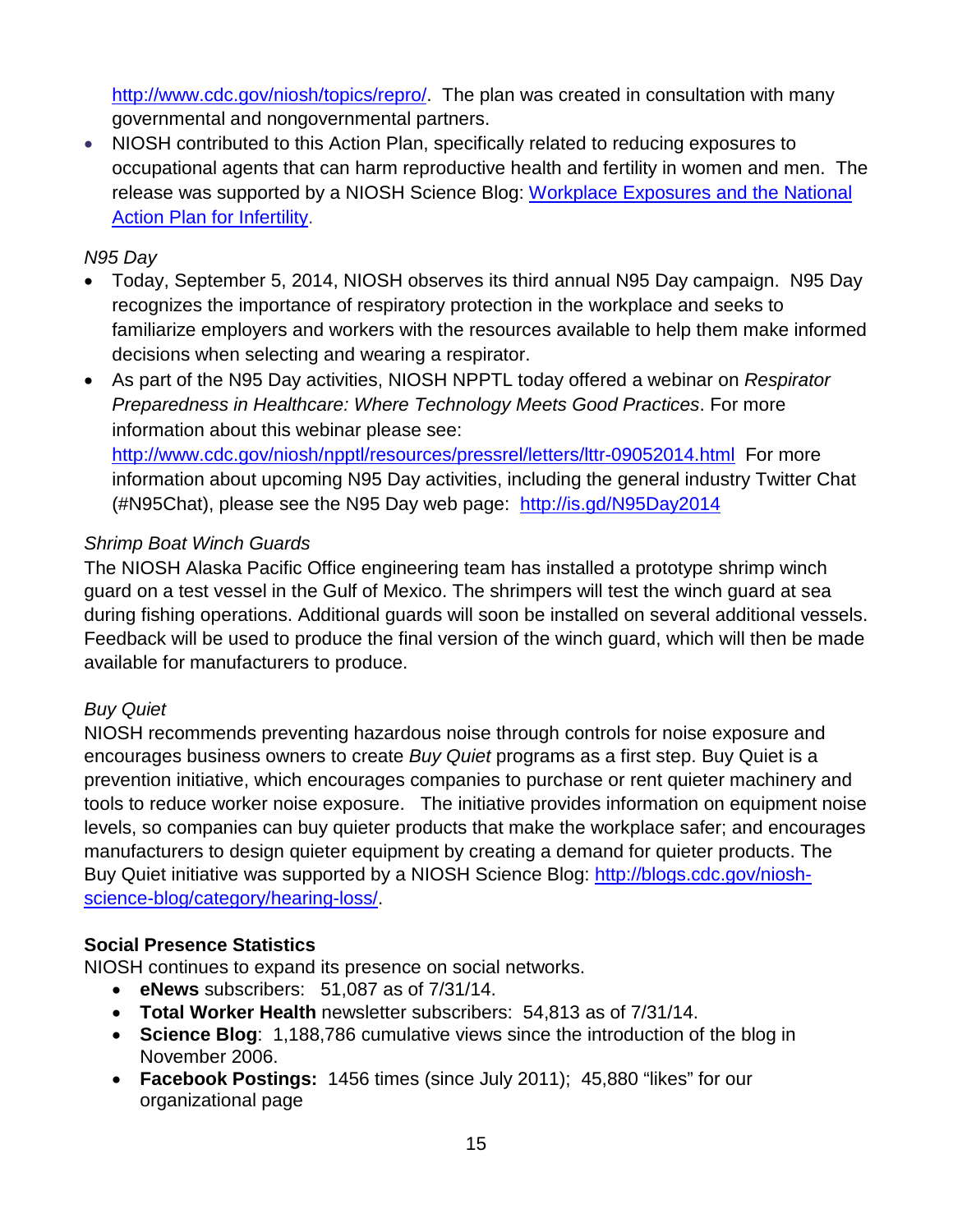- **Pinterest** pins: We have pinned 33 items to CDC's Workplace Safety and Health Board, which has 1,990 followers.
- **Flickr:** 210 images in our Flickr photostream.
- **You Tube videos:** 125 posted videos and 221,370 downloads.
- **Twitter**: We have 15 Twitter accounts, with more than 277,777 followers, combined. One ranking from Twitaholic.com reports that NIOSH is in the top 10 of all Twitter sites among followers in Washington, D.C.

## **Science Blog Topics**

August 20, 2014: Preliminary Field Studies on Worker Exposures to Volatile Chemicals during Oil and Gas Extraction Flowback and Production Testing Operations August 13, 2014: Preventing Skin Cancer

August 5, 2014: Buy Quiet Update

July 29, 2014: Free Online Emergency Responder Health Monitoring and Surveillance **Training** 

July 15, 2014: 200 and Counting!

July 14, 2014: Adjusting to Work in the Heat: Why Acclimatization Matters July 7, 2014: A Wrench in the Gear: Lockout/Tagout in the Food Industry June 10, 2014: Remarks by J. Howard at ASSE Professional Development Conference

# **Highlights from the NIOSH Divisions and Offices: Program and Research Pipeline**

## NIOSH Office of Extramural Programs

Highlights from Fiscal year 2014:

- Published the largest number of new Funding Opportunity Announcements;
- Largest number of new Cooperative Research Agreements in the last several years this is a research integration effort;
- 17 scientific review meetings convened this year, also the largest number;
- Partnership with Fogarty International Center expands our 20 year history with new funding opportunity announcement for 5-year global environmental and occupational hubs – paired awards with US and foreign institutions.

Eleven targeted Funding Opportunity Announcements were developed in Fiscal year 2014. Nine of these were cooperative agreements.

- Agricultural, Forestry and Fishing Safety and Health Research (Cooperative Agreement)
- National Center of Excellence for the Prevention of Childhood Agricultural Injury (Cooperative Agreement)
- Assessment of Elastomeric Respirators in Healthcare Environments
- State Occupational Health and Safety Surveillance Program (Cooperative Agreement)
- Conference and Scientific Meeting Cooperative Agreements
- Conference and Scientific Meeting Grants
- Miner Safety and Health Training Program Western United States (Cooperative Agreement)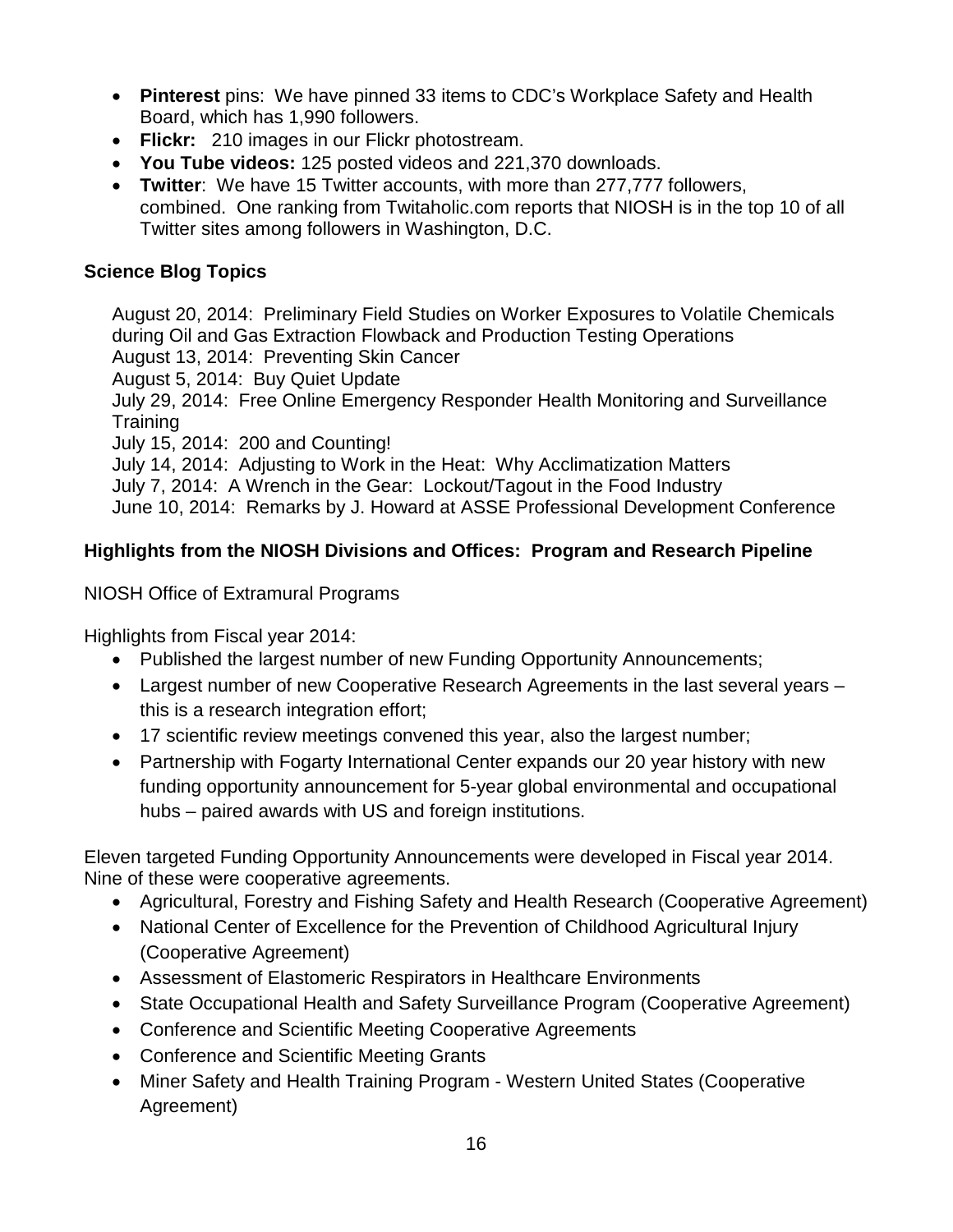- National Mesothelioma Virtual Bank for Translational Research (Cooperative Agreement)
- Oregon Center of Excellence to Promote a Healthier Workforce (Cooperative Agreement)
- Implementing World Health Assembly Resolution 60.26 Global Plan of Action for Workers Health 2008-2017 with the World Health Organization (Cooperative Agreement)
- Workers Compensation Surveillance (Cooperative Agreement)

Workers' Compensation Surveillance Funding Opportunity:

- Cooperative agreement will provide state health and Workers' Compensation (WC) agencies the resources to initiate or expand state-based WC surveillance and intervention activities.
- NIOSH intends to commit \$5.4 million over a period of six years to fund up to 9 states/grantees for three consecutive years per state. An applicant state may request up to \$200,000 in total costs per 12-month budget period.
- Has generated much interest and first due date for applications is August 29, 2014. <http://grants.nih.gov/grants/guide/pa-files/PAR-14-227.html>

Education and Information Division

*Nanotechnology* 

• A June 2014 new progress report issued by the National Nanotechnology Initiative, through the President's National Science and Technology Council, cites NIOSH's leadership in coordinated federal research that furthers the safe and responsible development of nanotechnology.

[http://www.nano.gov/sites/default/files/pub\\_resource/2014\\_nni\\_ehs\\_progress\\_review.pdf](http://www.nano.gov/sites/default/files/pub_resource/2014_nni_ehs_progress_review.pdf)

• NIOSH's partnership with the College of Nanoscale Science and Engineering, State University of New York (SUNY) is noted in a June 24 SUNY announcement about the contribution of the partners' nanotechnology research to NIOSH's PtD progress report detailing ways to design safer work

environments. [http://www.sunycnse.com/Newsroom/NewsReleases/Details/14-06-](http://www.sunycnse.com/Newsroom/NewsReleases/Details/14-06-25/Newly_Merged_SUNY_CNSE_SUNYIT_in_Partnership_with_the_National_Institute_for_Occupational_Safety_and_Health_Developing_Workplace_Strategies_for_the_Safe_Use_of_Nanomaterials.aspx) [25/Newly\\_Merged\\_SUNY\\_CNSE\\_SUNYIT\\_in\\_Partnership\\_with\\_the\\_National\\_Institute\\_for](http://www.sunycnse.com/Newsroom/NewsReleases/Details/14-06-25/Newly_Merged_SUNY_CNSE_SUNYIT_in_Partnership_with_the_National_Institute_for_Occupational_Safety_and_Health_Developing_Workplace_Strategies_for_the_Safe_Use_of_Nanomaterials.aspx) [\\_Occupational\\_Safety\\_and\\_Health\\_Developing\\_Workplace\\_Strategies\\_for\\_the\\_Safe\\_Use](http://www.sunycnse.com/Newsroom/NewsReleases/Details/14-06-25/Newly_Merged_SUNY_CNSE_SUNYIT_in_Partnership_with_the_National_Institute_for_Occupational_Safety_and_Health_Developing_Workplace_Strategies_for_the_Safe_Use_of_Nanomaterials.aspx) [\\_of\\_Nanomaterials.aspx](http://www.sunycnse.com/Newsroom/NewsReleases/Details/14-06-25/Newly_Merged_SUNY_CNSE_SUNYIT_in_Partnership_with_the_National_Institute_for_Occupational_Safety_and_Health_Developing_Workplace_Strategies_for_the_Safe_Use_of_Nanomaterials.aspx)

# *Prevention through Design (PtD)*

• NIOSH and its partners have just reported on our shared progress on the initiative in *The State of the National Initiative on Prevention through Design* [\(http://www.cdc.gov/niosh/docs/2014-123/\)](http://www.cdc.gov/niosh/docs/2014-123/). As the new report highlights, the initiative builds on a rich history of addressing safety in designs and is the result of extensive partnering with numerous people and organizations. NIOSH appreciates the hard work and contributions of these partners. Significant progress has been made in minimizing worker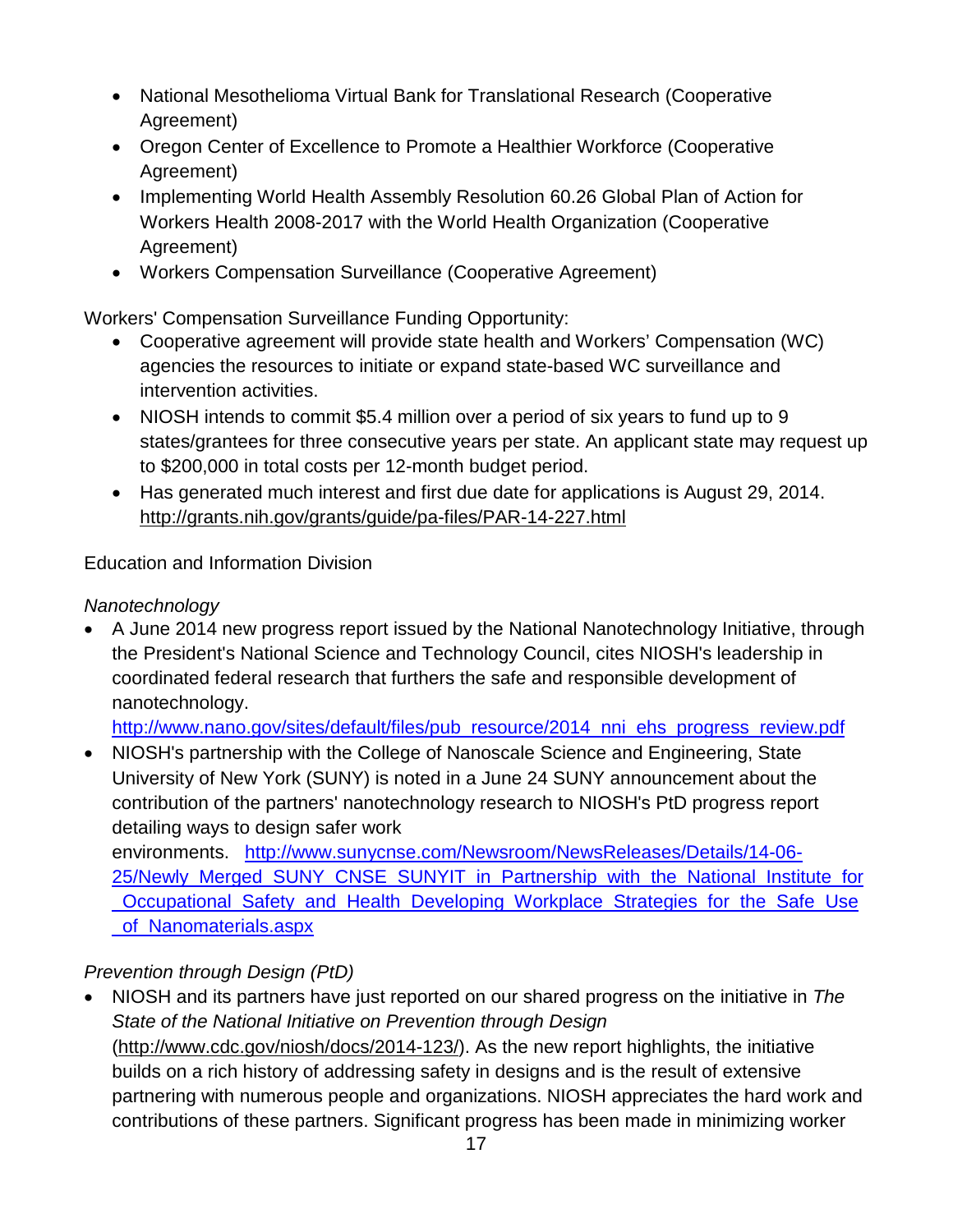risks through four areas in the initiative: research, practice, education, and policy. Through research, the Initiative benchmarked the PtD role of the designer, following legislation in the United Kingdom, and investigated employer concerns to further PtD in the United States. Incorporating PtD concepts into the corporate safety culture begins with a policy statement to indicate management support.

- NIOSH commissioned work to develop examples of policy statements and various tools and checklists (see Renshaw FM [2013]. Methods for implementing PTD accident investigation. Prof Safety *58*(3):50–55) that could be useful to companies. PtD concepts are now included in 10 engineering textbooks and are in 25 consensus standards, including the 2011 American National Standards Institute (ANSI)/American Society of Safety Engineers (ASSE) standard Z590.3 Prevention through Design: Guidelines for Addressing Occupational Risks in Design and Redesign Process.
- While much progress has been made, there is still more to do, and NIOSH intends to obtain additional stakeholder input on the focus of the PtD initiative and continue the initiative for another 5 years.
- As stated previously, NIOSH is pleased to announce the appointment of Jonathan Bach, CSP, CIH, PE, as the new coordinator of PtD.

Health Effects Laboratory Division

- HELD published a study on vibration-reducing (VR) gloves that tested the ability of seven models of VR gloves to lessen vibrations generated by powered hand tools. The tests, conducted on gloves worn by seven adult men, found that the VR gloves were more effective at reducing vibrations along the forearm than across the hand and fingers. The results provide useful information on the effectiveness of typical VR gloves and can be used to help select appropriate gloves to operate powered hand tools, to help perform risk assessment of the vibration exposure, and to help design better VR gloves.
- HELD is continuing to use and develop its world class inhalation exposure facility. An impressive number of inhalation toxicology studies have been developed and run including nanoparticles, biologics (fungi), diisocyanates, welding fume, wood dust, silica, crude oil vapor, butter flavoring, and cobalt oxide. Engineers in the inhalation core have developed 12 different aerosol and vapor exposure systems that are supporting 22 projects in FY14. New exposure systems in development, which provide reproducible exposure to occupationally relevant chemical and biological control test atmospheres in a laboratory setting, include: diesel exhaust, nanocellulose, crude oil vapor and nano-titanium sun screen particulate.

Division of Respiratory Disease Studies:

• (See information above on the Interim Final Rule, "Specifications for Medical Examinations of Coal Miners.")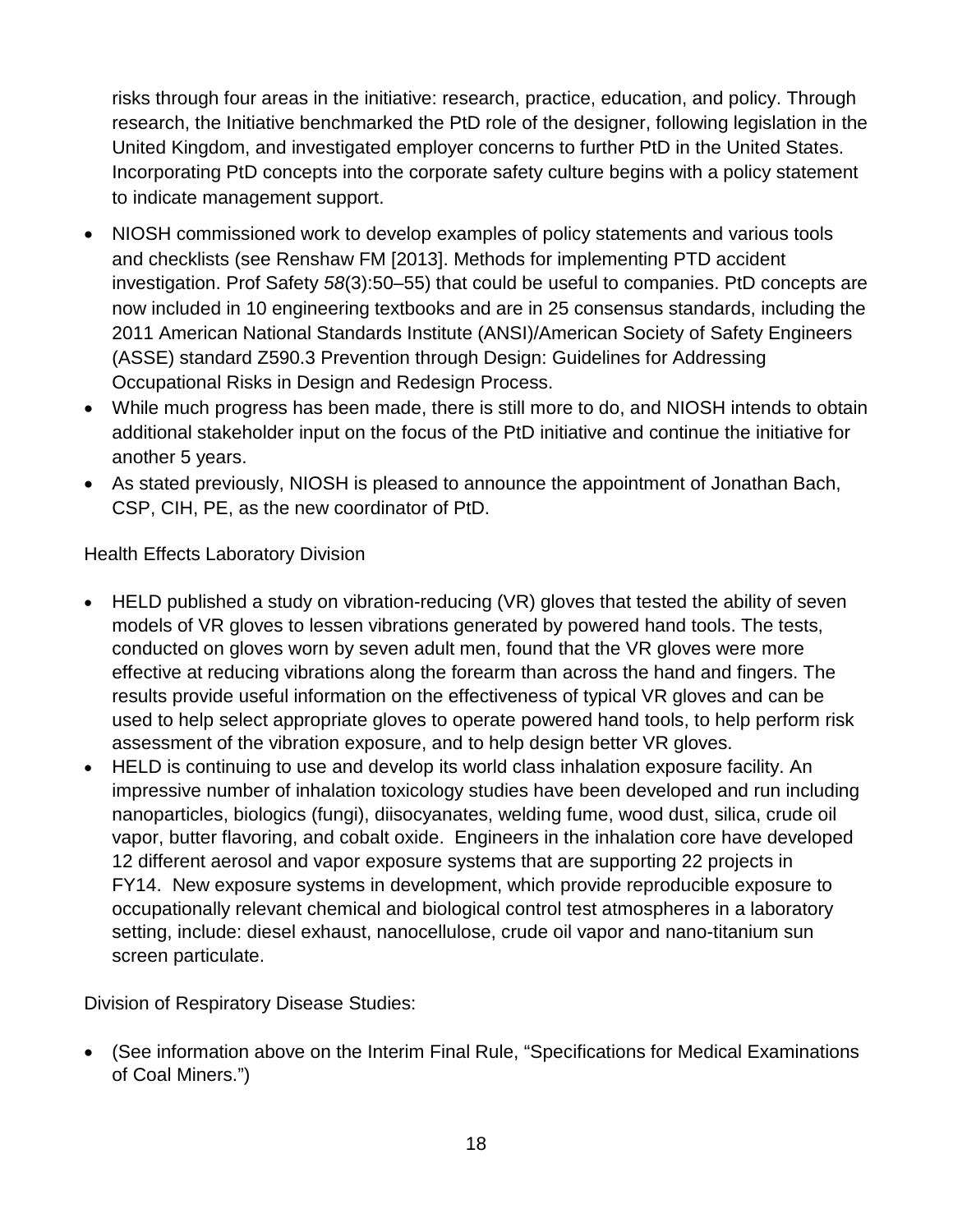- [Published data](http://www.ncbi.nlm.nih.gov/pubmed/24891557) suggesting that flavorings manufacturing workers are at increased risk to develop low diffusing capacity, adding to information about the potential spectrum of disease associated with flavorings exposures.
- [Published data](http://www2a.cdc.gov/nioshtic-2/BuildQyr.asp?s1=20044652&f1=%2A&Startyear=&Adv=0&terms=1&EndYear=&Limit=10000&sort=&D1=10&PageNo=1&RecNo=1&View=f&) characterizing volatile organic compound exposures in healthcare settings
- [Published data](http://www.ncbi.nlm.nih.gov/pubmed/25049215) from the National Health Interview Survey evaluating gender differences in smoking among working U.S. adults. Women had lower prevalence of smoking than men, yet women who smoked were more likely than men to have adverse health outcomes, including self-rated poorer physical and emotional health.

Division of Surveillance, Hazard Evaluations, and Field Studies

- The Health Hazard Evaluation Program released a report of a telephone survey of 47 randomly selected **e-scrap recyclers**, a rapidly growing and changing industry [\(http://www.cdc.gov/niosh/hhe/reports/pdfs/e-scrap\\_survey\\_report.pdf\)](http://www.cdc.gov/niosh/hhe/reports/pdfs/e-scrap_survey_report.pdf) Although the response rate was low (17%), limiting the ability to determine whether the findings are generalizable across all facilities, the results nevertheless are informative regarding health and safety programs in the industry, where a variety of hazards exist, particularly with manual processes. For example, we learned that some facilities are not monitoring blood lead levels, are using compressed air for cleaning clothing and equipment, and not conducting medical clearance or fit testing for respirator use.
- The Center for Workers' Compensation Studies (CWCS): A NIOSH-Ohio Bureau of Workers' Compensation study compared 468 employers before/ after safety intervention from 2003-2009, and found workers' compensation outcomes for affected employees (claim frequency, cost per employee and cost per claim) decreased significantly with interventions. The study paper has just been accepted by AJIM. In part due to the effectiveness, OH BWC increased the annual SIG budget from \$4 to \$12 million in summer 2013. It is hoped that the SIG model could be adopted by other state-based and commercial insurers to further widen impact.
- NIOSH Firefighter Cancer Study
	- o The first phase of the NIOSH Fire Fighter Cancer Study (published in October 2013) compared deaths and cancer diagnoses among career fire fighters to those found in the general population. We found certain cancers were modestly increased in our fire fighters. In May 2014 a study (from researchers in Finland) of Nordic fire fighters published similar findings (included cancer diagnoses among 16,422 male fire fighters from five Nordic countries). Together, the NIOSH study and the Finnish study strengthen evidence of a relation between firefighting exposures and cancer.
	- o NIOSH researchers are now focusing attention on the second phase of the study comparing the health effects among higher-exposed fire fighters to those less exposed ("dose-response" analysis). The "dose" being assessed is an estimate of exposures to cancer-causing agents found in firefighting based on employment history and other department records. We anticipate finishing the exposure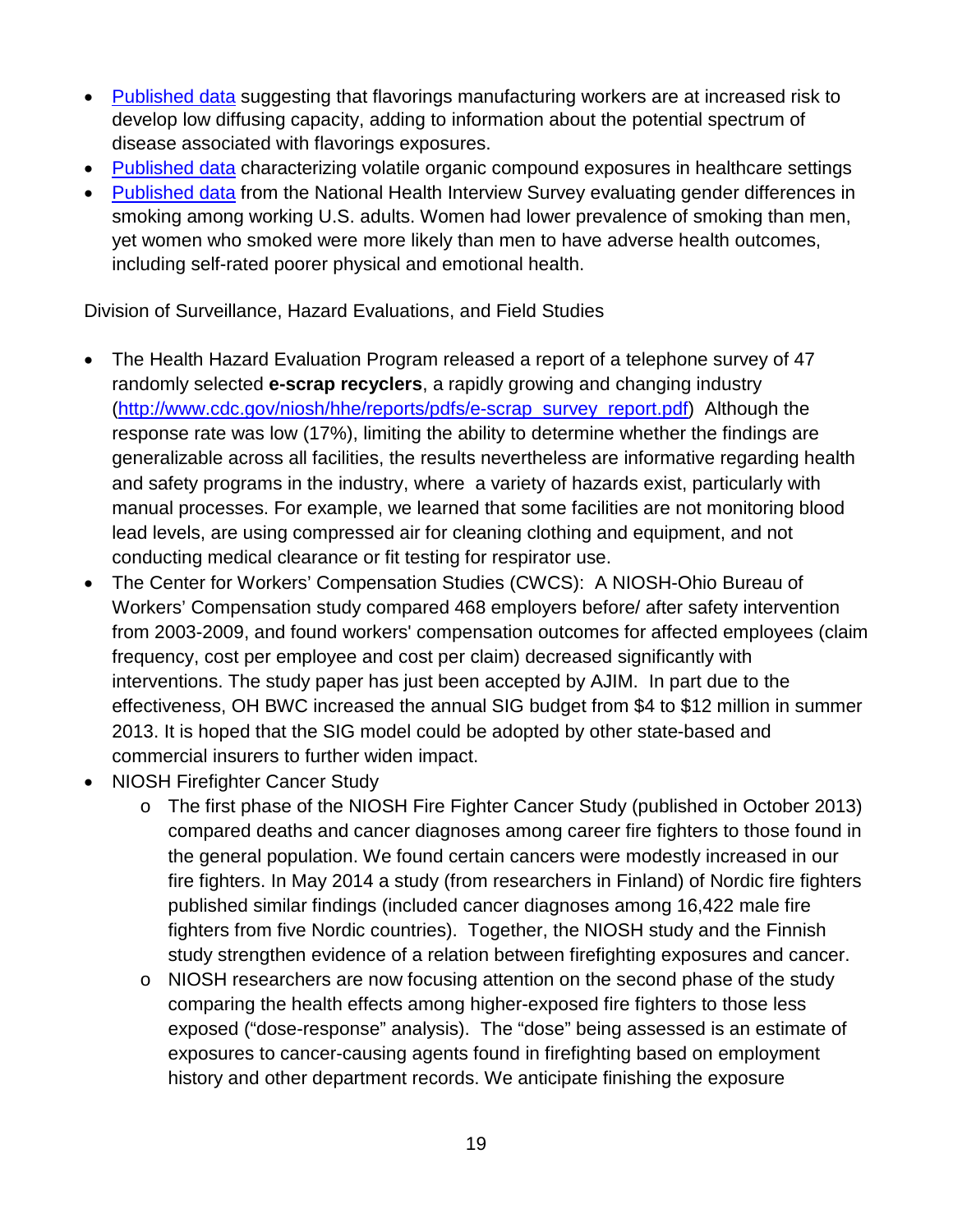assessment by fall and plan to publish the results from phase II of the NIOSH study early in 2015.

Division of Applied Research and Technology

- New Acoustical Chamber and Instrumentation: NIOSH investigators will incorporate a new acoustical chamber transferred from NASA into its ongoing hearing loss prevention research program. The chamber will be used to conduct hearing protector evaluations and other acoustic testing. Initially, NIOSH investigators will use the new chamber in a project to evaluate auditory localization (the ability to tell where a sound is coming from, which can be very important for safety in many work settings). People have different localization abilities and some hearing protectors seem to interfere with localization more than others.
- The 2014 NIOSH Hazardous Drug List was recently published. <http://www.cdc.gov/niosh/docs/2014-138/pdfs/2014-138.pdf>
	- $\circ$  For this update 27 new drugs were added and tetracycline was removed. Additionally, 12 drugs from the original 2004 NIOSH Alert were removed. See <http://www.cdc.gov/niosh/docs/2004-165/> for the original 2004 Alert.
	- o The format for the NIOSH Hazardous Drug List has been modified such that drugs are listed in three separate tables, antineoplastic, non-antineoplastic and reproductive hazards. This change was made at the request of various stakeholders to make it easier to determine which drugs were relevant for their facilities. A table was also added that expanded recommendations for personal protective equipment and engineering controls.
	- o To date, three states (Washington, California, and North Carolina) have adopted all or parts of the Alert into state regulation to protect their healthcare workers.
- NIOSH staff are working with the Institut National de Recherche et de Securite (INRS) on a working group that will put NIOSH engineering control guidelines for pavers into an ISO standard to protect highway construction workers worldwide from exposure to asphalt fumes. NIOSH is also working with French INRS engineers to review their tracer gas test equipment and test procedures used to evaluate engineering controls on pavers in France. The goal is to understand the design differences between U.S. and French paving equipment and how the test procedures for the ISO standard would need to be modified to accommodate these differences.

# *National Personal Protective Equipment Laboratory*

• The National Institute for Occupational Safety and Health (NIOSH) has issued the first approval for a respirator that complies with the new requirements for Closed-Circuit Escape Respirators (CCERs). The new requirements are intended to strengthen emergency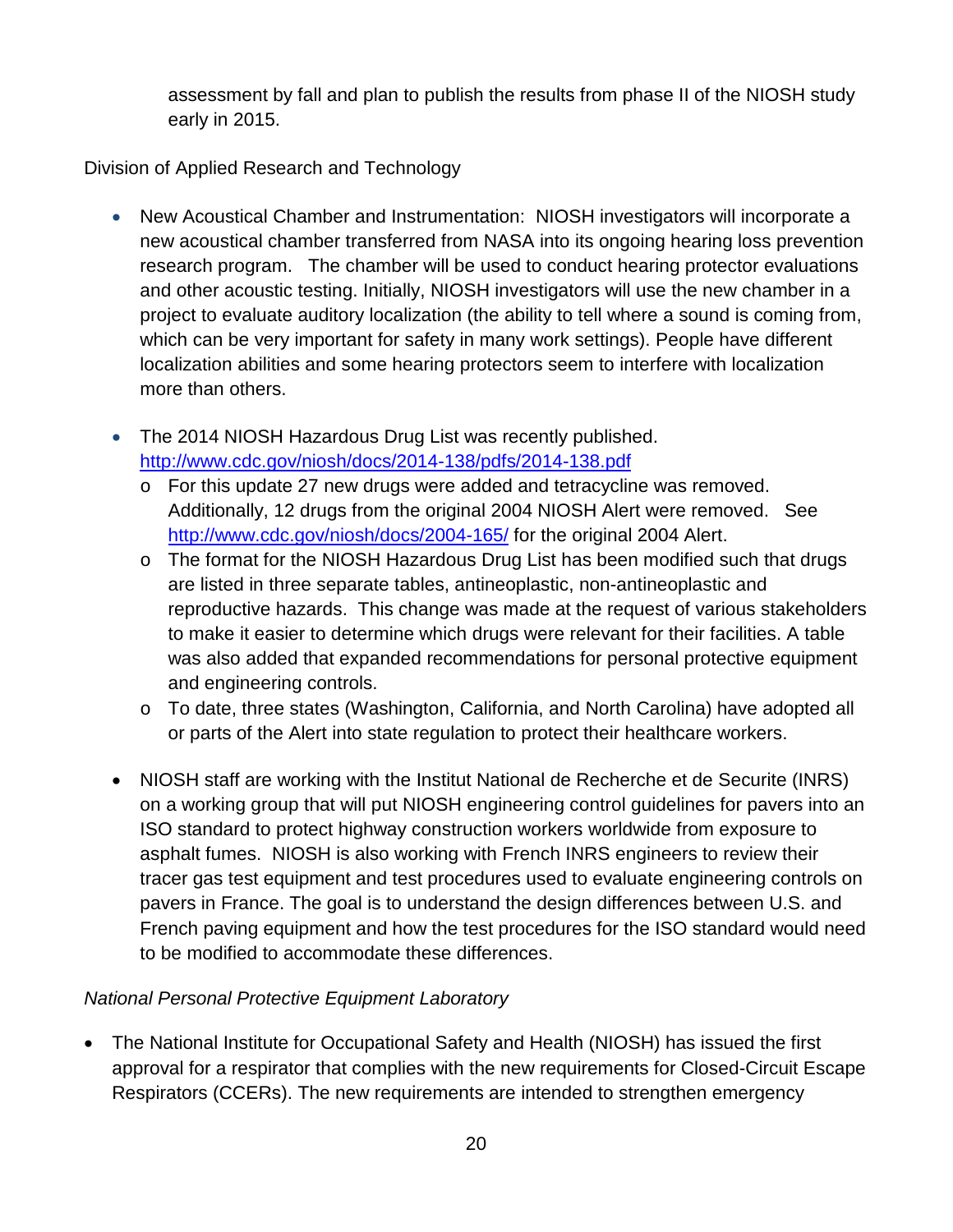respiratory protection for workers relying on these devices during escape from unexpected and life-threatening situations.

- The new requirements set by NIOSH for testing and certification of closed-circuit escape respirators include the following:
	- o Improved performance measures to ensure that closed-circuit escape respirators are reasonably rugged, because the devices are used in relatively harsh environments.
	- $\circ$  A new capacity-rating system in which devices will be tested and certified on the volume of usable oxygen they supply. Under previous rules, the devices were tested and certified on the duration of time they were expected to provide oxygen. In an actual emergency escape, a user may use up the oxygen supply in a shorter time than someone using the device in a test under laboratory conditions.
	- o New design requirements that will allow NIOSH, in field evaluations, to check units to determine whether harsh working conditions or harsh treatment have diminished the performance of the units. Units showing defects or damage would be removed from service.
	- o Upgraded testing standards with more stringent verification of the quality and quantity of breathing gas supplied by devices. The upgraded standards will establish a more reliable testing process using a mechanical breathing simulator rather than human subjects.

## Division of Safety Research

- DSR partnered with the NIOSH Construction and Prevention-through-Design programs on a new Workplace Design Solutions, *Preventing Falls from Heights through the Design of Embedded Safety Features*. This 4-page easy-to-understand document provides recommendations that building owners and designers can use to incorporate fall prevention features into buildings during retrofits, renovations or new construction. Embedded safety features a connecting point or a terminating component of a fall protection system or rescue system capable of safely supporting the impact forces applied by a fall protection system or anchorage subsystem. For many types of commercial and institutional buildings, equipment could be permanently embedded into steel or concrete parts of a building and used to set up fall protection systems.
- A recently published article, *Minimum Requirements for Taxicab Security Cameras*, has added to NIOSH research on workplace violence prevention strategies for taxicab drivers, a high-risk population. This research, specifically requested by stakeholders, was published in the *Journal of Transportation Technologies* and will be presented at the annual meeting of the International Association of Transportation Regulators later this month. These minimum requirements will help taxicab regulators and fleets to identify effective taxicab-security cameras, and help taxicab security camera manufacturers to improve the camera facial identification capability. Philadelphia has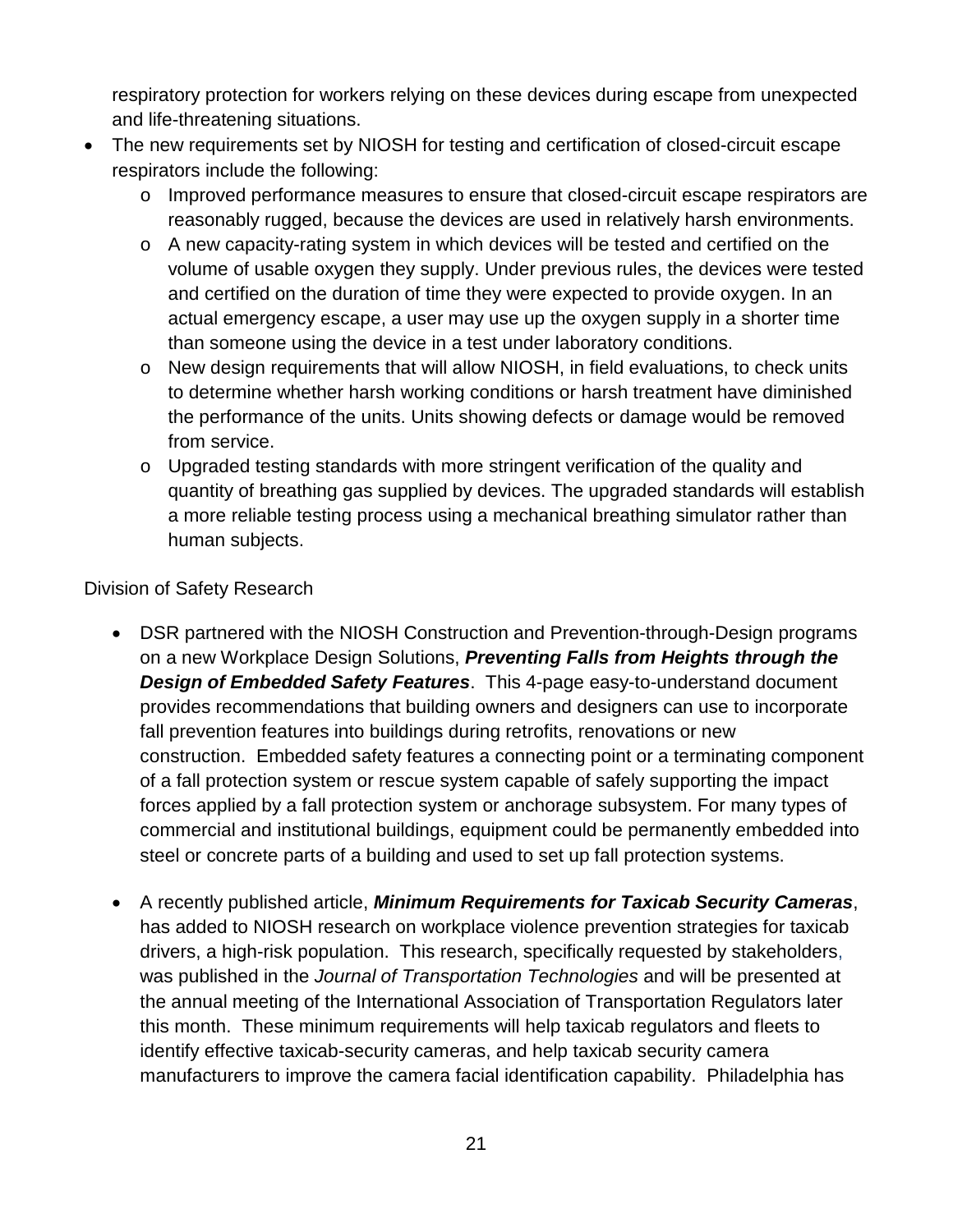already incorporated research findings into their regulations for taxicab security cameras.

Alaska Pacific Office

- Wildland firefighter fatalities caused by aircraft crashes in the US: The project describes surveillance data on the risk of fatal aircraft crashes during wildland firefighting operations. (*MMWR* underway)
- Fatalities in the oil and gas industry: This project describes preliminary surveillance data for fatalities in the U.S. oil and gas industry. (*MMWR* underway)
- The Alaska Pacific Office is collaborating with a large fishing firm to help identify solutions to safety problems in their fleet of fishing vessels. The firm has offered to share their workplace injury and illness claims data with us for analysis and interpretation. There are 10 years of data with approximately 500 claims per year.
- In June the Alaska Pacific Office launched an innovative health communications partnership campaign in the Bristol Bay region of Alaska to increase the use of personal flotation devices among workers in the fishing industry. Baseline data were collected to enable evaluation of the campaign's effectiveness.

# **Upcoming Conferences**

6<sup>th</sup> National Occupational Injury Research Symposium

- DSR will be sponsoring the 6<sup>th</sup> National Occupational Injury Research Symposium on May 19-21, 2015 in Kingwood, WV. The meeting will be co-sponsored by the National Safety Council, American Society of Safety Engineers, Liberty Mutual Research Institute for Safety, and Society for Advancement of Violence and Injury Research.
- The theme for the symposium is "Advancing Occupational Injury Research through Integration and Partnership." For more information, see <http://www.cdc.gov/niosh/noirs/2015/default.html>

Western States Occupational Network (WestON)

- The NIOSH Western States Office, in conjunction with the Council of State and Territorial Epidemiologists and the Mountain and Plains Education and Research Center, will host the seventh annual Western States Occupational Network (WestON) meeting for state occupational safety and health colleagues from the Western United States on September 11-12, 2014 in Golden, CO.
- Background: This meeting provides an opportunity for Western state and local public health officials to meet and share ideas for establishing and maintaining epidemiological capacity and collaborating with colleagues to expand on efforts to build a strong occupational safety and health network in the West. Attendees include state epidemiologists, state and local health department officials, statistics coordinators, NIOSH, OSHA, Education and Research Center/Agriculture Center representatives and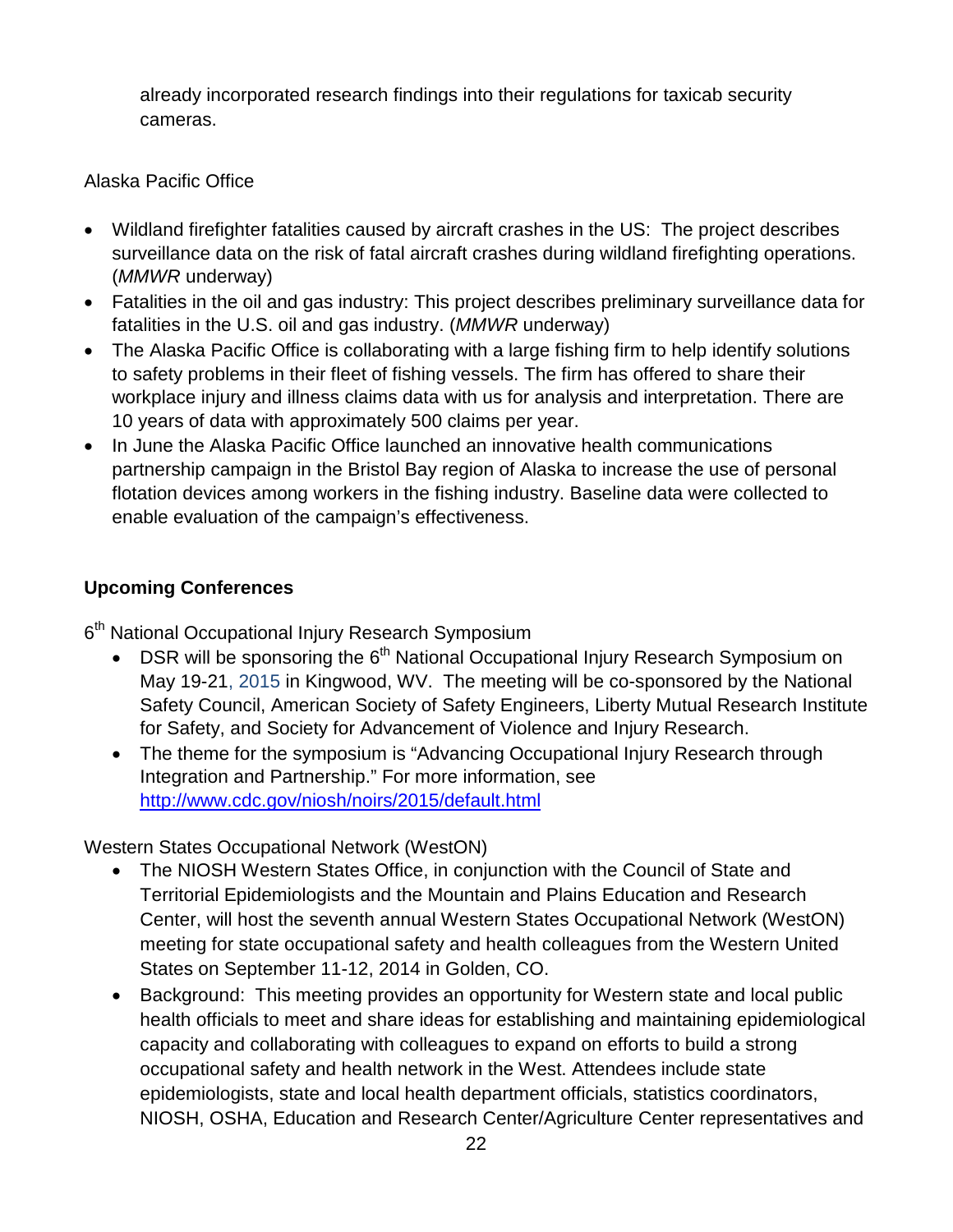others interested in occupational surveillance and occupational safety and health in the Western United States.

1<sup>st</sup> International Symposium to Advance Total Worker Health

- October 6–8, 2014, Natcher Conference Center, NIH, Bethesda
- This symposium will explore research, practices, programs and policies that advance the overall safety, health, and well-being of workers through the integration of health protection and health promotion.

# Respirator Manufacturers Meetings

• The NIOSH National Personal Protective Technology Laboratory (NPPTL) is convening two meetings for all respirator manufacturers. The first on August 27 addressed fee schedule implementation, and the second on October 22 will address updates to standard application procedures.

# Share Your Input on the National Total Worker Health Agenda

- The Office for Total Worker Health<sup>TM</sup> at NIOSH announces three town-hall opportunities to comment on priority areas of future workplace safety and health research in the firstever National Total Worker Health Agenda.
- Town-hall meetings will be held at the Natcher Conference Center, National Institutes of Health in Bethesda, Maryland, on October 7 at the 1st International Symposium to Advance Total Worker Health [\(http://www.eagleson.org/conferences/total-worker](http://www.eagleson.org/conferences/total-worker-health)[health\)](http://www.eagleson.org/conferences/total-worker-health) and on October 9 at the Healthier Federal Workers 2014 Conference [\(http://www.eagleson.org/conferences/healthier-federal-workers-2014\)](http://www.eagleson.org/conferences/healthier-federal-workers-2014). More information about the two conferences and how to register is available at [www.eagleson.org.](http://www.eagleson.org/)

# **Recently Released NIOSH Publications and Website Highlights**

- Quick Sleep Tips for Truck Drivers
- Observation-Based Posture Assessment: Review of Current Practice and Recommendations for Improvement
- Buy Quiet
- Buy Quiet: Hearing Loss Is Preventable
- Buy Quiet Process
- Preventing Worker Injuries and Deaths from Backing Construction Vehicles and Equipment at Roadway Construction Workers
- Commercial Fishing Morbidity and Mortality, U.S. Distant Water Tuna Fleet, 2006-2012
- Preventing Falls from Heights through the Design of Embedded Safety Features
- Guidelines for Performing a Helmet-Cam Respirable Dust Survey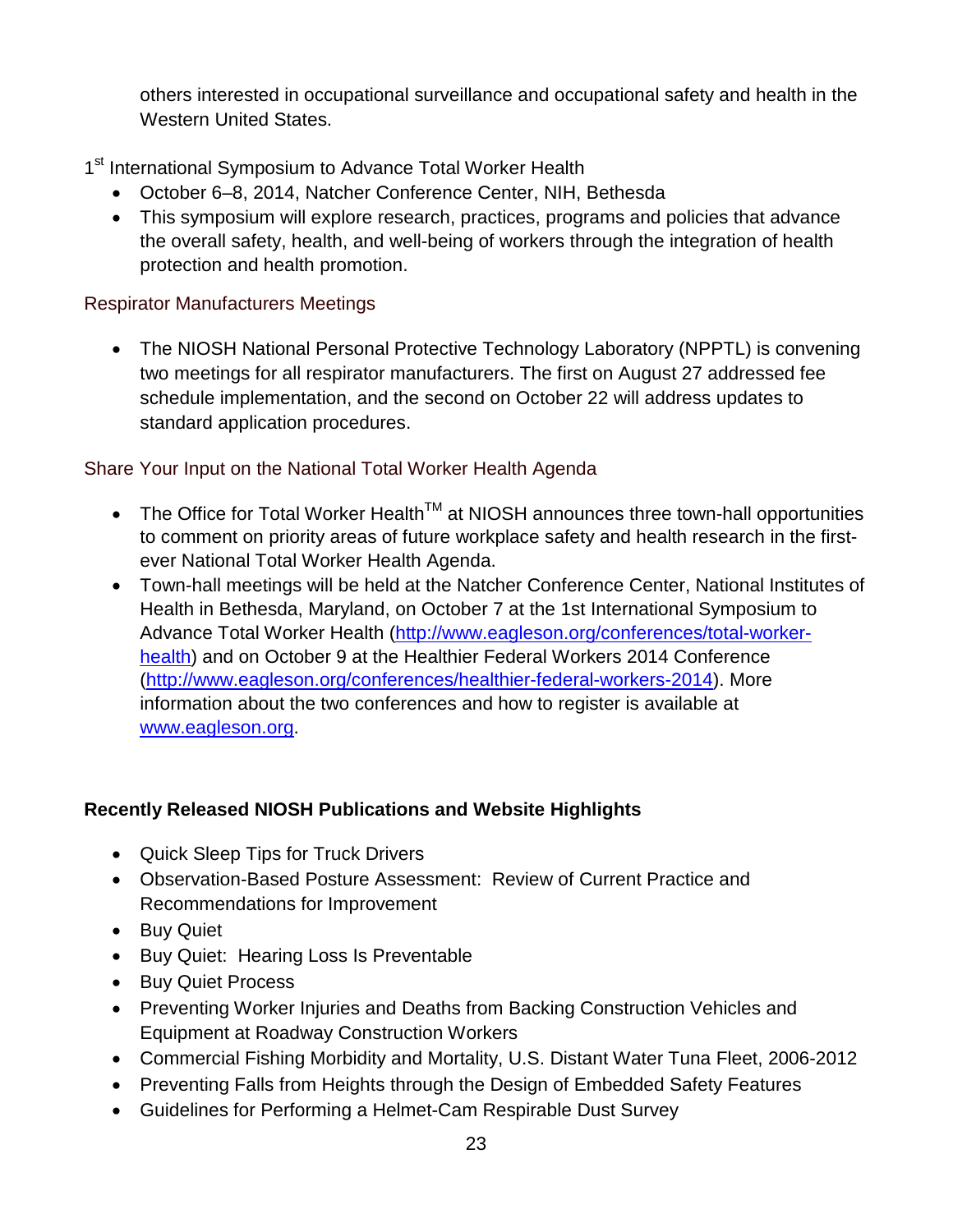• Enhanced Video Analysis of Dust Exposures (EVADE) Software

# **Recently Published NIOSH Manual of Analytical Methods (NMAM):**

- NMAM 7302, Elements by ICP (Microwave Digestion)
- NMAM 7304, Elements by ICP (Microwave Digestion)
- NMAM 7906, Particulate Fluorides and Hydrofluoric Acid by Ion Chromatography
- NMAM 7907, Volatile Acids by Ion Chromatography
- NMAM 7908, Non-Volatile Acids (Sulfuric Acid and Phosphoric Acid)
- NMAM 8326, S-Benzylmercapturic Acid and S-Phenylmercapturic acid in urine

# **Other Recent NIOSH Authored Publications:**

- *MMWR* Article: [Heat Illness and Death Among Workers —](http://www.cdc.gov/mmwr/preview/mmwrhtml/mm6331a1.htm?s_cid=mm6331a1_e) United States, 2012–2013 (August 8, 2014)
- *MMWR* Article: Prevalence of Coronary Heart Disease or Stroke Among Workers Aged <55 Years — [United States, 2008–2012: Morbidity & Mortality Weekly Report, Aug. 1, 2014](http://www.cdc.gov/mmwr/preview/mmwrhtml/mm6330a1.htm?s_cid=mm6330a1_w)
- The Small Business program recently had a paper published in Safety Science that describes a series of case studies of the application of a model for delivering occupational safety and health to smaller businesses. The model that was developed is focused on the use of intermediary organizations to diffuse OSH interventions to smaller businesses in their networks. The paper is available online:

Cunningham, TR, & Sinclair, R. (2014). Application of a model for delivering occupational safety and healthto smaller businesses: Case studies from the US. *Safety Science, online publication ahead of print,* Available at:

[http://www.sciencedirect.com/science/article/pii/S0925753514001520#](http://www.sciencedirect.com/science/article/pii/S0925753514001520).

- [Prevalence of carpal tunnel syndrome among employees at a poultry processing plant.](http://www.sciencedirect.com/science/article/pii/S0003687014000398)
- [Evaluation of engineering controls for the mixing of flavorings containing diacetyl and other](http://www2a.cdc.gov/nioshtic-2/BuildQyr.asp?s1=20043994&f1=%2A&Startyear=&Adv=0&terms=1&EndYear=&Limit=10000&sort=&D1=10&PageNo=1&RecNo=1&View=f&)  [volatile ingredients.](http://www2a.cdc.gov/nioshtic-2/BuildQyr.asp?s1=20043994&f1=%2A&Startyear=&Adv=0&terms=1&EndYear=&Limit=10000&sort=&D1=10&PageNo=1&RecNo=1&View=f&)
- [Analysis of mandatory and discretionary lane change behaviors for heavy trucks.](http://www2a.cdc.gov/nioshtic-2/BuildQyr.asp?s1=20044846&f1=%2A&Startyear=&Adv=0&terms=1&EndYear=&Limit=10000&sort=&D1=10&PageNo=1&RecNo=1&View=f&)
- [Real-time analysis of the effects of toxic, therapeutic and sub-therapeutic concentrations of](http://www2a.cdc.gov/nioshtic-2/BuildQyr.asp?s1=20044221&f1=%2A&Startyear=&Adv=0&terms=1&EndYear=&Limit=10000&sort=&D1=10&PageNo=1&RecNo=1&View=f&)  [digitoxin on lung cancer cells.](http://www2a.cdc.gov/nioshtic-2/BuildQyr.asp?s1=20044221&f1=%2A&Startyear=&Adv=0&terms=1&EndYear=&Limit=10000&sort=&D1=10&PageNo=1&RecNo=1&View=f&)
- [Exposure to volatile organic compounds in healthcare settings.](http://www2a.cdc.gov/nioshtic-2/BuildQyr.asp?s1=20044652&f1=%2A&Startyear=&Adv=0&terms=1&EndYear=&Limit=10000&sort=&D1=10&PageNo=1&RecNo=1&View=f&)
- [Factors influencing the airborne capture of respirable charged particles by surfactants in](http://www2a.cdc.gov/nioshtic-2/BuildQyr.asp?s1=20044741&f1=%2A&Startyear=&Adv=0&terms=1&EndYear=&Limit=10000&sort=&D1=10&PageNo=1&RecNo=1&View=f&)  [water sprays.](http://www2a.cdc.gov/nioshtic-2/BuildQyr.asp?s1=20044741&f1=%2A&Startyear=&Adv=0&terms=1&EndYear=&Limit=10000&sort=&D1=10&PageNo=1&RecNo=1&View=f&)
- [Exposures and cross-shift lung function declines in wildland firefighters.](http://www2a.cdc.gov/nioshtic-2/BuildQyr.asp?s1=20044742&f1=%2A&Startyear=&Adv=0&terms=1&EndYear=&Limit=10000&sort=&D1=10&PageNo=1&RecNo=1&View=f&)
- [Recovery of vascular function after exposure to a single bout of segmental vibration.](http://www2a.cdc.gov/nioshtic-2/BuildQyr.asp?s1=20044775&f1=%2A&Startyear=&Adv=0&terms=1&EndYear=&Limit=10000&sort=&D1=10&PageNo=1&RecNo=1&View=f&)
- [Coal bed reservoir simulation with geostatistical property realizations for simultaneousmulti](http://www2a.cdc.gov/nioshtic-2/BuildQyr.asp?s1=20044778&f1=%2A&Startyear=&Adv=0&terms=1&EndYear=&Limit=10000&sort=&D1=10&PageNo=1&RecNo=1&View=f&)[well production historymatching: a case study from Illinois Basin, Indiana, USA.](http://www2a.cdc.gov/nioshtic-2/BuildQyr.asp?s1=20044778&f1=%2A&Startyear=&Adv=0&terms=1&EndYear=&Limit=10000&sort=&D1=10&PageNo=1&RecNo=1&View=f&)
- [Modeling the optical properties of combustion-generated fractal aggregates.](http://www2a.cdc.gov/nioshtic-2/BuildQyr.asp?s1=20044374&f1=%2A&Startyear=&Adv=0&terms=1&EndYear=&Limit=10000&sort=&D1=10&PageNo=1&RecNo=1&View=f&)
- [Hospitalizations for respiratory disease among unaccompanied children from Central](http://www2a.cdc.gov/nioshtic-2/BuildQyr.asp?s1=20044873&f1=%2A&Startyear=&Adv=0&terms=1&EndYear=&Limit=10000&sort=&D1=10&PageNo=1&RecNo=1&View=f&)  America - [multiple states, June-July 2014.](http://www2a.cdc.gov/nioshtic-2/BuildQyr.asp?s1=20044873&f1=%2A&Startyear=&Adv=0&terms=1&EndYear=&Limit=10000&sort=&D1=10&PageNo=1&RecNo=1&View=f&)
- [Heat illness and death among workers --](http://www2a.cdc.gov/nioshtic-2/BuildQyr.asp?s1=20044840&f1=%2A&Startyear=&Adv=0&terms=1&EndYear=&Limit=10000&sort=&D1=10&PageNo=1&RecNo=1&View=f&) United States, 2012--2013.
- [Characterizing adoption of precautionary risk management guidance for nanomaterials, an](http://www2a.cdc.gov/nioshtic-2/BuildQyr.asp?s1=20044825&f1=%2A&Startyear=&Adv=0&terms=1&EndYear=&Limit=10000&sort=&D1=10&PageNo=1&RecNo=1&View=f&)  [emerging occupational hazard.](http://www2a.cdc.gov/nioshtic-2/BuildQyr.asp?s1=20044825&f1=%2A&Startyear=&Adv=0&terms=1&EndYear=&Limit=10000&sort=&D1=10&PageNo=1&RecNo=1&View=f&)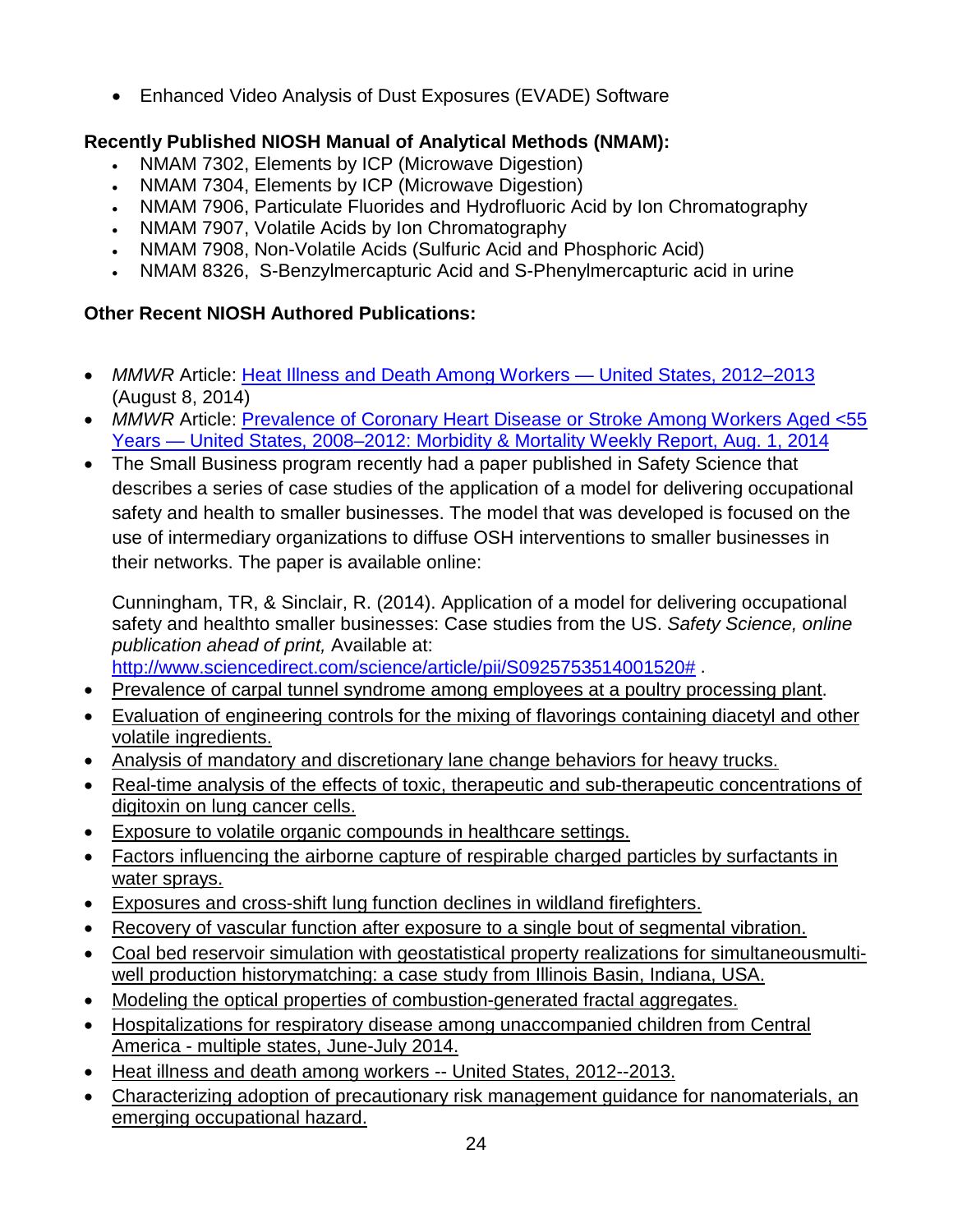- [Sizing firefighters: method and implications.](http://www2a.cdc.gov/nioshtic-2/BuildQyr.asp?s1=20043661&f1=%2A&Startyear=&Adv=0&terms=1&EndYear=&Limit=10000&sort=&D1=10&PageNo=1&RecNo=1&View=f&)
- [Efficacy of face shields against cough aerosol droplets from a cough simulator.](http://www2a.cdc.gov/nioshtic-2/BuildQyr.asp?s1=20043721&f1=%2A&Startyear=&Adv=0&terms=1&EndYear=&Limit=10000&sort=&D1=10&PageNo=1&RecNo=1&View=f&)
- [Exposure to chlorpyrifos in gaseous and particulate form in greenhouses: a pilot study.](http://www2a.cdc.gov/nioshtic-2/BuildQyr.asp?s1=20043780&f1=%2A&Startyear=&Adv=0&terms=1&EndYear=&Limit=10000&sort=&D1=10&PageNo=1&RecNo=1&View=f&)
- [Occupational risk factors for COPD phenotypes in the Multi-Ethnic Study of Atherosclerosis](http://www2a.cdc.gov/nioshtic-2/BuildQyr.asp?s1=20043901&f1=%2A&Startyear=&Adv=0&terms=1&EndYear=&Limit=10000&sort=&D1=10&PageNo=1&RecNo=1&View=f&)  [\(MESA\) lung study.](http://www2a.cdc.gov/nioshtic-2/BuildQyr.asp?s1=20043901&f1=%2A&Startyear=&Adv=0&terms=1&EndYear=&Limit=10000&sort=&D1=10&PageNo=1&RecNo=1&View=f&)
- [Considerations for recommending extended use and limited reuse of filtering facepiece](http://www2a.cdc.gov/nioshtic-2/BuildQyr.asp?s1=20043957&f1=%2A&Startyear=&Adv=0&terms=1&EndYear=&Limit=10000&sort=&D1=10&PageNo=1&RecNo=1&View=f&)  [respirators in healthcare settings.](http://www2a.cdc.gov/nioshtic-2/BuildQyr.asp?s1=20043957&f1=%2A&Startyear=&Adv=0&terms=1&EndYear=&Limit=10000&sort=&D1=10&PageNo=1&RecNo=1&View=f&)
- [Mortality among a cohort of U.S. commercial airline cockpit crew.](http://www2a.cdc.gov/nioshtic-2/BuildQyr.asp?s1=20044058&f1=%2A&Startyear=&Adv=0&terms=1&EndYear=&Limit=10000&sort=&D1=10&PageNo=1&RecNo=1&View=f&)

# **Upcoming Publications**

- Criteria for a Recommended Standard: Occupational Exposure to Heat and Hot **Environments**
- *Bacillus anthracis* Spore Sampling Training Modules
- Criteria for a Recommended Standard: Occupational Exposures to Diacetyl and 2, 3 pentanedione
- Criteria for a Recommended Standard: 1-Bromopropane
- Current Intelligence Bulletin: Neurological Effects of Manganese Exposure to Welders
- NIOSH Current Intelligence Bulletin: Update of NIOSH Carcinogen Classification and Target Risk Level Policy for Chemical Hazards in the Workplace
- NIOSH Skin Notation Profiles Group B (25 chemicals)
- NIOSH List of Antineoplastic and Other Hazardous Drugs in Healthcare Settings 2014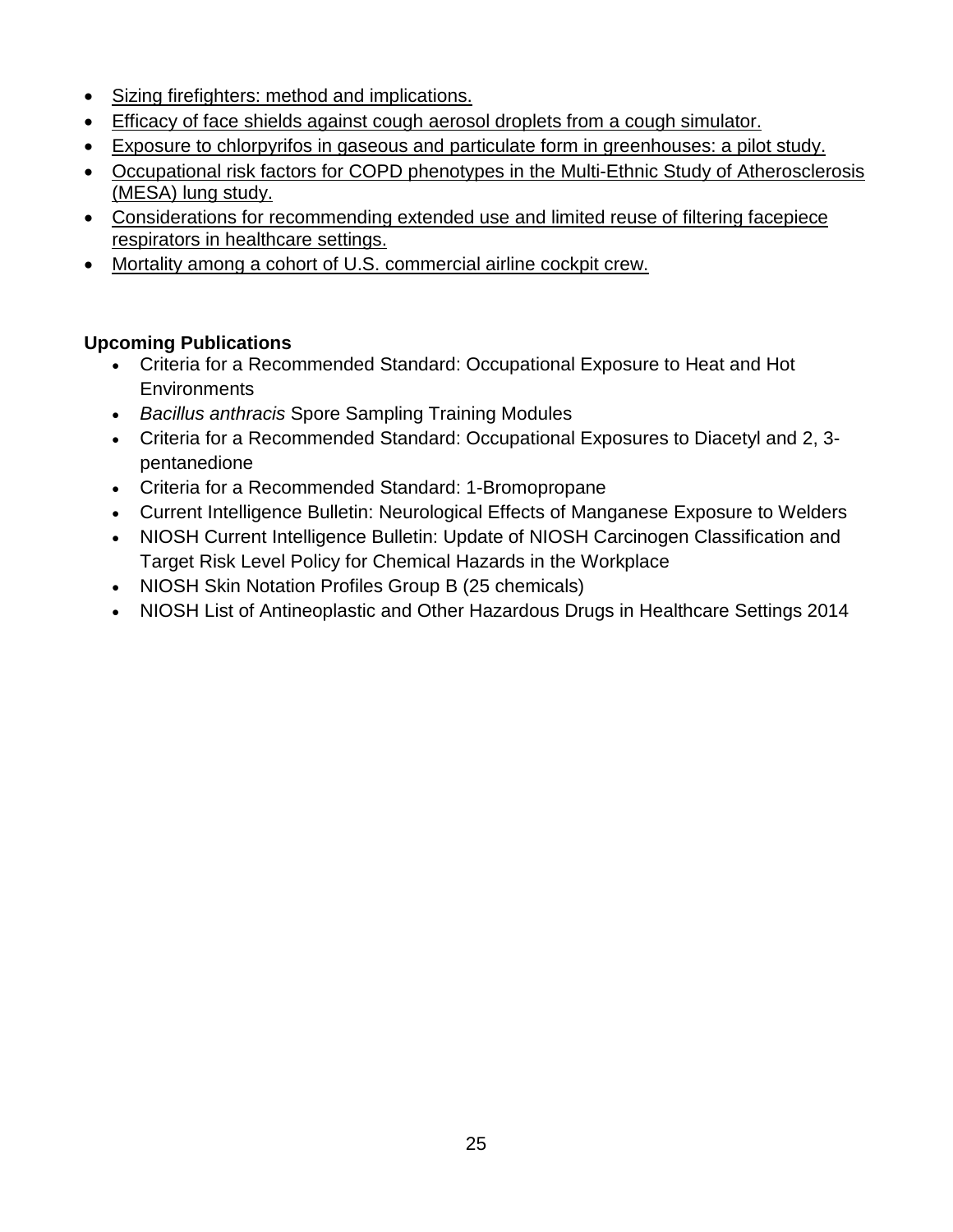## **Appendix C – Work Group Minutes**

### **MINUTES Work Group: Board of Scientific Counselors National Institute for Occupational Safety and Health**

## **Hearing Loss Research Program**

## **July 22, 2014, 1:00 pm – 2:00 pm ET**

- 1. Introductions: BSC members in attendance included Michael Larranaga, Clarion Johnson, and Jim Frederick. NIOSH staff present included John Decker (Designated Federal Official) and Elizabeth Hofer (Public Health Associate, NIOSH Office of Planning and Performance).
- 2. Elizabeth Hofer provided an introduction and instructions on scoring. Michael Larranaga will put together the score report and brief the BSC at the September 5<sup>th</sup> meeting.
- 3. Recommendation #1: The workgroup thought it appears as though this recommendation has been completed professionally and efficiently, and the program manager, coordinator, assistant coordinator, and steering committee have offered stability, consistency to the program's efforts. Overall scores of 5 for both Maintenance and Impact were given.
- 4. Recommendation #4: The strategic planning framework within the HLP program appears to work well and to guide research directions and proposal development. They also believed the program did a great job addressing all concerns that were brought up relating to this recommendation during their presentation at the June 20 BSC meeting. Impact from the program's superb strategic plan is ongoing, but very well done. Overall scores of 4.5 were given for both Maintenance and Impact.
- 5. Recommendation #7: Discussion indicated that the HLP program responded to this NA recommendation effectively by strategically reaching out to three regulatory partners. In each case, enhanced and mindful communication has occurred and even resulted in consistent and stable alliances which foster two way communications. The workgroup expressed concern that despite these best efforts, the current regulatory climate has prevented more hearing loss prevention regulations from being created. Overall scores given were a 4.5 for Maintenance and a 4 for Impact.
- 6. Recommendation #8: The workgroup found that the program responded to this recommendation effectively through better engineering controls and better fit testing. The program demonstrated consistent and aggressive pursuit of new modeling methodologies, and subsequent product development will continue to enhance our understanding of OHL and how to prevent it. However, it was discussed that from a stakeholder perspective, NIOSH has done its best, but it is difficult to identify workplaces where the improvements have been implemented. Some aspects of industry are following improvement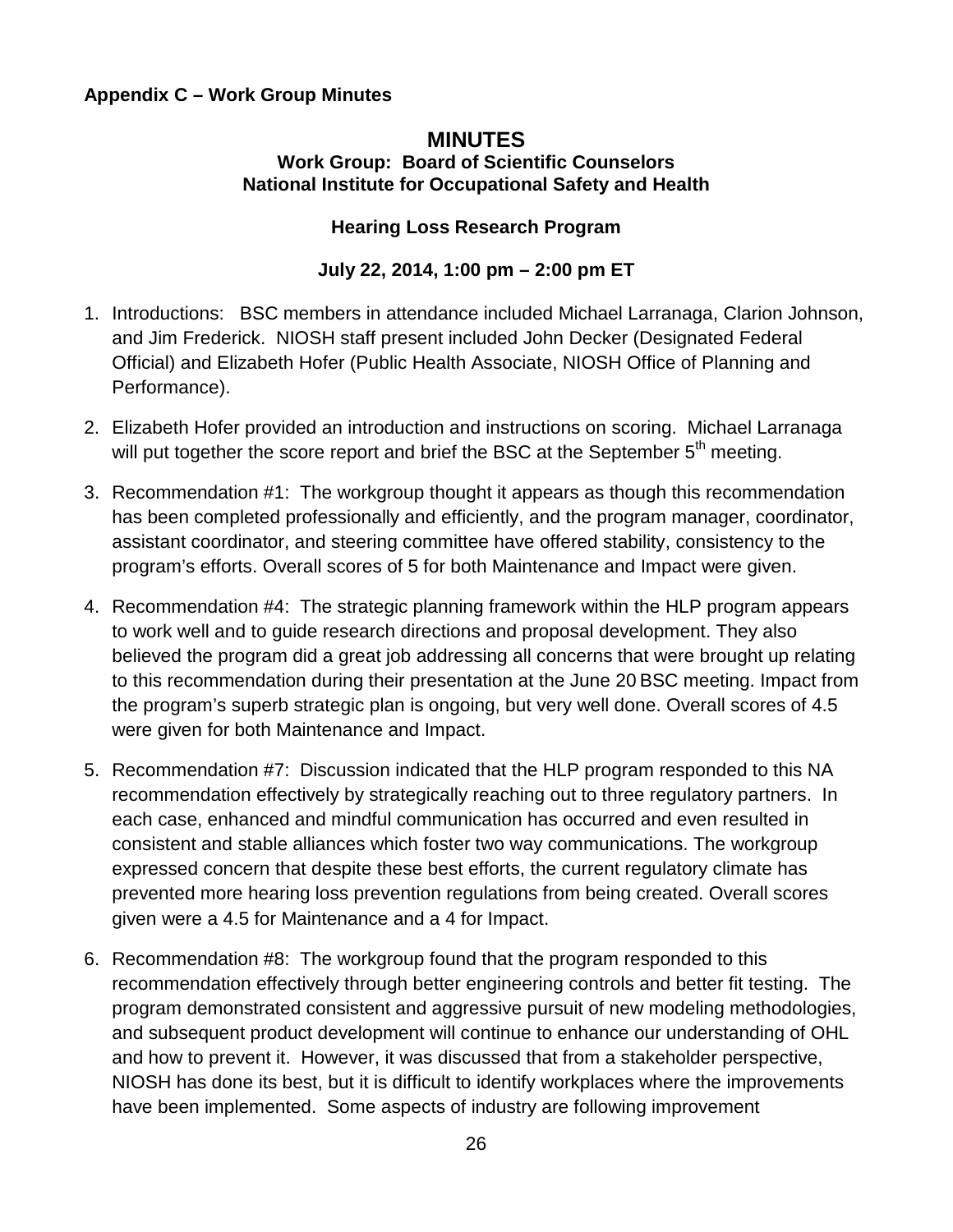recommendations, but not all. The workgroup expressed hopes that the program could begin focusing some research efforts on separating out noise from personal listening devices verses occupational noise in the future. Overall scores given were 5 for Maintenance and 4 for Impact.

- 7. Recommendation #13: The workgroup felt that the program's accreditation goals were achieved. Most impressively, NIOSH is one of only 21 organizations in the nation with NVLAP accredited facilities. Accreditation maintenance activities are sufficient and ongoing. The workgroup felt that accreditation is essential to achieve credibility in testing and recommendations, and to stay in compliance with ISO standards. Overall scores given were 5 for Maintenance and 4 for Impact.
- 8. Recommendation #5: The workgroup felt the program has done great work on this recommendation, especially with the addition of four private sector audiometric service providers, who were recruited to partner with NIOSH and share their audiometric data. Additionally, the millions of additional private sector worker audiograms were collected and added to the project data repository did much to further the goal of this recommendation. The workgroup discussed that it is perhaps too soon to judge impacts from these efforts, and future impact may be difficult to assess. Overall scores given were 4.5 for both Progress and Impact.
- 9. Recommendation #11: The workgroup felt the program effectively used engineering controls and the development of an information database of sound levels for hand power tools to address this recommendation. Additionally they were impressed that the program is enhancing its in-house engineering capacity via several in-house engineers pursuing advanced degrees in acoustical engineering. The workgroup also noted that the program has also been participating with NHCA in the Safe-in-Sound award program, which is producing some very impressive work, is well-known across industries and is helping change workplace behaviors. Overall scores given were 4.5 for both Progress and Impact.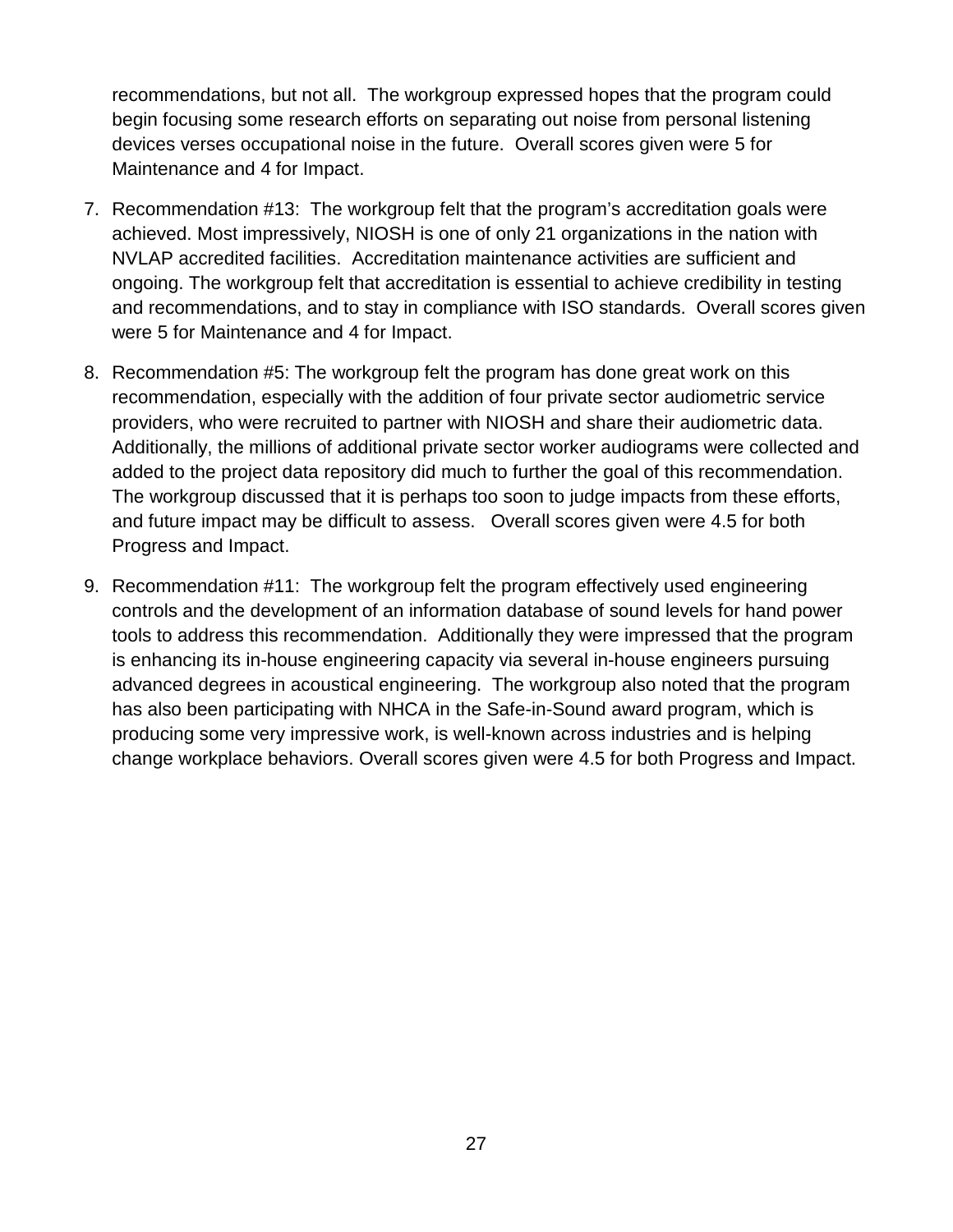## **Review of Progress Implementation Report for NIOSH Hearing Loss Research Program**

**Submitted by Board of Scientific Counselors**

**November 19, 2014**

**BSC Working Group Members**

**Michael Larrañaga Clarion Johnson James Ramsay James Frederick**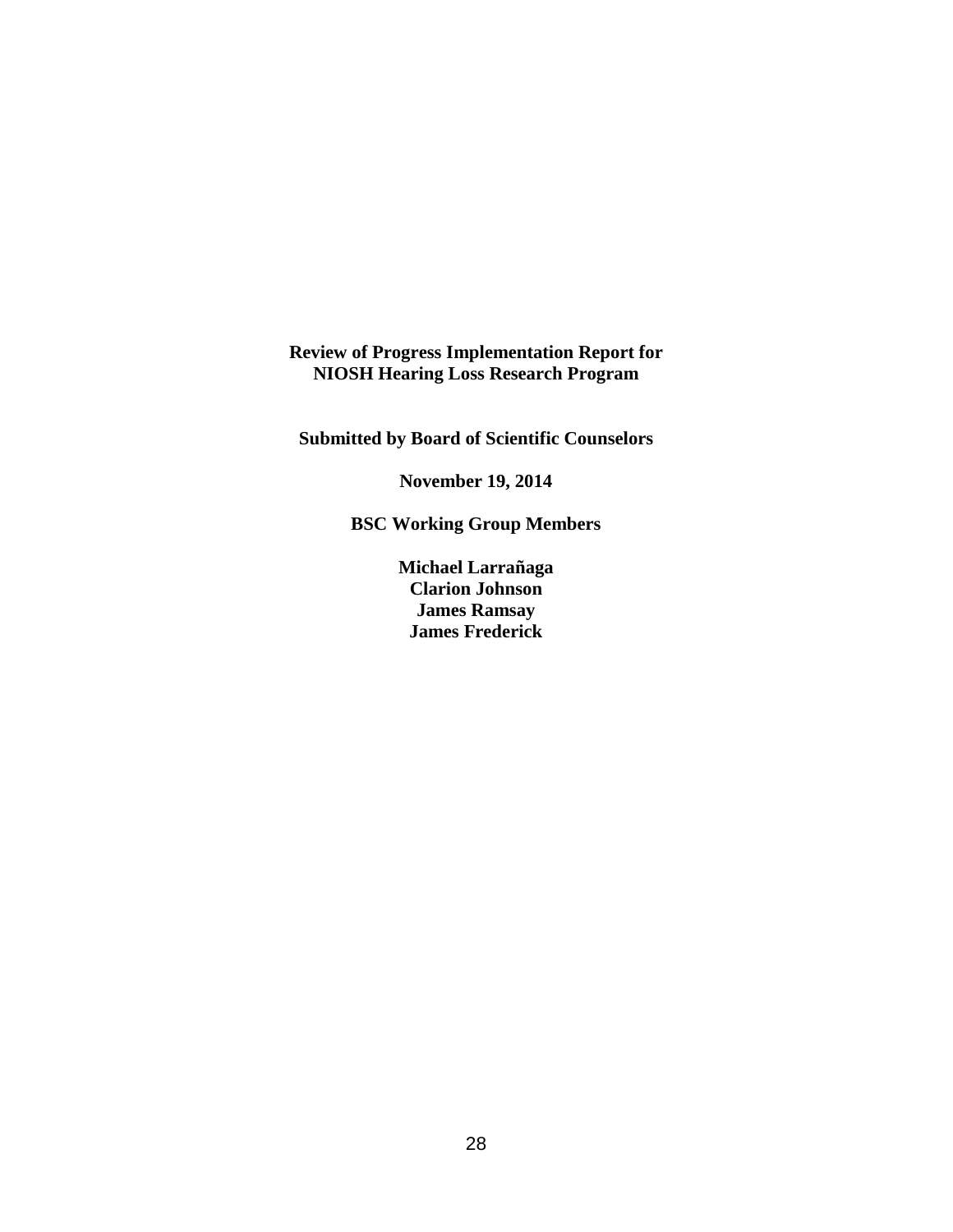#### **Completed Recommendations:**

#### *Recommendation #1: Foster Effective Leadership.*

Maintenance: 1 2 3 4 5

Brief Justification: It appears as though this recommendation has been completed professionally and efficiently. Since 2006, NIOSH has had a full-time Program Manager for the Hearing Loss Research cross-sector program. The Program Manager provides institute-wide senior scientific and administrative leadership for the program and has had an exceptional impact for the NIOSH HLRP program. These efforts have led to prioritized cross-sector and sector strategic goals for preventing occupational hearing loss as well as to funding for several research projects. The program appears to be stable and its efforts consistent with its mission.

Impact: 1 2 3 4 5

Brief Justification: The program manager, program coordinator, and assistant coordinator and steering committee have offered stability, consistency and the ability to efficiently allocate resources over time in a complex and cross-sector program. Research projects have responded to the NIOSH National Occupational Research Agenda (NORA). The Program Manager has directed the updates to the strategic plan and has documented significant achievement towards achieving strategic goals. The HLRP leadership team developed research goals that were adopted as research priorities in the five NIOSH divisions (OMSHR, DART, DSHEFS, EID, and NPPTL) and the Office of Extramural Affairs. In addition, the HLRP program has lead to the adoption of new hearing loss prevention practices, policies, and standards by governmental and professional organizations (MSHA, OSHA, Dept. of Interior, American Academy of Audiology, National Hearing Conservation Association, and the National Academy of Engineering, and more).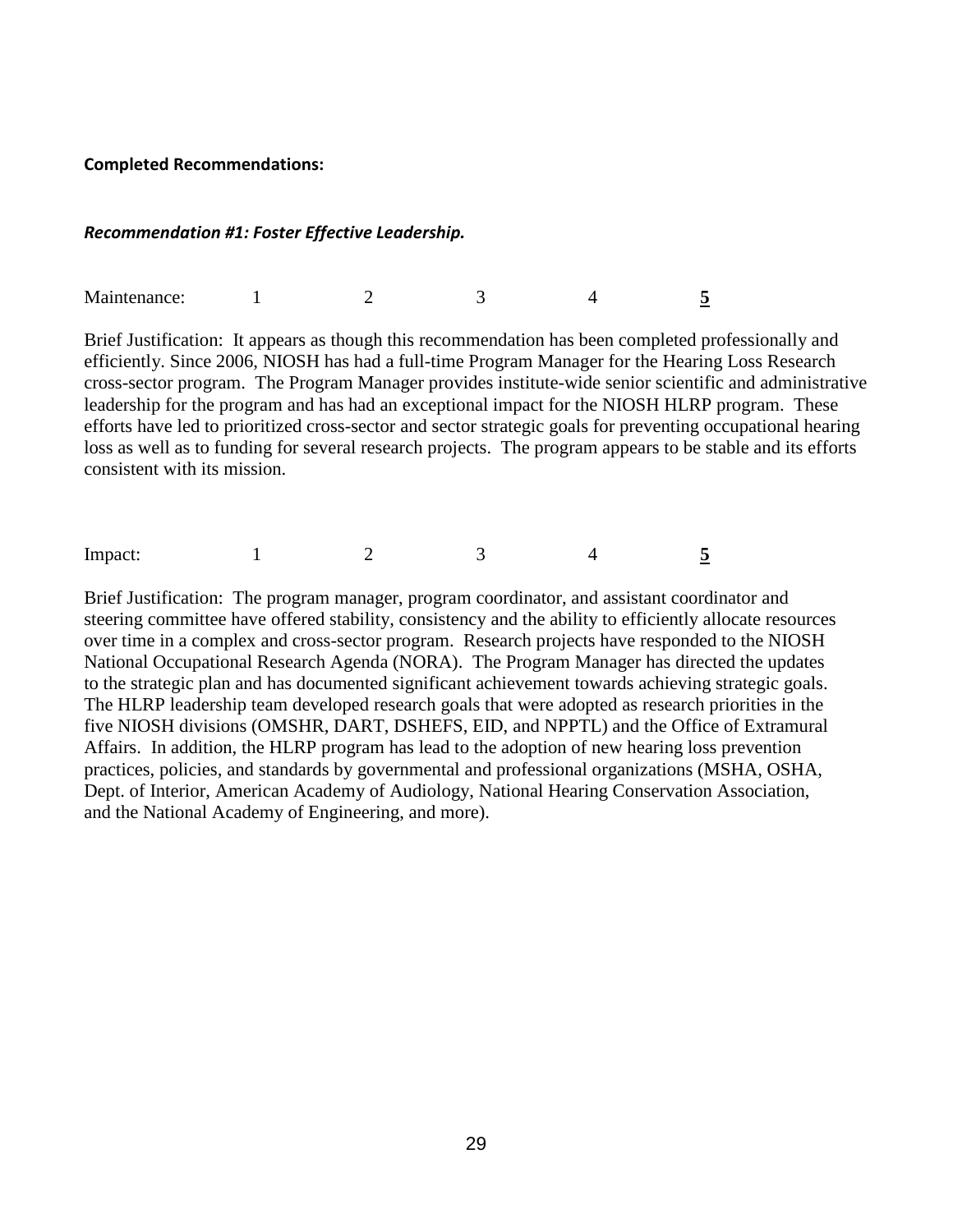#### *Recommendation #4: Develop a strategic plan.*

| Maintenance: |  |  |  |  | −™ |  |
|--------------|--|--|--|--|----|--|
|--------------|--|--|--|--|----|--|

Brief Justification: The existing strategic plan is a focused and direct reflection of the National Academies review and the last BSC review. The strategic plan is to be updated every 5 years with the next effort coming in 2016. The strategic planning framework within the HLRP appears to work well and to guide research directions and proposal development. The HLRP successfully addressed all concerns that were brought up relating to this recommendation during their presentation at the June 20 BSC meeting. Impact from the program's superb strategic plan is ongoing and very well executed.

Impact: 1 2 3 4 4.5 5

Brief Justification: The strategic planning framework within the HLRP appears to work well and to guide research directions and proposal development. The HLRP's priority to develop NIOSH recommended exposure limits for impulse sounds and to strengthen programmatic ties between intramural and extramural efforts is commendable.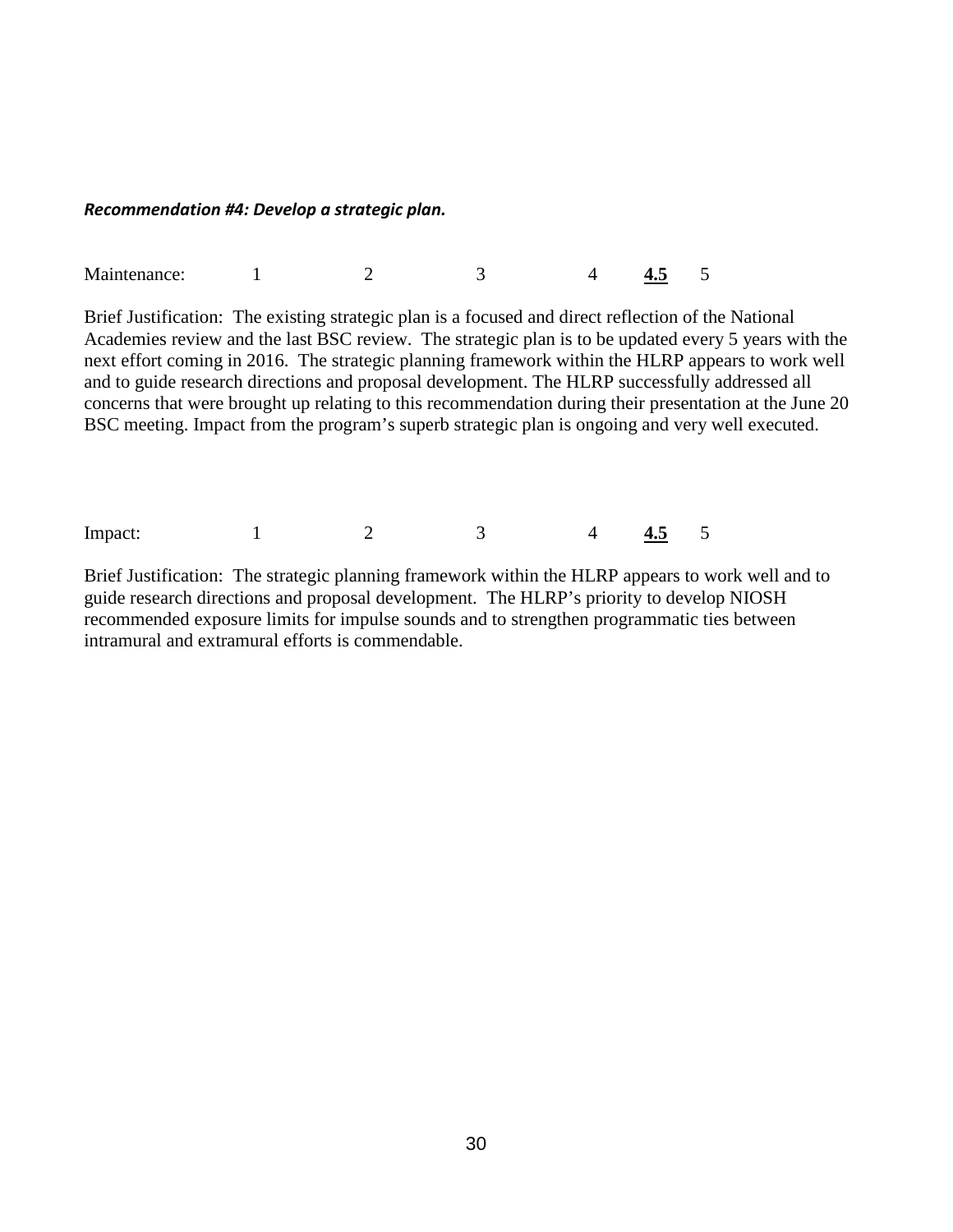### *Recommendation #7: Systematize collaboration with regulatory partners.*

Maintenance: 1 2 3 4 **4.5** 5

Brief Justification: The HLRP responded to this National Academies recommendation by establishing a three-pronged approach, strategically reaching out to three regulatory partners in three activities – to MSHA, OSHA and EPA. In each case, enhanced and mindful communication has occurred and even resulted in consistent (usually quarterly) and stable ongoing alliances, fostering improved coordination and collaboration. The program addressed all concerns that were identified relating to this recommendation during the June 20 BSC meeting.

| $\sim$<br>Impact: |  | $\overline{\phantom{a}}$ |  |
|-------------------|--|--------------------------|--|
|                   |  |                          |  |

Brief Justification: The HLRP responded to this National Academies recommendation effectively by strategically reaching out to three regulatory partners. In each case, enhanced and mindful communication has occurred and resulted in consistent and stable alliances, which foster communication and collaboration. Despite these best efforts, the current regulatory climate has prevented more hearing loss prevention regulations from being created, and this may reduce the impact of the HLRP's efforts. It is perhaps too soon to judge the clinical impact of these enhanced communication efforts, but it is already clear that improved relationships and information sharing now exist between NIOSH, MSHA, OSHA and EPA regarding the HLRP.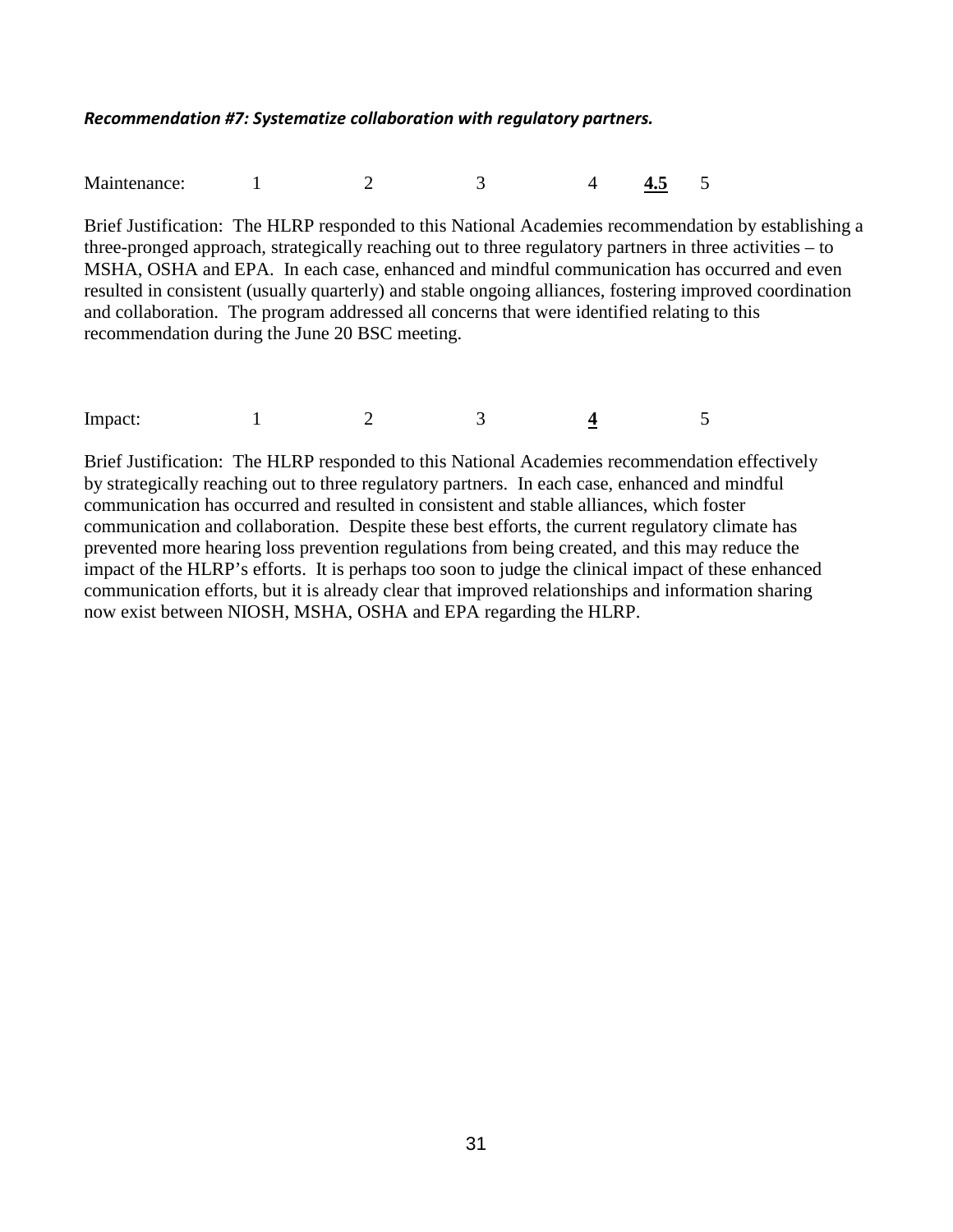*Recommendation #8: Place greater emphasis on evaluation of the effectiveness of hearing loss prevention measures on the basis of outcomes that are as closely related as possible to reducing noise exposure and the incidence of occupational hearing loss.*

Maintenance: 1 2 3 4 5

Brief Justification: The HLRP responded to this recommendation by primarily two activities; better engineering controls and better fit testing. Consistent and aggressive pursuit of new modeling methodologies, and subsequent product development will continue to enhance our understanding of occupational hearing loss and how to prevent it. HPD Well-Fit is well-accepted.

Impact: 1 2 3 4 5

Brief Justification: From a stakeholder perspective, NIOSH has done excellent work, but it is difficult to identify workplaces where the improvements have been implemented so that NIOSH can quantify the HLRP's impact. Some industries are following improvement recommendations, but some are not. The workgroup recommends that the HLRP focus some research efforts on separating exposure from personal listening devices verses exposure from occupational noise in the future. The development and implementation of engineering noise controls for major occupational noise sources is commendable as are the joint fit-testing recommendations between OSHA NIOSH, and the NHCA. The development of Source Path Contribution technology and the continued commercialization of NIOSH–generated technologies or procedures is outstanding. An example of the HLPR's HPD Well-Fit program received the NIOSH 2013 Bullard-Sherwood Award for singularly outstanding achievement in Research-to-Practice. Excellent work.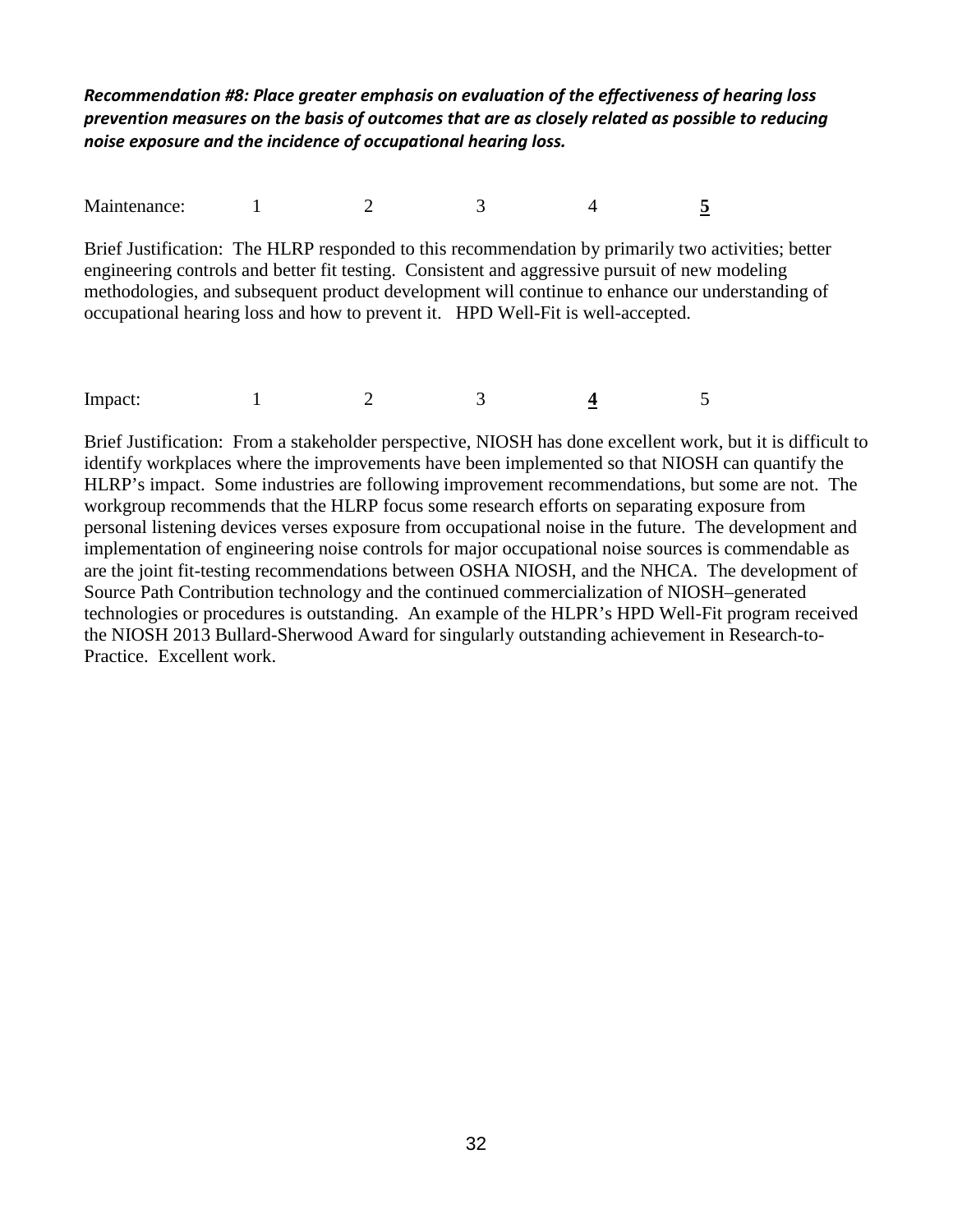### *Recommendation #13: Accredit laboratories used to conduct studies for the HLRP.*

Maintenance: 1 2 3 4 5

Brief Justification: Brief Justification: Accreditation is achieved and ongoing - NIOSH is one of only 21 organizations in the nation with NVLAP accredited facilities. Accreditation maintenance activities are sufficient and ongoing. Accreditation is essential to achieve credibility in testing and recommendations, and to stay in compliance with ISO standards. Efforts to upgrade to the laboratories' hardware, software, and test protocols are applauded.

| $\mathbf{r}$<br>Impact: |  |  |  |  |  |
|-------------------------|--|--|--|--|--|
|-------------------------|--|--|--|--|--|

Brief Justification: Accreditation is essential to achieve credibility in testing and recommendations and to stay in compliance with ISO standards. The HLRP provides credibility to test results obtained in the NIOSH laboratories and its resulting publications related to the HLRP's work.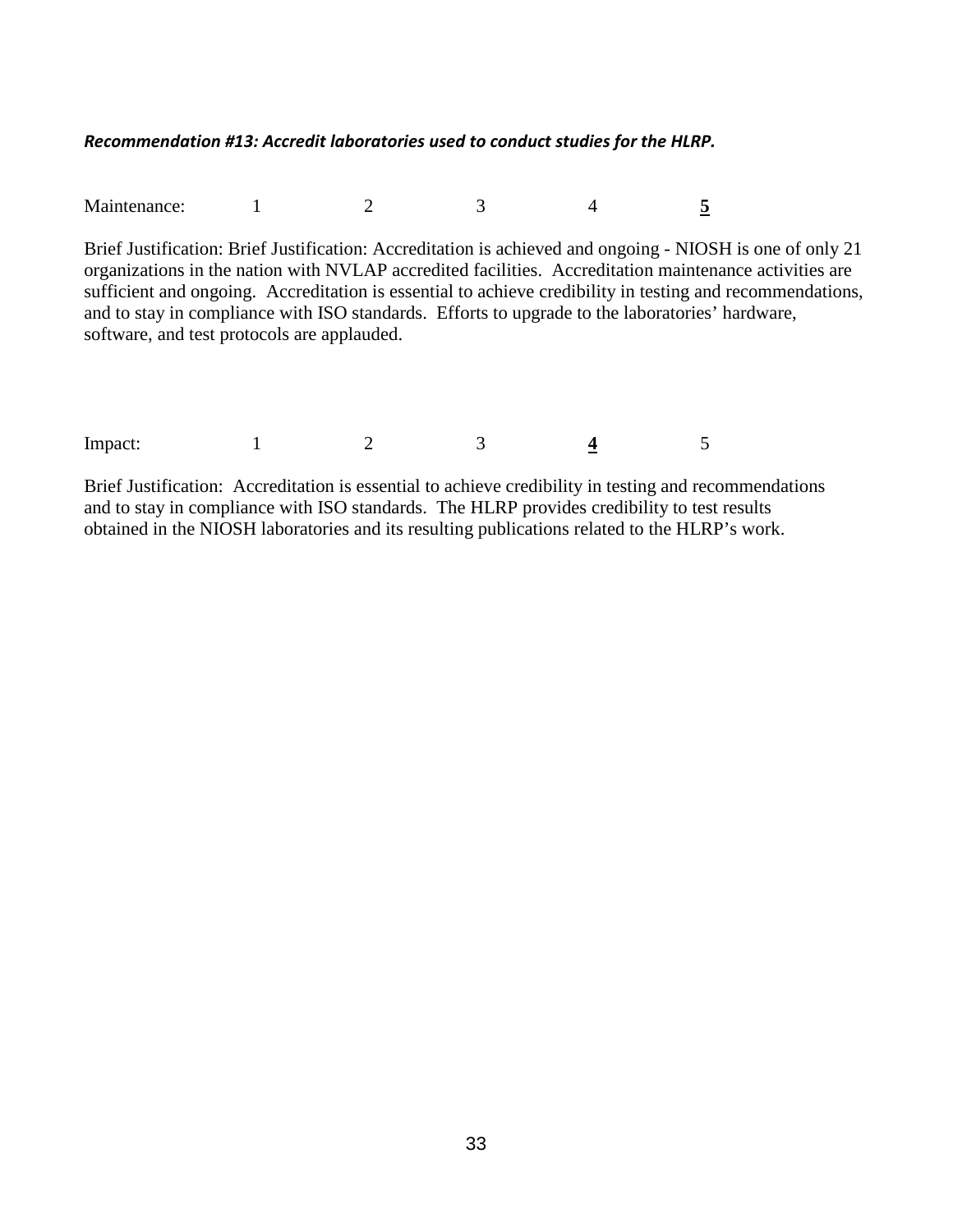### **Recommendations In Progress:**

### *Recommendation #5: Use surveillance data as well as stakeholder input to identify priorities.*

Progress: 1 2 3 4 <mark>4.5</mark> 5

Brief Justification: The HLRP has done great work on the use of surveillance data and stakeholder input to identify priorities, especially with the addition of four private sector audiometric service providers, who were recruited to partner with NIOSH to share audiometric data. The addition of private sector audiograms to the HLRP data repository did much to further the goal of this recommendation.

(Activity A) A national repository as part of NIOSH NORA project proposal was submitted to continue funding for the OHL Surveillance Project, and the proposal was funded for fiscal years 2014-2017. Funds will be used for the purchase of private sector worker audiometric data and industry coding, in addition to the collection and occupation coding of United States Air Force (USAF) audiometric, noise exposure and chemical exposure data.

(Activity B): data has been analyzed, submitted for publication and disseminated to partner organizations

(Activity C): Comments and feedback have been formally requested from each of our project partners on every OHL Surveillance Project analysis prior to releasing results to the public. All journal publications were also peer-reviewed by one or more leaders in the hearing conservation field prior to journal submission.

Impact: 1 2 3 4 4.5 5

Brief Justification: It is perhaps too soon to judge the true impact from these efforts. The future impacts of these efforts have tremendous potential. The NHCA's (National Conservation Hearing Association) collaborative effort with academia, NIOSH, and industry to update age-corrected hearing loss tables will represent the first updated age-correction table since 1972. This is to be commended and will have long lasting impacts on worker safety and health.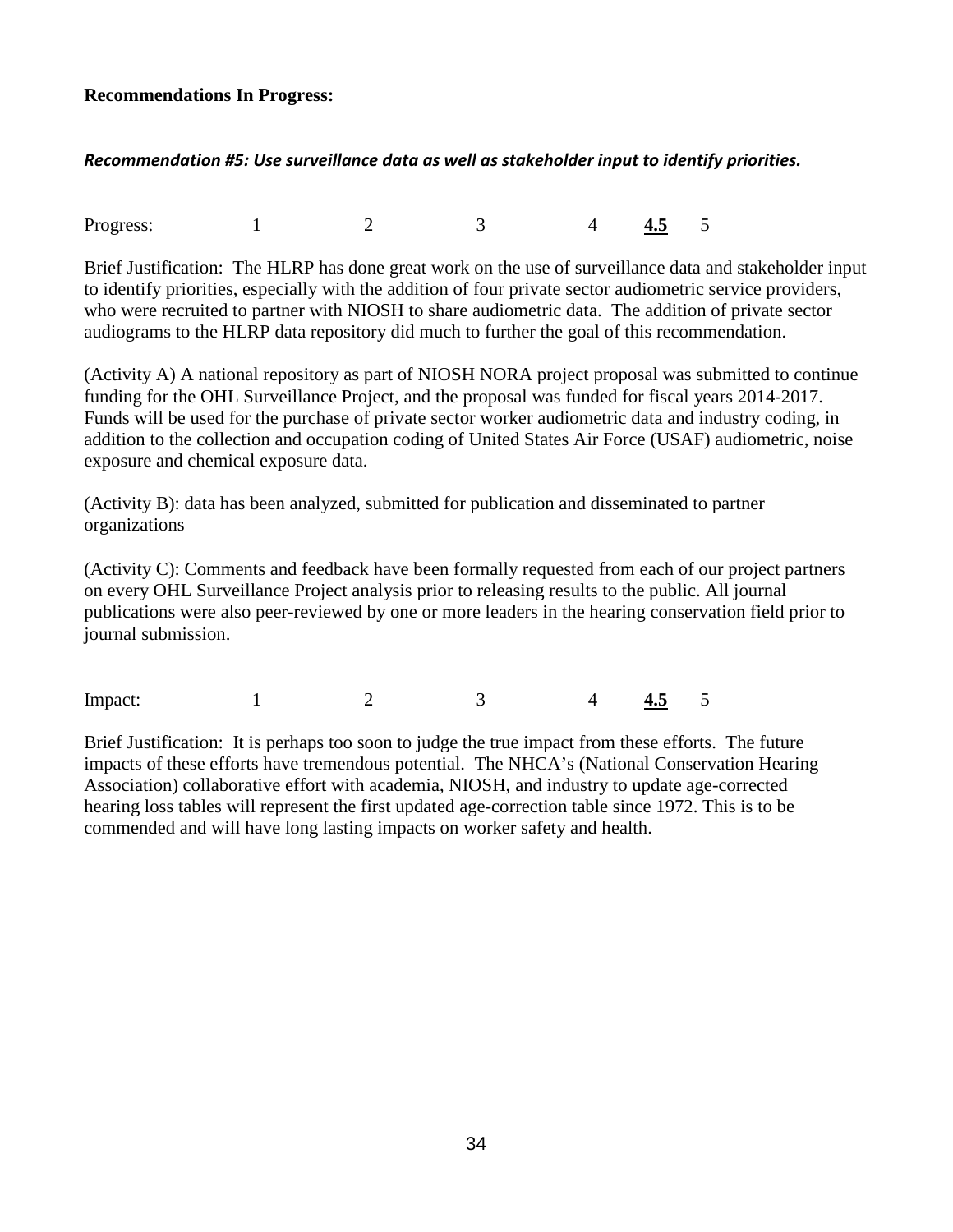*Recommendation #11: Develop noise control engineering approaches for non-mining sectors.*

Progress: 1 2 3 4 4.5 5

Brief Justification: The HLRP used two main activities to respond to this National Academies recommendation – engineering controls and the development of an information data base of sound levels for hand power tools. The HLP program is enhancing its in-house engineering capacity via several engineering students pursuing advanced degrees in acoustical engineering. The HLRP has also been participating with NHCA in the Safe-in-Sound award program. The release of the "Buy-Quiet" program and the Global Database of Noise Levels is highly anticipated.

Impact: 1 2 3 4 4.5 5

Brief Justification: The HLRP used two main activities to respond to this National Academies recommendation – engineering controls and the development of an information data base of sound levels for hand power tools. For example: A Powered Hand Tool database being highly is being used extensively by the National Academy of Engineering, NASA, New York City Department of Environmental Protection, National Parks Service, U.S. Department of Defense, General Services Administration, Noise Pollution Clearinghouse, and Laborer's Union. The Safe-in-Sound award program has had tremendous success in helping change workplace behaviors in a variety of industries. This award is well-known, well-publicized, and sought after by industry. The release of the "Buy-Quiet" program and the Global Database of Noise Levels will increase the HLRP's impact.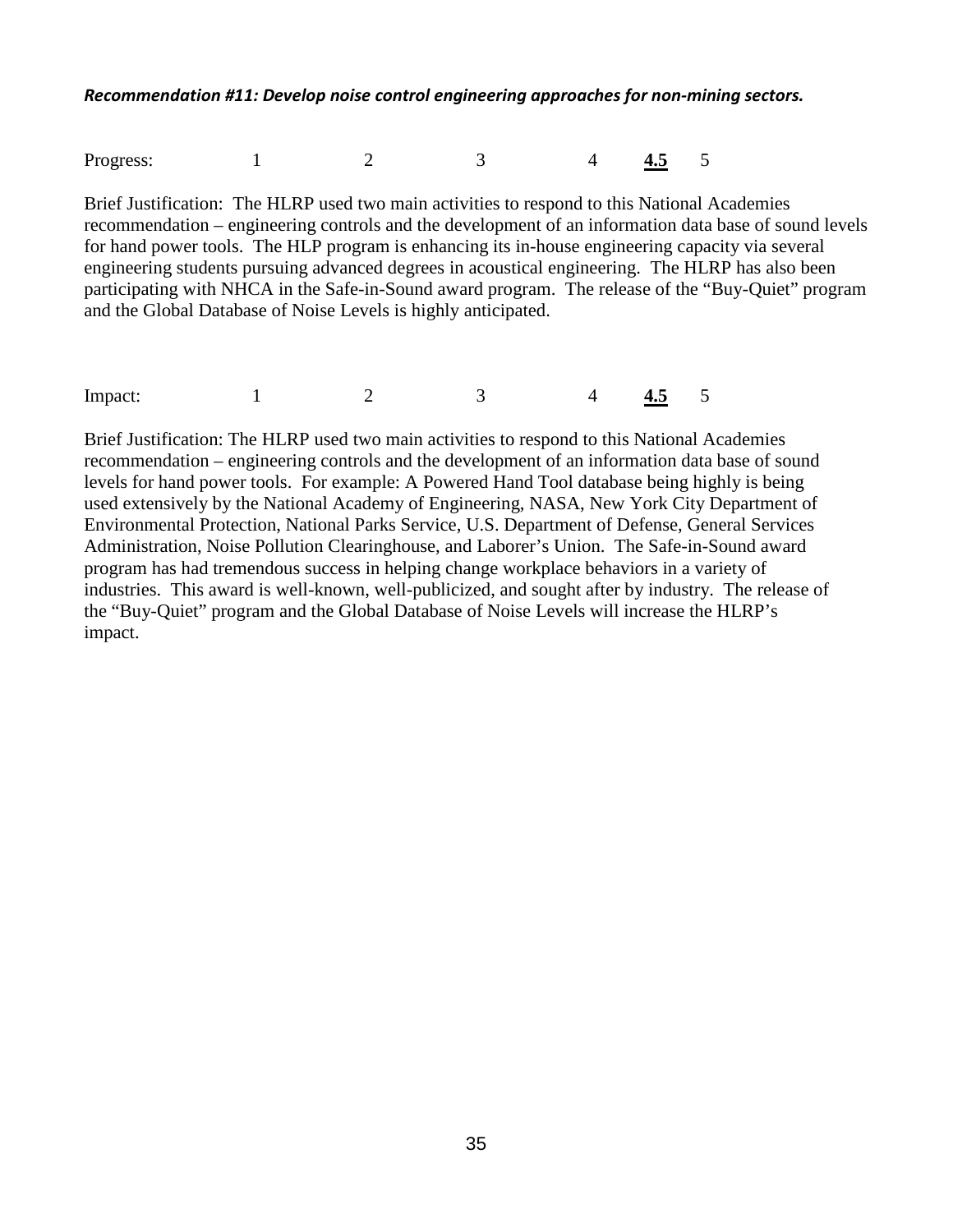## **Appendix D – Work Group Minutes**

# **MINUTES**

## **Work Group: Board of Scientific Counselors National Institute for Occupational Safety and Health**

### **Personal Protective Technology Research Program**

## **August 11, 2014, 11:00 am – 12:00 pm ET**

- 1. Introductions: BSC members in attendance included Carol Rice, Corrine Peek-Asa, and Bonnie Rogers. NIOSH staff present included John Decker (Designated Federal Official) and Elizabeth Hofer (Public Health Associate, NIOSH Office of Planning and Performance).
- 2. Elizabeth Hofer provided an introduction and instructions on scoring. Corrine Peek-Asa will put together the score report and brief the BSC at the September  $5<sup>th</sup>$  meeting.
- 3. Recommendation #1, Issue 1.2:
	- a. 5 for progress. Program is addressing new PPT and new applications. Program has done a great job moving the group to the wider diversity of PPT, and this is a tremendous accomplishment. A question was how they prioritize with PPE they are working on. Are they doing this based on surveillance data, industry requests, etc.? Initial push was on respirators, and they did a lot of work in that area.
	- b. 5 for impact. Goals are focused on standards development, but general area is difficult to achieve in this environment. Might be useful to consider other things, like policies or document success stories. Might be useful if they had at least one impact metric that was not development of a standard. Item about fees.
- 4. Recommendation #1, Issue 1.3:

a. 4.5 for progress. Seems like an impossible task to do, overall recommendation is overly ambitious. Increase in transparency and has been making progress.

b. 4.5 for impact. Still don't have a lot of products in hand. Rather than "nationally accepted," "nationally recognized" might be a more feasible goal.

5. Recommendation 1, Issue 1.5:

a. 5 for progress. Have a lot of activities, don't necessarily have an overall communication plan? Perhaps an over-reliance on stakeholder meetings? Not sure if stakeholders really get to reaching workers. At least some stakeholders represent workers. Maybe this is where some success stories could be underscored. Question about inclusion of construction sector—needs clarification.

b. 4.5 for impact. In terms of projects funded, what does NPPTL do with the recommendations made back to NPPTL? Working with ERCs, trusted-source webpage is hopefully having impact.

6. Recommendation #4, Issue 4.1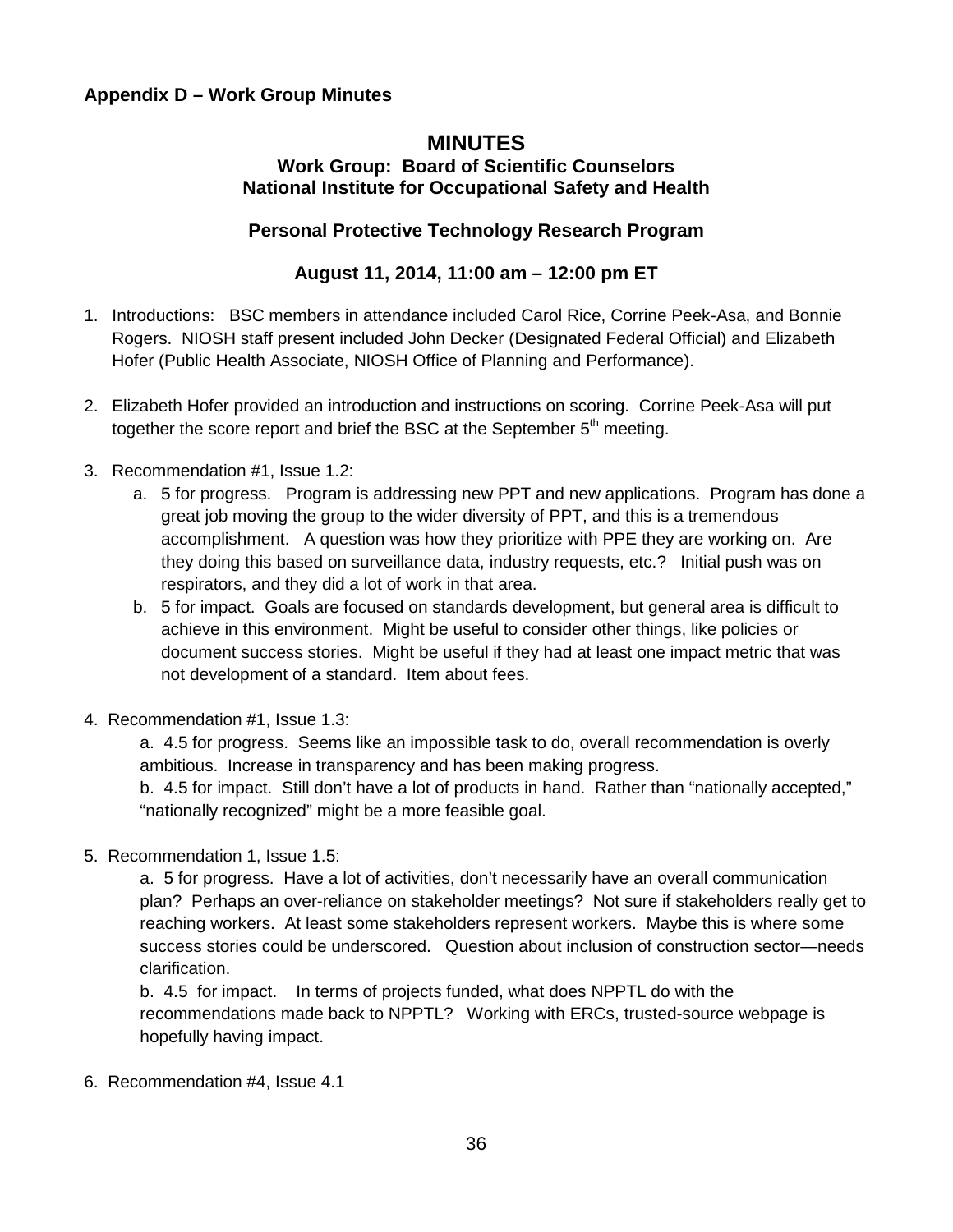a. 5 for progress. Nice to see planned conceptual approach. Good to partner with other divisions on changing safety culture.

b. 5 for impact. NPPTL reports informal feed-back—could be very useful success documentation. Would be good if some of it was from the end users. That could help them become a trusted source. Not clear how barriers feed back into the outreach program, but it is certainly feeding into design. So, having post-feedback information would be good to include. Need to begin measuring the various educational/communicational strategies to see which ones are working. Publishing is not necessarily where the real impact resides.

### 7. Recommendation #4, Issue 4.2

a. 5 for progress. Database when comes to fruition, it could be valuable. Unclear how the BREATHE workgroup, that is, how they identification of barriers, feeds into design. b. 5 for impact. Strong and poised for even greater impact. Comment about evaluation—need to keep track what is working best.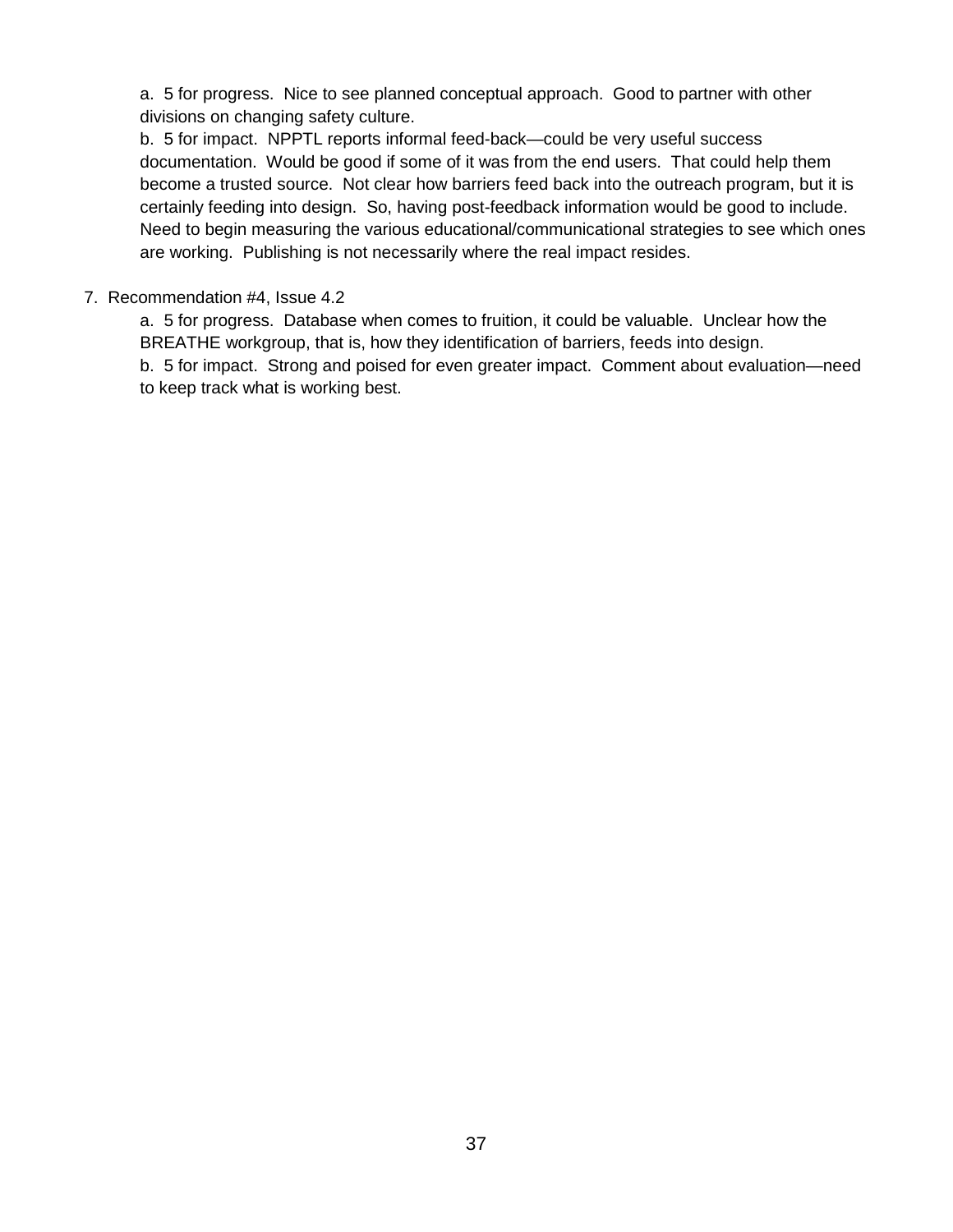**Review of Progress Implementation Report for NIOSH Personal Protective Technologies Program**

**Submitted by Board of Scientific Counselors**

**November 19, 2014**

**BSC Working Group Members**

**Corinne Peek-Asa Carol Rice Bonnie Rogers Michael Greenberg**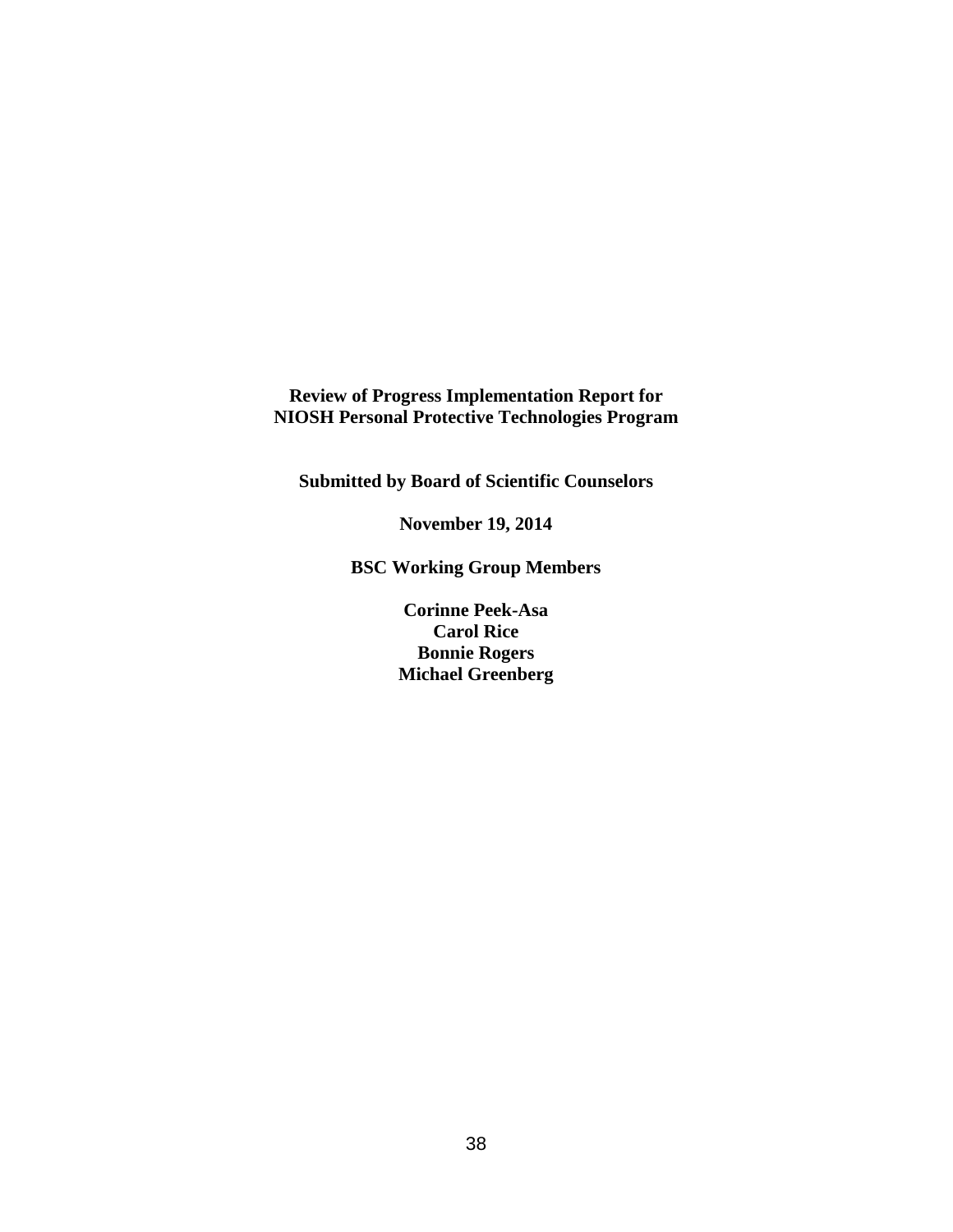### **Recommendations In Progress:**

### *Recommendation #1 (Issue 1.2): Participate in policy development and standards across all types of PPT.*

Progress: 1 2 3 4 5 Brief Justification:

- This team has done a fabulous job managing this task and moving it forward.
- Moving to wider occupations and types of PPE/PPT has been a significant and important achievement.

| Impact: | - |  |  |
|---------|---|--|--|
|         |   |  |  |

Brief Justification:

- The process has involved strong stakeholder input, which has been a critical element to its success.
- The single goal of standard development, which is very difficult to define and implement in this regulatory climate, may underestimate actual impact. Other types of performance measures and metrics, such as policy implementation, could show a wider impact, especially for standards in an area that have significant barriers to passage. For example, an upgraded company policy or a union's effort to improve coverage in the spirit of a proposed standard also shows progress. The many interactions with the stakeholders could be one place to collect this type of information. Feedback from companies and other partners regarding policy effectiveness would also be helpful.
- Self-sustaining certification through fees is a promising approach. Evaluation will be critical to help show this as a generalizable model.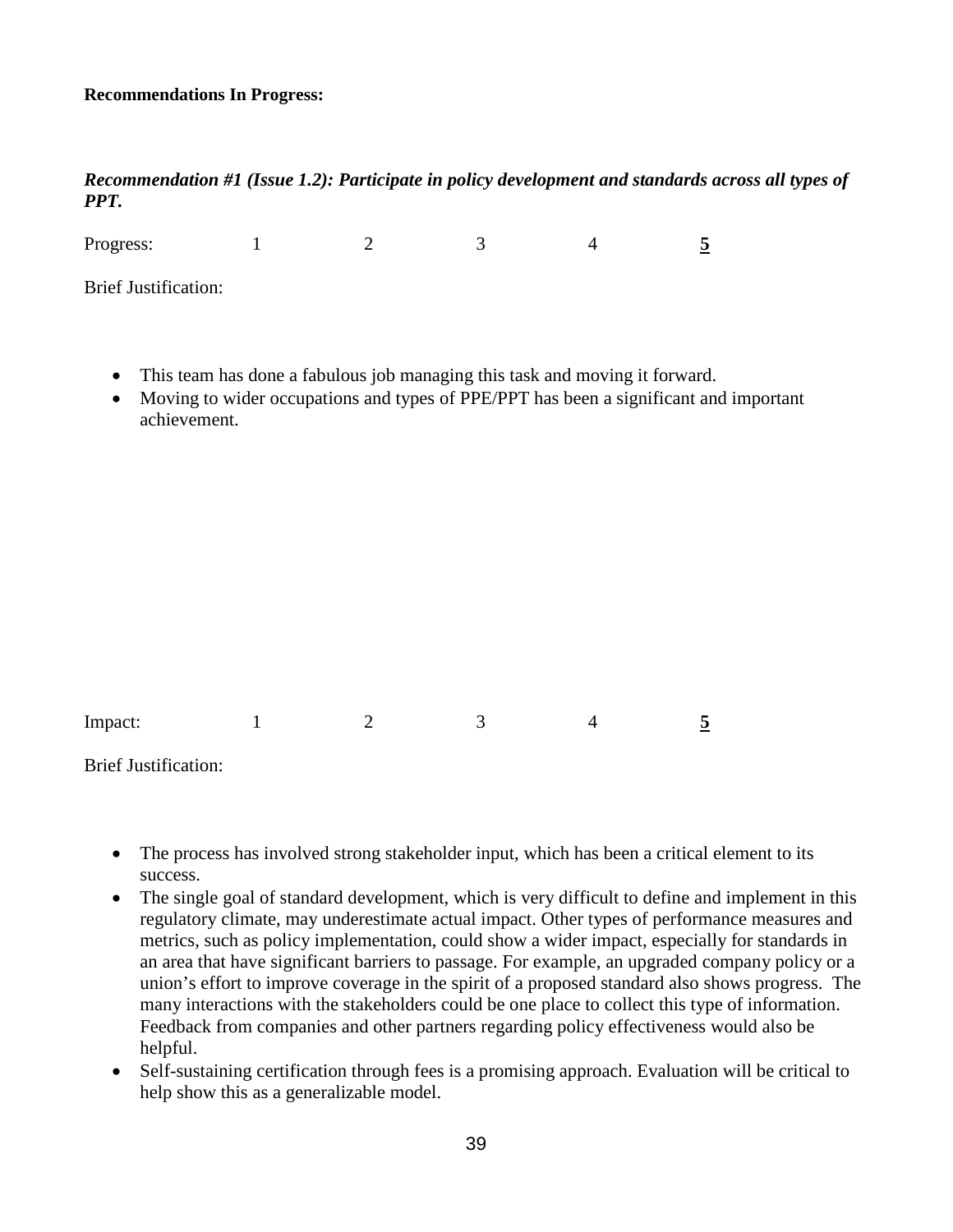## *Recommendation #1 (Issue 1.3): Oversee certification of all PPT including an assessment of certification mechanisms.*

Progress: 1 2 3 4 **4.5** 5

Brief Justification:

The online resources show some progress with more potential in the future. The plan to move towards decisions about voluntary vs. audit standards is clear. The framework with stakeholder input and engagement is a strong step forward. The committee notes that this recommendation is an extremely ambitious and large task.

| Impact: |  |  | 4.5 | $\overline{\phantom{0}}$ |
|---------|--|--|-----|--------------------------|
|         |  |  |     |                          |

Brief Justification:

Slow progress in reaching full impact may be best approach, as it is important to have a strong conceptual framework and stakeholder engagement and input along the way. There is not a lot of dissemination or products in hand at this point, but the activities poise the program to be in a good position for more impact in the near future. With the breadth of this goal, nationally recognized, rather than nationally accepted, standards may be a more attainable goal.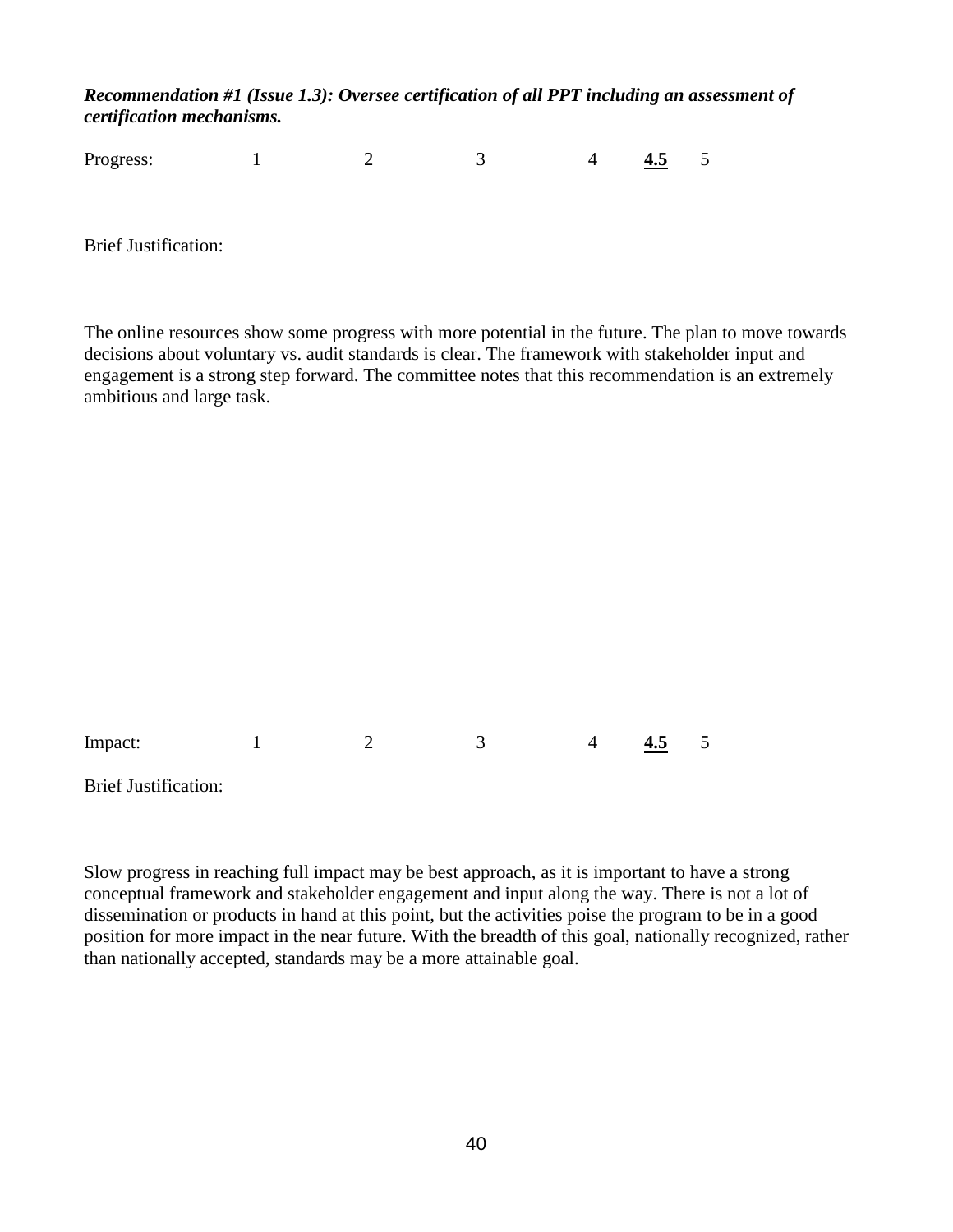*Recommendation #1 (Issue 1.5): Conduct outreach programs for optimal use and acceptance of PPT by workers.* 

| Progress:            |  |  |  |
|----------------------|--|--|--|
| Brief Justification: |  |  |  |

The program has clearly developed many activities in outreach, with a broad audience, and progress has been substantial. We recommend that a communication plan or conceptual model be developed to clearly define the messaging at all levels, with a clear plan to reach the worker level. This might be a good time to take an inventory of the work that has been done to compile lessons learned, best practices, and outcomes. It is important that the program implements information from funded projects in a coordinated way. The use of stakeholder success stories could be helpful in documenting activities and impact.

Impact: 1 2 3 4 4.5 5

Brief Justification:

The activities are reaching many audiences using multiple mechanisms. Social messaging, reaching out to ERCs, and the use of the Supercourse are examples. The program might be able to leverage activities of other NIOSH programs and partners to extend the messages to wider audiences. The Trusted Source website is a good resource. It would be helpful to know what actions are the results of making this information available, and perhaps some of these impact metrics could be built into the website (e.g. a place to post successes, a survey for repeat web visitors). The committee had a clarification question: It appears that construction is not actively part of these activities. Perhaps because these messages are getting out through NIOSH other activities?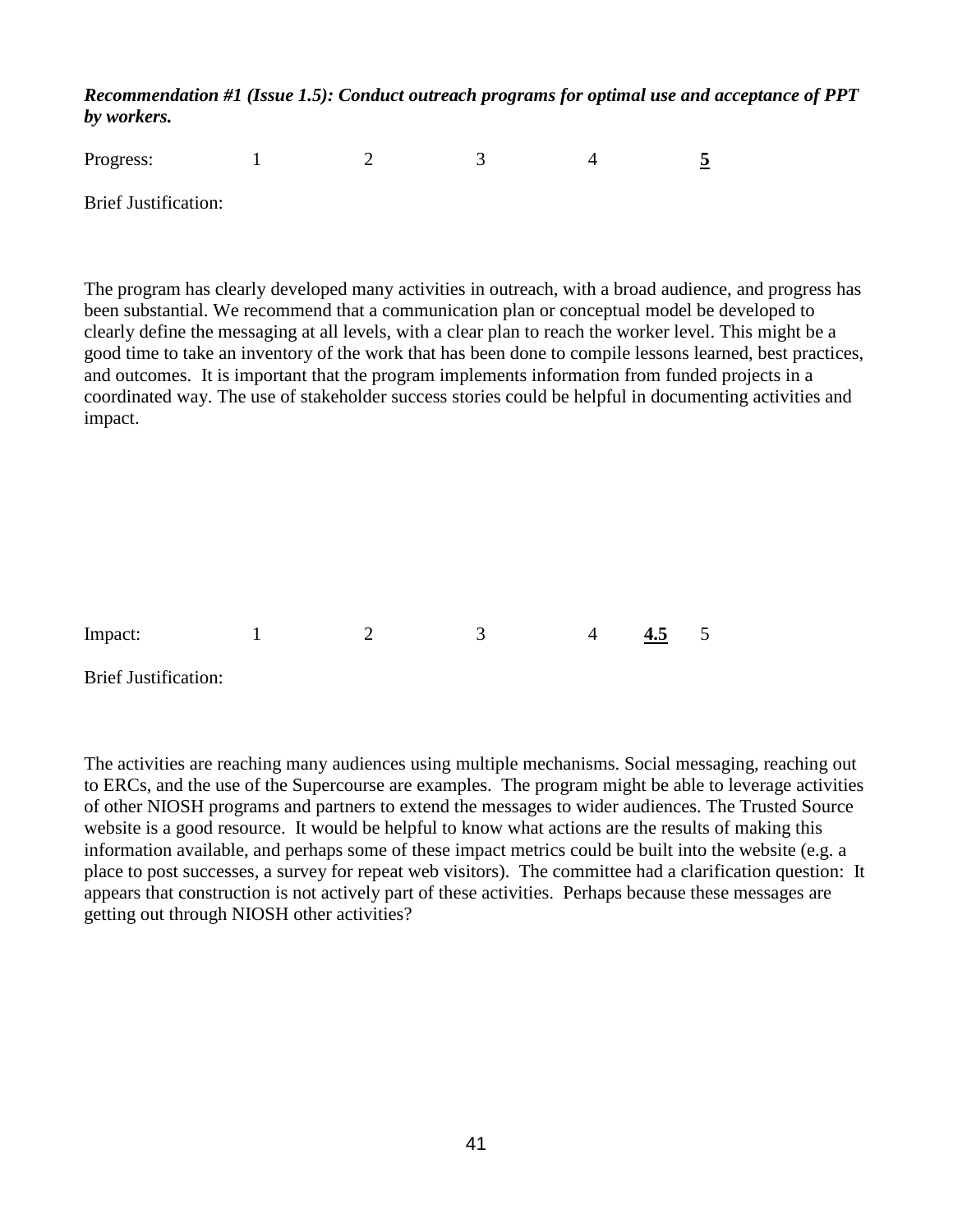*Recommendation #4 (Issue 4.1): Define barriers to and facilitators of PPT use.* 

Progress: 1 2 3 4 5

Brief Justification:

The program has developed a good plan. The program may have an opportunity to partner with NIOSH divisions and other experts in workplace culture and change.

Impact: 1 2 3 4 5

Brief Justification:

The program is conducting many activities in this area. The report mentions the use of informal feedback, but it would be helpful to have a more formal evaluation, especially to demonstrate impact for the end user. The program needs to ensure that knowledge of barriers feeds back into outreach efforts, as it is clear that this knowledge feeds back into design. The program has an opportunity to begin evaluating different messaging and educational approaches to learn what works best.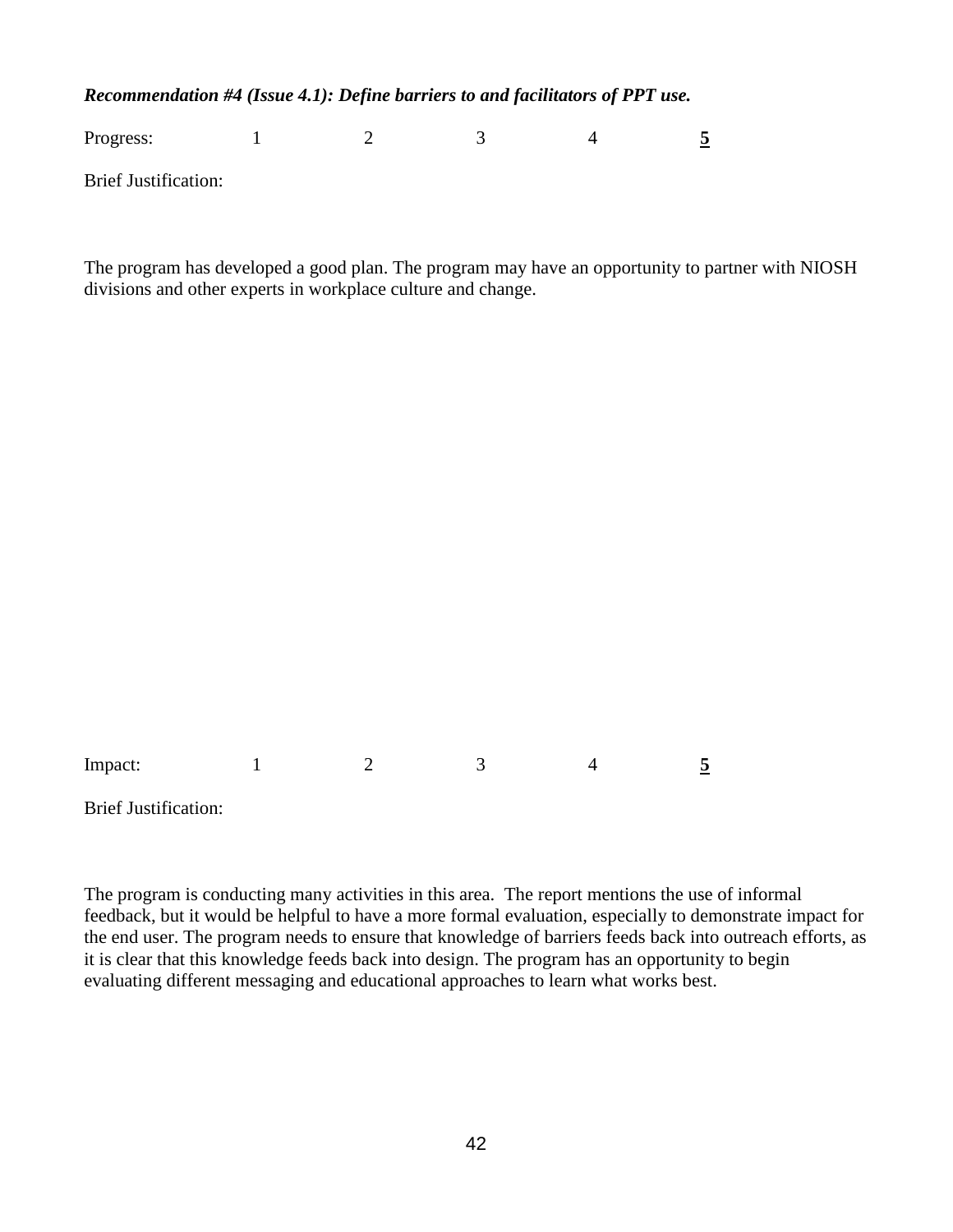### *Recommendation #4 (Issue 4.2)***:** *Develop innovative PPT designs and test methods to improve comfort, fit, and usability.*

| Progress: |  |  |  |
|-----------|--|--|--|
|           |  |  |  |

Brief Justification:

The program's databases, such as the facial shape database, are very valuable and will likely contribute even more as they grow. Innovative designs can be informed by the barriers being identified, such as through the BREATHE working group.

| Impact: |  |
|---------|--|
|---------|--|

Brief Justification:

The impact of these activities is strong and poised for even greater future impact. The program has potential to collaboration with NIOSH evaluation experts to help keep track of best practices and methods to overcome barriers.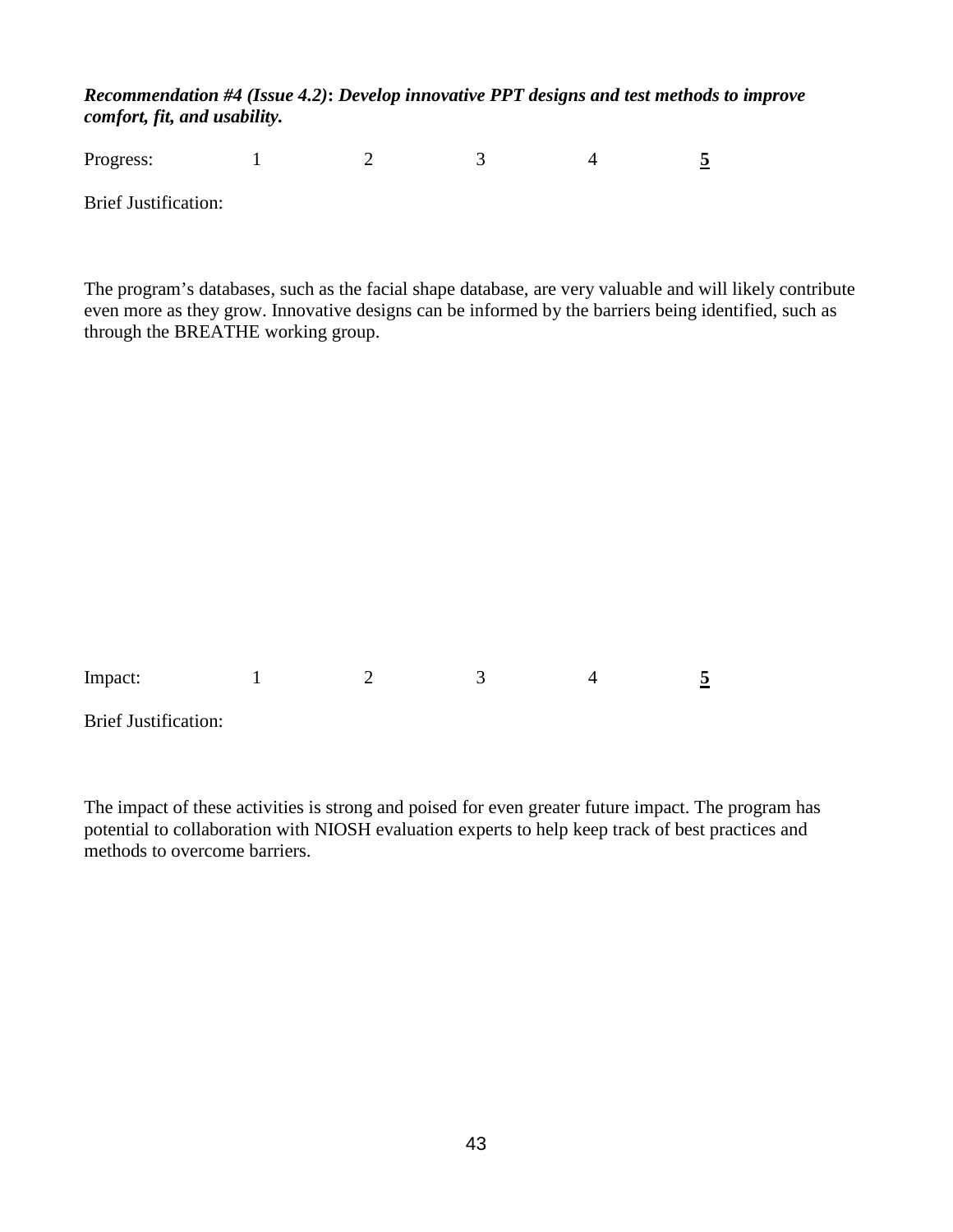## **Appendix D – Work Group Minutes**

### **MINUTES Work Group: Board of Scientific Counselors National Institute for Occupational Safety and Health**

## **Health Hazard Evaluation Program Review**

## **July 22, 2014, 1:00 pm – 2:00 pm ET**

- 1. Introductions: BSC members in attendance included Kitty Gelberg, David Bonauto, Clarion Johnson, and James Ramsey. NIOSH staff present included John Decker (Designated Federal Official) and Elizabeth Hofer (Public Health Associate, NIOSH Office of Planning and Performance).
- 2. Elizabeth Hofer provided an introduction and instructions on scoring. Kitty Gelberg will write the score report, and Clarion Johnson will report at the BSC meeting on September 5<sup>th</sup>. Question: Can recommendations outside the scope of the program be offered? (Example, a question about resources) Answer: This type of guidance can be described in the narrative justification for each score. A concern was expressed from the workgroup members that numerical scores could have an adverse or unanticipated impact on the program through the appropriation processes.
- 3. Workgroup started with a discussion of Recommendation #2. Workgroup was generally impressed with both progress and impact (4's and 5's). Work group members individually reviewed their initial scores and provided comments. Overall, the workgroup members were very impressed with the program's progress, especially in their efforts to reach out to new and underserved populations. It was recommended that the program could do more to solicit HHE requests from the public. The average scores were decided to be 4.5 for Progress and 4 for Impact. Caveat on Impact is that it is difficult to judge in the short-term.
- 4. Recommendation #3: The workgroup commented that this was a very complicated recommendation that had some elements that bleed over into recommendation #5. The workgroup found the internal quality assurance plan for HHE recommendations was good and the use of follow-back surveys and phone calls helped ensure the program was making impact in the investigated workplaces. Recommendations for improvement included establishing and publishing case studies of certain HHEs to expand the reach of the investigations findings, and the possibility of getting reviewers from relevant disease branches within NIOSH when it came to determining recommendations for workplaces following an investigation. Most ratings were in the 4 range. Overall, a 4 for Progress and 4 for Impact were determined.
- 5. Recommendation #5: The workgroup members felt that the progress made was quite good, and proactive with publishing results in trade journals, annual reports, and on social media sites. Members commented that the program's r2p strategy was continually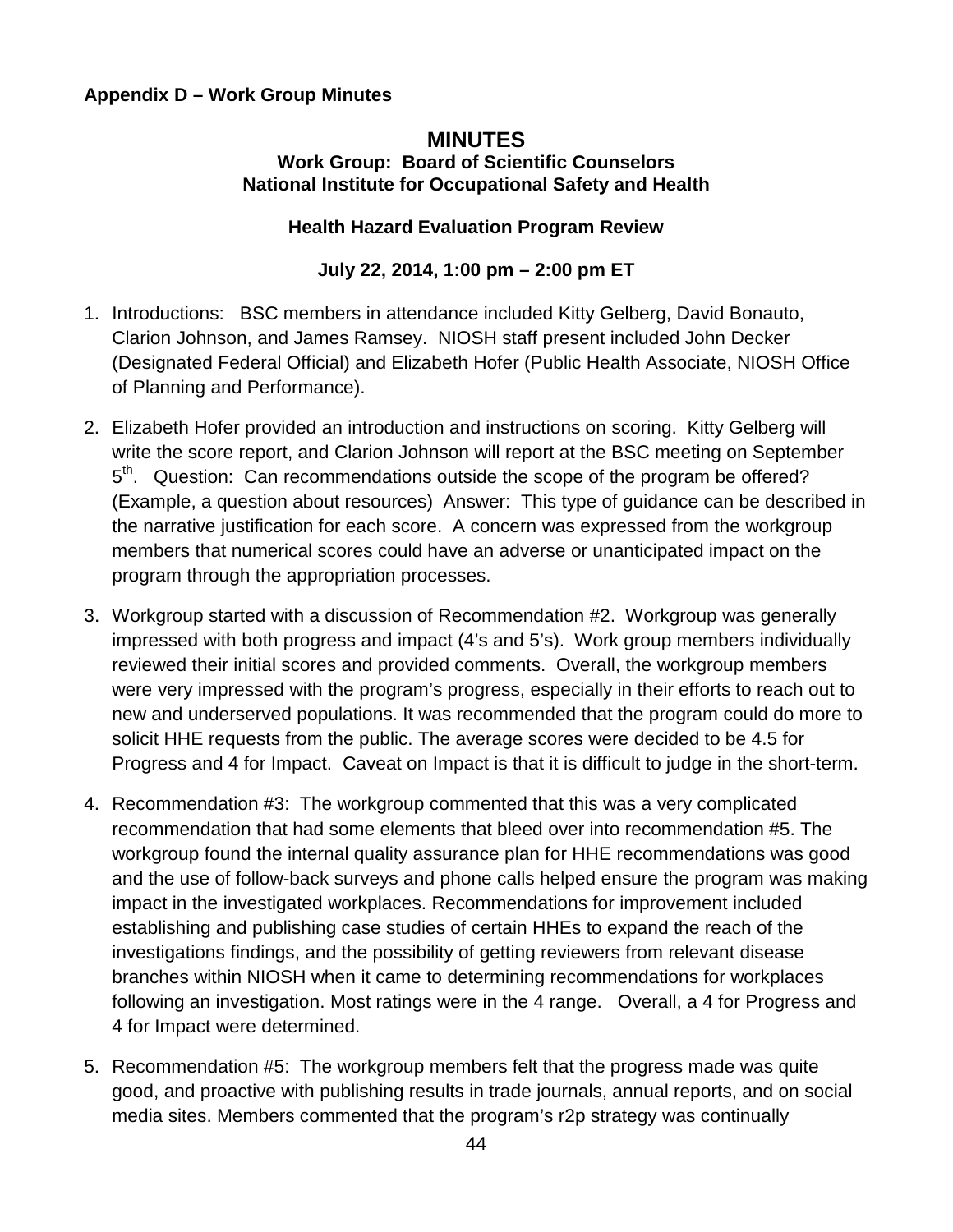improving, leading them go achieving great progress and reaching out to a whole new population of consumers for their report findings. Scores were in the 4's and 5's. Overall, a 5 for Progress and 4 for Impact were given. Suggest the need to economically justify programs and build this into evaluation programs. There was also concern that it is difficult to measure the impact of posting information to a website, and it was suggested that better evaluation metrics for

- 6. Recommendation #6: Scores were in the 4's. It was suggested that, while this expands beyond the reach of the recommendation, the program needs to go outside of HHS, perhaps DHS, DoD, etc. to continue expanding their network of partners. Overall, a 4 for Progress and 4 for Impact were given. The program needs to have on-going outreach effort to avoid silos between agencies. The members also noted that there was little to no information on collaborating with ATSDR, despite being a closely related program.
- 7. Recommendation #7: Scores were in the 5's. Recommendation is within the central mission of the program, providing sentinel information about the hazards. Overall scores were 5 for Progress and 5 for Impact were given. This is the program's distinctive competence, and they excelled in achieving their mission. It was suggested that the program should not just focus on sentinel issues, but also help practitioner on continuing issues such as stress. It was also discussed how it was admirable that the program deleted some activities due to resource issues to focus on emerging issues.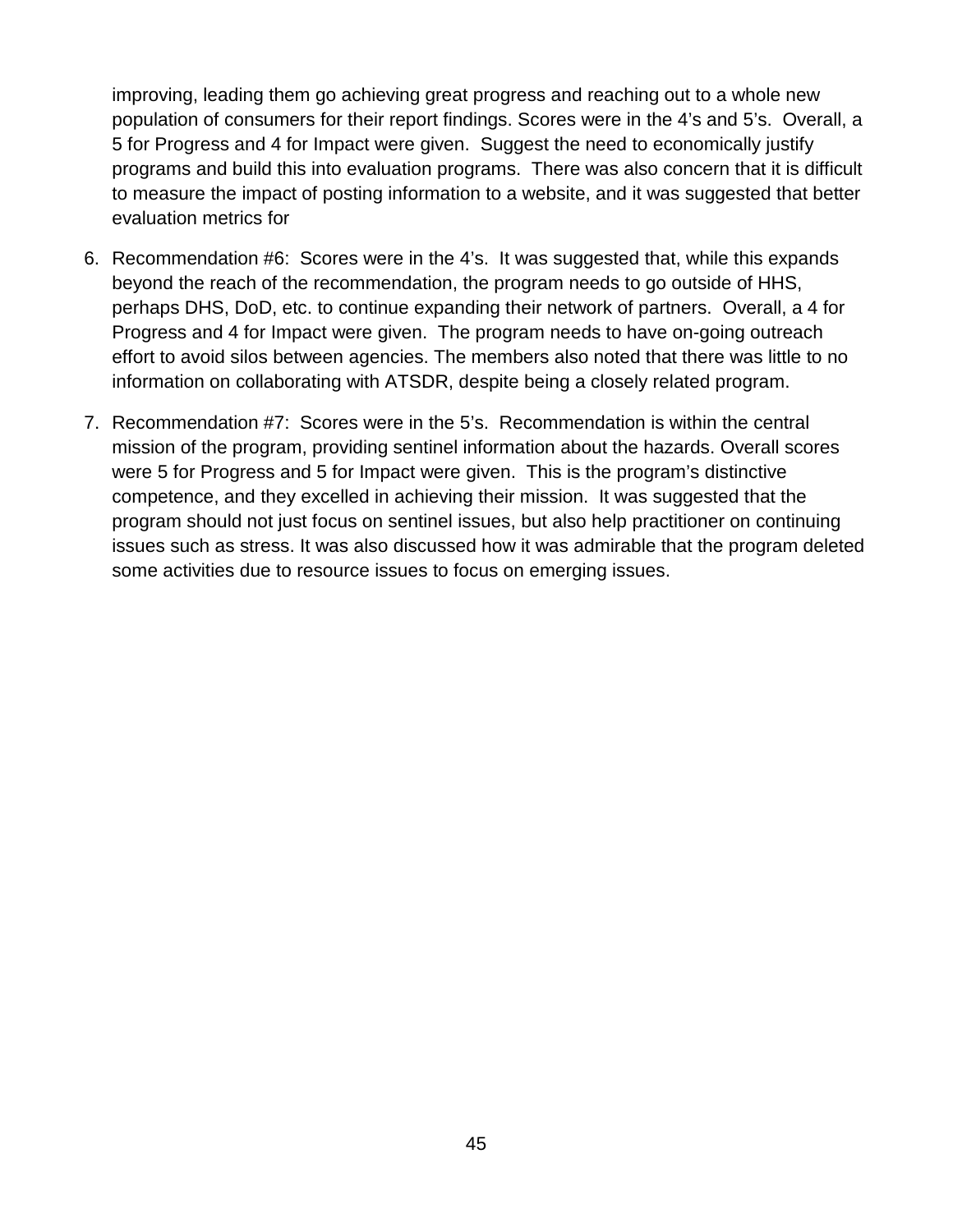**Review of Progress Implementation Report for NIOSH Health Hazard Evaluation Program**

**Submitted by Board of Scientific Counselors**

**November 19, 2014**

**BSC Working Group Members**

**David Bonauto Kitty Gelberg Clarion Johnson James Ramsay**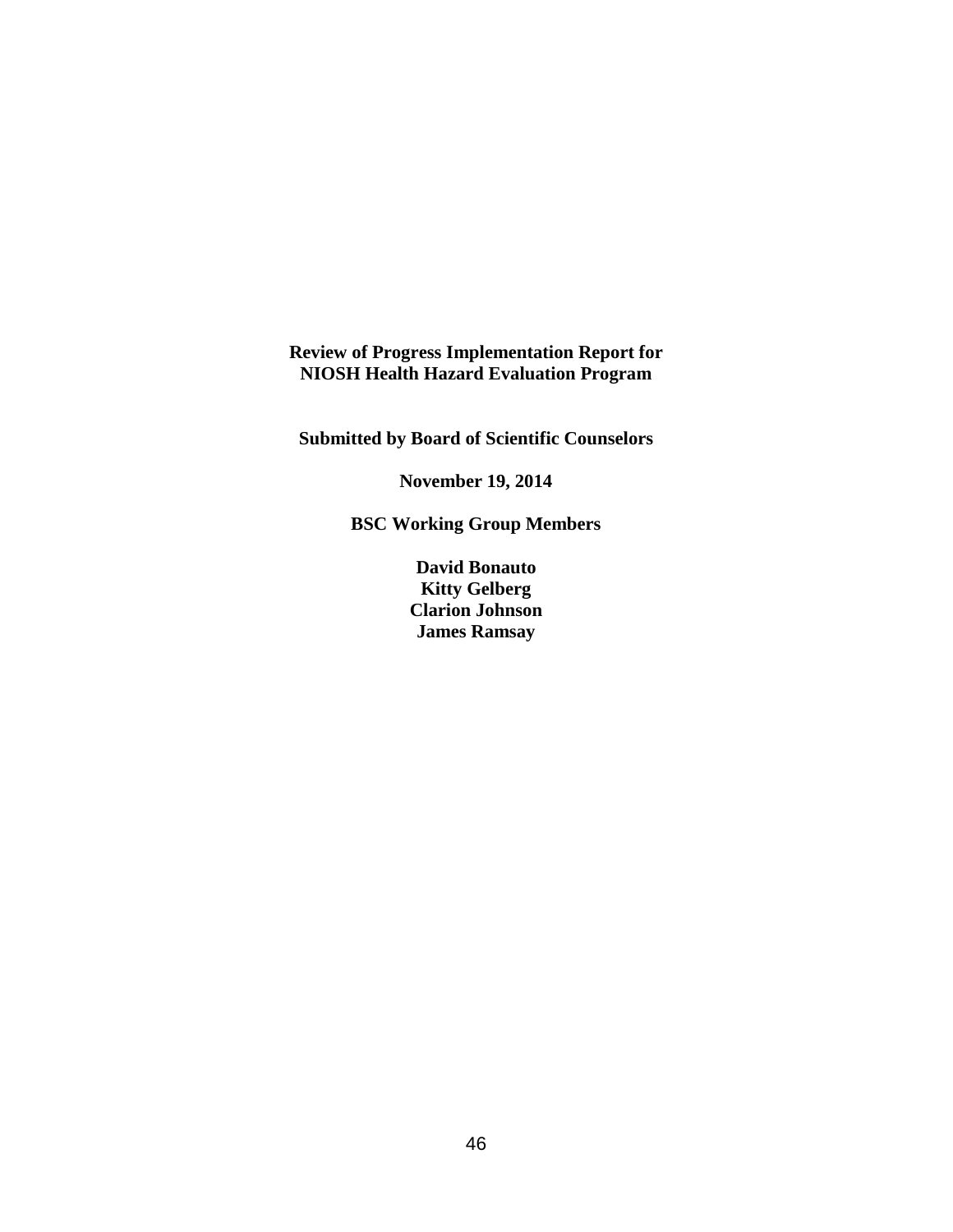**Recommendations In Progress:**

## *Recommendation #2: Improve the mechanisms by which requests for HHEs are sought and prioritized to include a broader array of requests from a wider variety of requestors.*

**Progress:** 1 2 3 4 **4.5** 5

Brief Justification: The program is doing an excellent job, but there's always room for improvement. This work is primarily opportunistic based upon emerging issues. The program has effectively positioned itself with partners to be called upon when appropriate situations arise. They are reaching out to the Spanish language community, CPWR, have nice partnerships, and are continuing to move toward improvement. They have clearly identified challenges, understand that some are getting worse which is outside of their control (such as the decrease in unionization).



Brief Justification: This work is valuable due to the need for evaluating a new hazard or an old hazard in a new setting. Their work sets the stage for research and a policy perspective. Short-term assessment of the impact of this type of work is very difficult.

There is an inconsistent frequency of requests, which is understandable – the work needs to continue, but will probably never be complete. NIOSH researchers have started leveraging groups external to NIOSH which allows broader dissemination of findings, thus continuing to raise awareness. Their willingness to direct inquiries to existing information is beneficial and provides a cost-effective and accessible tool for promoting occupational health and safety.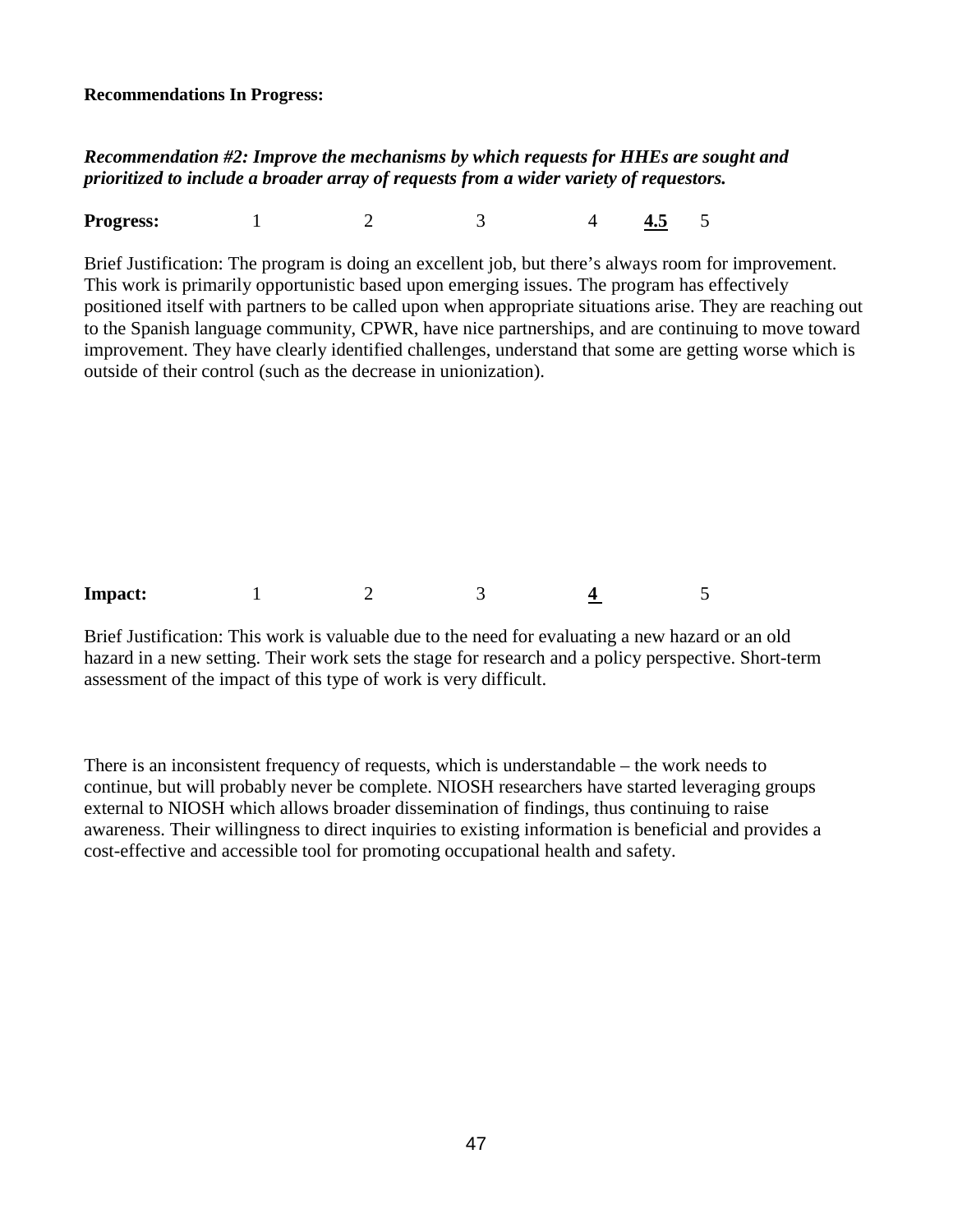## *Recommendation #3: Ensure that recommendations in HHEs are relevant, feasible, effective, and clearly explained.*

**Progress:** 1 2 3 4 5

Brief Justification: This is a very complicated recommendation that has some elements that bleed over into recommendation #5.

There are established procedures for internal quality assurance such as: calling employers shortly after the release of an HHE is a good idea, well done evidenced based recommendations that are imperative and integral. Expanding development and use of case studies is useful and should be pursued. Feedback being received is positive showing the utility and practicality of the recommendations. Using external reviewers is positive with good response to the recommendations. The program may want to revise who the reviewers are to include NIOSH Divisions where the recommendations may be relevant to ensure accuracy and feasibility.

| <b>Impact:</b> |  |  |  |
|----------------|--|--|--|
|                |  |  |  |

Brief Justification: The program has not developed case studies yet, but they are progressing with scientific papers using follow back information. They report 94% implementation of recommendations from 2009-13 among those responding to the survey. It would be useful to learn if the recommendations have broader impact which is difficult. The use of a closing conference is also beneficial.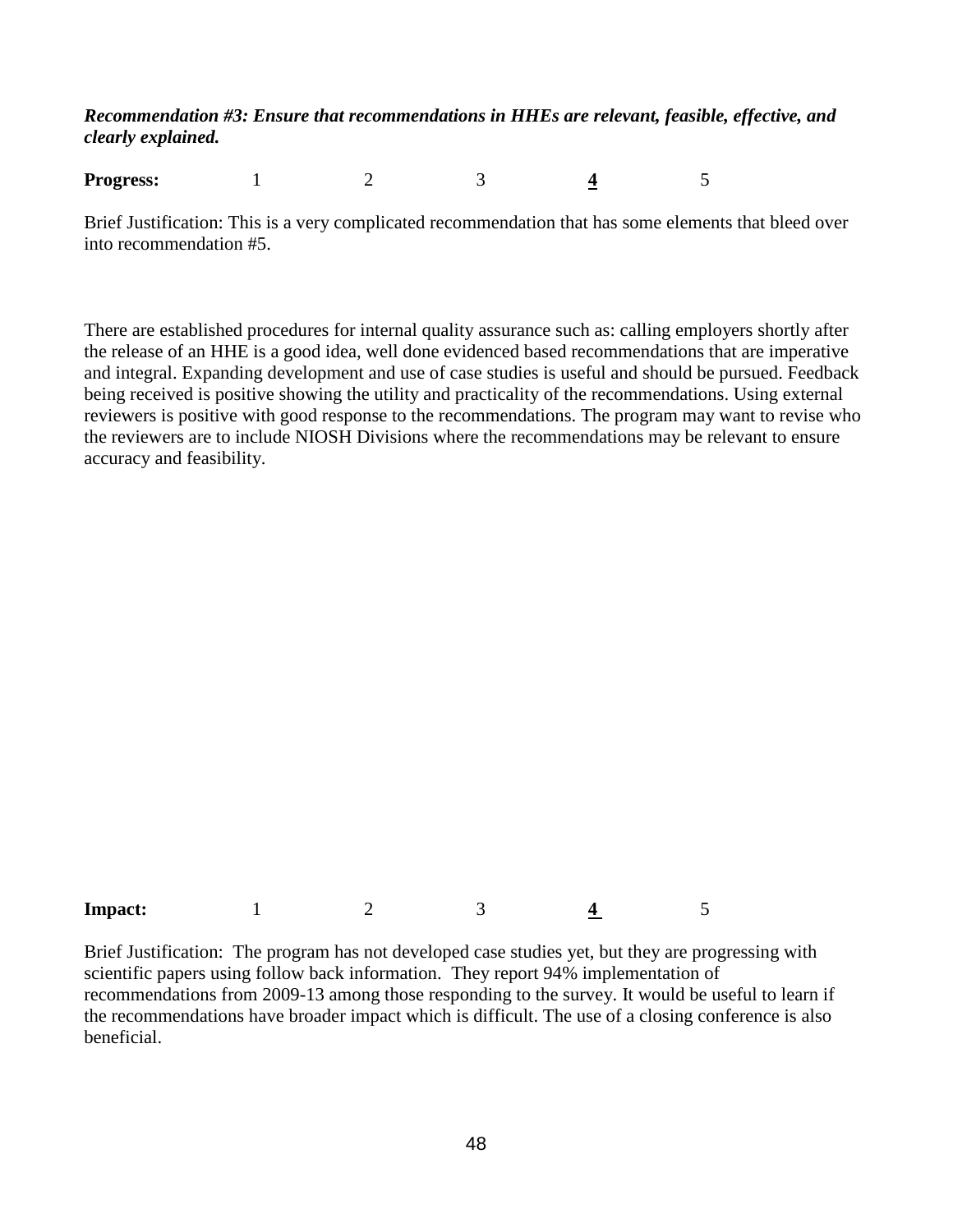*Recommendation #5: Develop a proactive, comprehensive information-transfer strategy for HHE Program outputs with better approaches to reaching wider audiences, including traditionally underserved populations.*

**Progress:** 1 2 3 4 5

Brief Justification: There is an on-going thought process behind this work, using new and unique resources. They have been very proactive using trade publications, videos, Facebook, annual reports, and NIOSH alerts, and are translating highlights into Spanish. They should continue to explore posting on other NIOSH web pages and using external associations and professional societies in order to reach broader audiences.

**Impact:** 1 2 3 4 5

Brief Justification: The program is establishing an R2P strategy for HHE moving from the strategic to the tactical that is continually improving. Measuring impact here is really difficult to do. It is difficult to measure the impact of posting information to a website or whether and to what degree actions/behaviors are modified based on acquired information. They are conducting a good evaluation and improvement of their website by using questions that appear in their Help Mailbox. Should potentially evaluate the effectiveness of videos prior to embarking on potentially expensive activities. Program should consider economically justifying the programs and building the capacity to demonstrate economic impact into the evaluation scheme.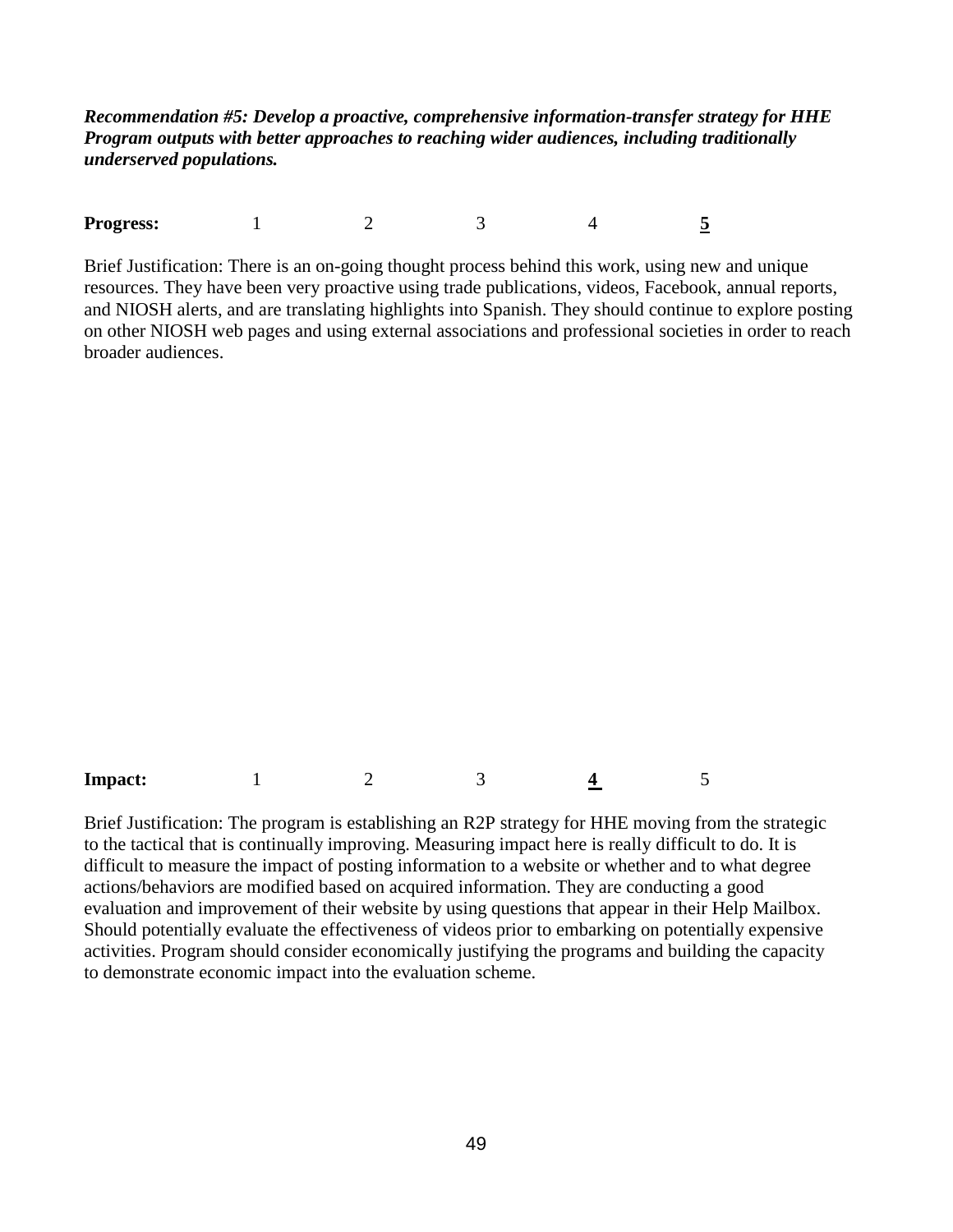*Recommendation #6: Develop more extensive formal linkages and mechanisms with other parts of NIOSH, CDC, and HHS to enhance the capacity for involvement in policy-relevant impacts.*

**Progress:** 1 2 3 4 5

Brief Justification: In order to avoid silos between agencies, an ongoing and continuous outreach is required. This is difficult due to changes in point of contact, leadership, and funding changes. There is little to no information on collaborating with ATSDR, despite this being a closely related program.

They are doing great work with state level epidemic intelligence officers (especially in WI and VT). The program should continue training the EIS officers and should consider adding to the training that they should also reach out to other HHS agencies. There is also good work with the NORA partners.

Although beyond this recommendation, the program should consider expanding outreach to those outside of the traditional public health service community such as Defense, Homeland Security, EPA (shown to be effective), and USDA. Working with the Office of Minority Health may also assist with both this recommendation and recommendation #2.

**Impact:** 1 2 3 4 5

Brief Justification: This is difficult to evaluate. The program may want to survey NORA partners regarding the utility and use of the reports and to qualitatively indicate the degree to which NIOSH reports have modified, or otherwise altered strategy or methodology (perhaps using a thermometer or Likert scale). The survey may assist in both reminding partners of the program, and also expand the use of reports to more non-traditional settings.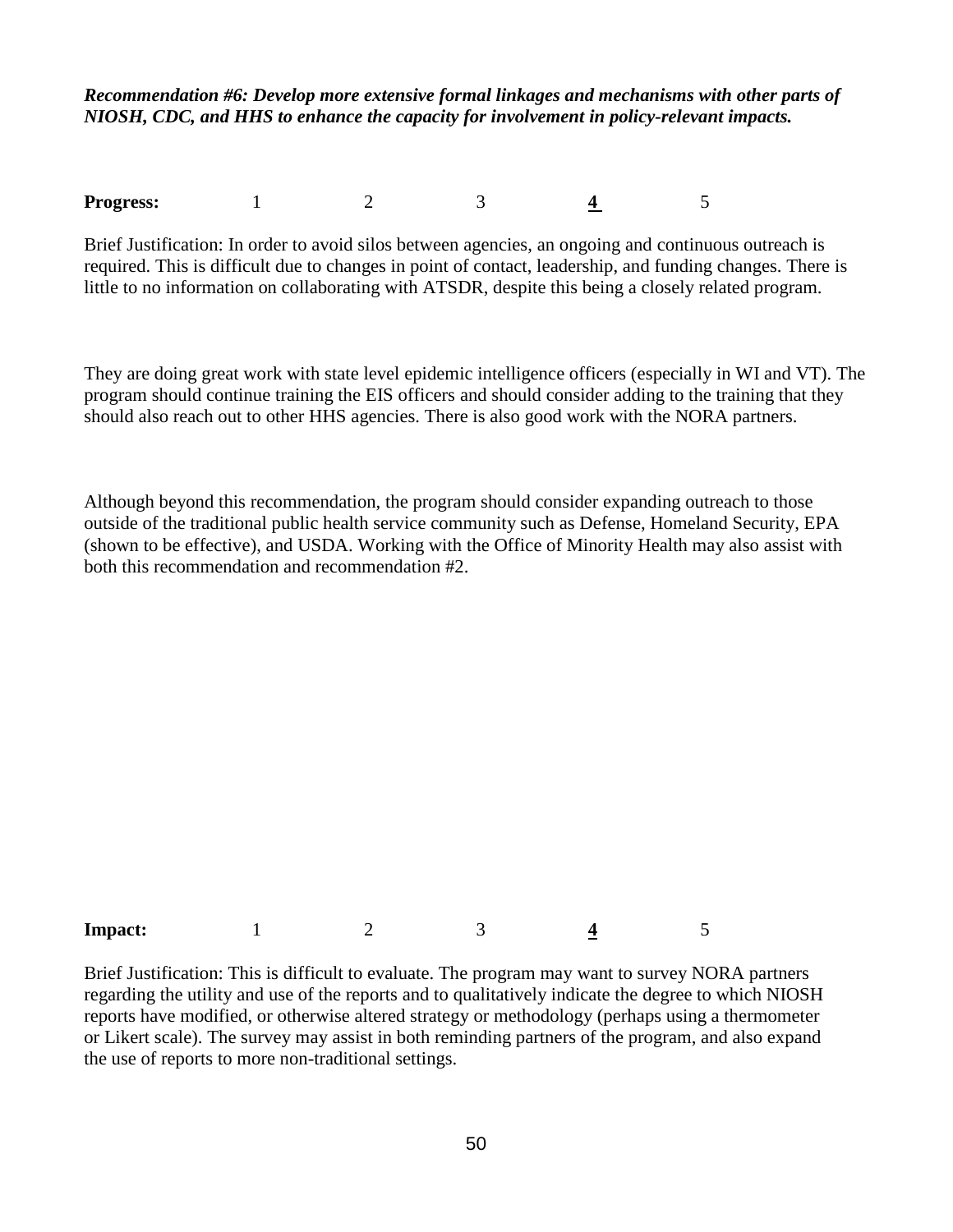*Recommendation #7: Initiate formal periodic assessment of new and emerging hazards.*

| <b>Progress:</b> |  |  |
|------------------|--|--|
|                  |  |  |

Brief Justification: This recommendation reflects not only the core mission of the HHE program, but it distinctive competence as well. They are doing what they are supposed to do – finding new hazards, encouraging reporting of existing hazards, creating actionable information sheets that help mitigate hazards at the workplace. If NIOSH did not do this work, then it would not get done and quite expectedly illness and injury rates would increase.

| <b>Impact:</b> |  |  |  |  |  |
|----------------|--|--|--|--|--|
|----------------|--|--|--|--|--|

Brief Justification: As in the previous recommendation, there needs to be continuing and ongoing efforts at outreach. There has been exemplary work on topics such as diacetyl. The program should not just focus on sentinel – or very specific issues, but should also consider addressing issues that are more common that can help practitioners such as occupational stress and musculoskeletal injuries, in addition to esoteric chemicals like diacetyl. It was admirable that the program deleted some activities due to resource issues to focus on emerging issues.